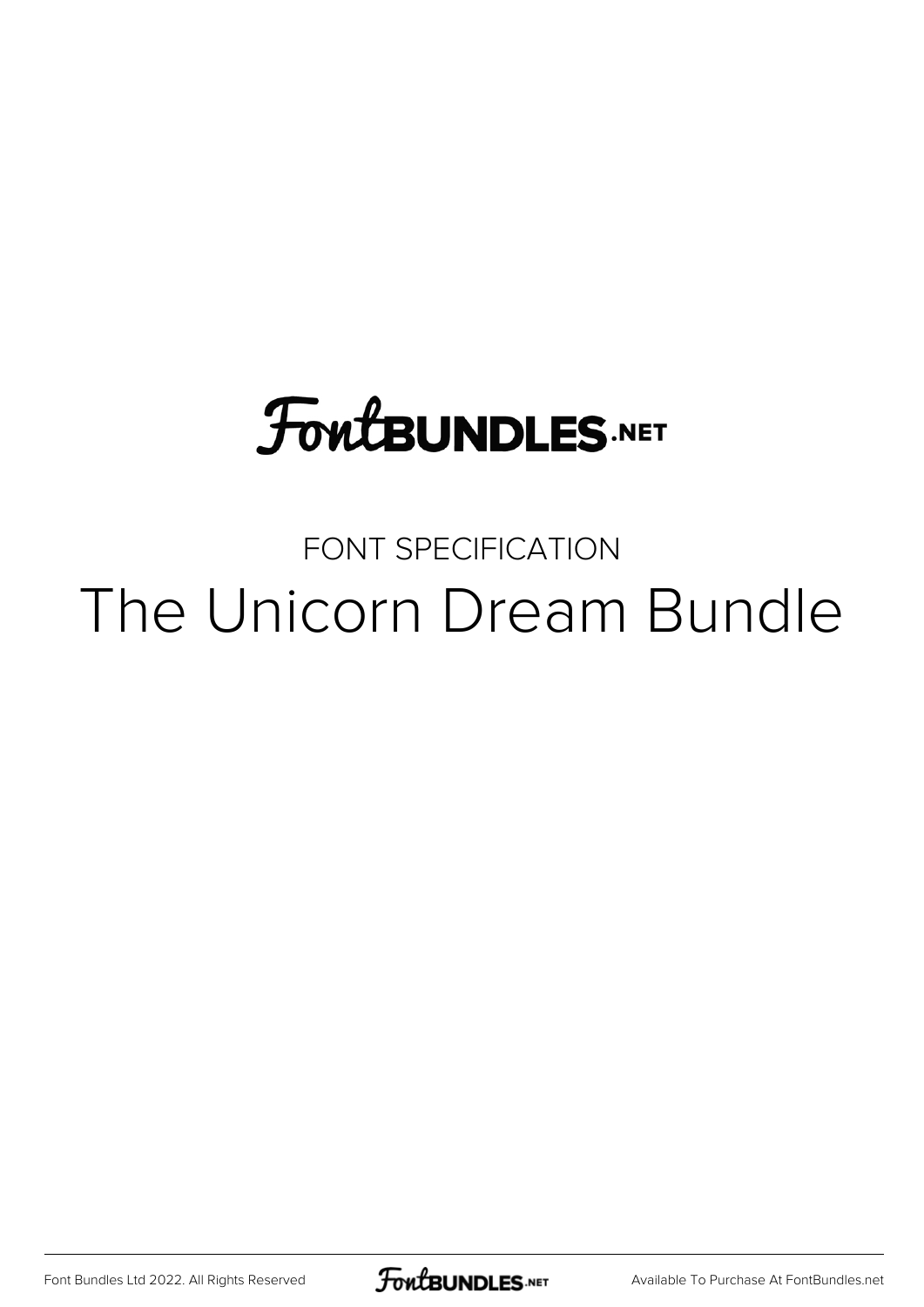#### Happy Unicorn Gradient - Regular

**Uppercase Characters** 

### ABCDEFGHIJKLMNUPQROT UVWXYZ

Lowercase Characters

### abodefghijkimnopqnetuvwxy  $\overline{\overline{\mathbb{Z}}}$

**Numbers** 

#### 0143456789

Punctuation and Symbols

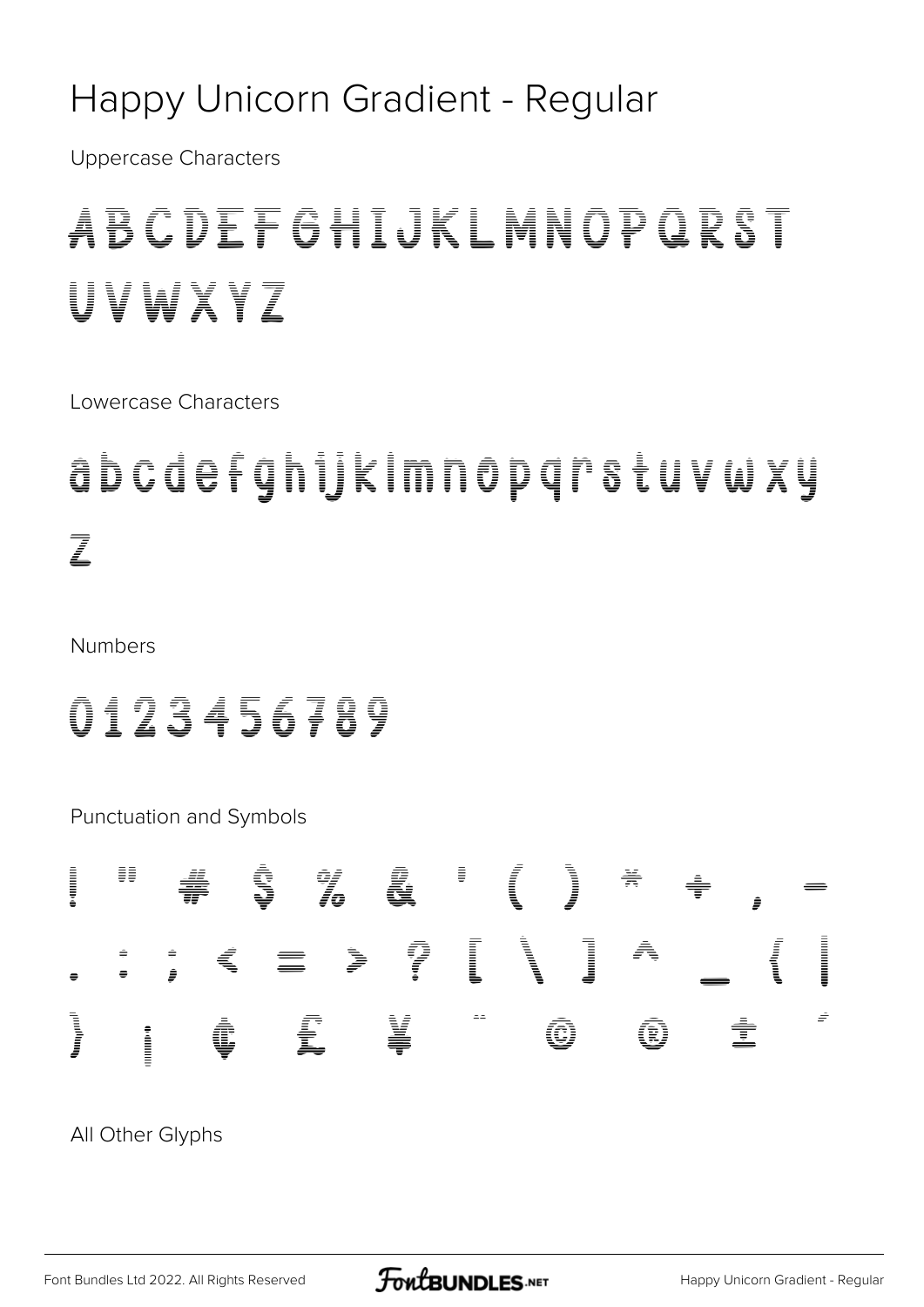| i<br>A                                                                                                                                                                                                                                                                                                                                                                                                                             | f<br>A                                                                                                                                                                                                                                                                                                                                                                           | A<br>A                                                           | ÷<br>A                                                                                         | <b>Fi</b>                                                                                                      | <b>Filling</b>       | f.                                                                                                                                                                                                                                                                                                                                                                                                             | $\mathbf{u}(\boldsymbol{\zeta}^{\mathrm{min}}_{\mathbf{h}})$ | E                                                                                            |
|------------------------------------------------------------------------------------------------------------------------------------------------------------------------------------------------------------------------------------------------------------------------------------------------------------------------------------------------------------------------------------------------------------------------------------|----------------------------------------------------------------------------------------------------------------------------------------------------------------------------------------------------------------------------------------------------------------------------------------------------------------------------------------------------------------------------------|------------------------------------------------------------------|------------------------------------------------------------------------------------------------|----------------------------------------------------------------------------------------------------------------|----------------------|----------------------------------------------------------------------------------------------------------------------------------------------------------------------------------------------------------------------------------------------------------------------------------------------------------------------------------------------------------------------------------------------------------------|--------------------------------------------------------------|----------------------------------------------------------------------------------------------|
| <b>Fulled</b>                                                                                                                                                                                                                                                                                                                                                                                                                      | E                                                                                                                                                                                                                                                                                                                                                                                | E                                                                | $\left\Vert \mathbf{H}^{\mathrm{H}}\right\Vert =\left\Vert \mathbf{H}^{\mathrm{H}}\right\Vert$ | $\left\Vert \mathbf{H}\right\Vert =\left\Vert \mathbf{H}\right\Vert \left\Vert \mathbf{H}\right\Vert$          | <b>A</b>             | $\begin{array}{c} \rule{2mm}{2mm} \rule{2mm}{2mm} \rule{2mm}{2mm} \rule{2mm}{2mm} \rule{2mm}{2mm} \rule{2mm}{2mm} \rule{2mm}{2mm} \rule{2mm}{2mm} \rule{2mm}{2mm} \rule{2mm}{2mm} \rule{2mm}{2mm} \rule{2mm}{2mm} \rule{2mm}{2mm} \rule{2mm}{2mm} \rule{2mm}{2mm} \rule{2mm}{2mm} \rule{2mm}{2mm} \rule{2mm}{2mm} \rule{2mm}{2mm} \rule{2mm}{2mm} \rule{2mm}{2mm} \rule{2mm}{2mm} \rule{2mm}{2mm} \rule{2mm}{$ | <b>Vince</b>                                                 |                                                                                              |
| t                                                                                                                                                                                                                                                                                                                                                                                                                                  | $\begin{picture}(22,20) \put(0,0){\vector(1,0){10}} \put(1,0){\vector(1,0){10}} \put(1,0){\vector(1,0){10}} \put(1,0){\vector(1,0){10}} \put(1,0){\vector(1,0){10}} \put(1,0){\vector(1,0){10}} \put(1,0){\vector(1,0){10}} \put(1,0){\vector(1,0){10}} \put(1,0){\vector(1,0){10}} \put(1,0){\vector(1,0){10}} \put(1,0){\vector(1,0){10}} \put(1,0){\vector(1,0){10}} \put(1,$ | <b>Compa</b>                                                     | $\begin{array}{c} \mathbf{C} \\ \mathbf{C} \end{array}$                                        | $\begin{bmatrix} 1 & 1 \\ 1 & 1 \\ 1 & 1 \end{bmatrix}$                                                        | ă                    | Ō                                                                                                                                                                                                                                                                                                                                                                                                              |                                                              |                                                                                              |
| $\begin{array}{ccccccccc} \mathbb{Z} & \mathbb{Z} & \mathbb{Z} & \mathbb{Z} & \mathbb{Z} & \mathbb{Z} & \mathbb{Z} & \mathbb{Z} & \mathbb{Z} & \mathbb{Z} & \mathbb{Z} & \mathbb{Z} & \mathbb{Z} & \mathbb{Z} & \mathbb{Z} & \mathbb{Z} & \mathbb{Z} & \mathbb{Z} & \mathbb{Z} & \mathbb{Z} & \mathbb{Z} & \mathbb{Z} & \mathbb{Z} & \mathbb{Z} & \mathbb{Z} & \mathbb{Z} & \mathbb{Z} & \mathbb{Z} & \mathbb{Z} & \mathbb{Z} & \$ |                                                                                                                                                                                                                                                                                                                                                                                  | $\label{eq:optimal} \mathbf{curl}(\xi_{\text{tr}}^{(t)}, \eta).$ | <b>TIP</b>                                                                                     | <b>D</b>                                                                                                       | Chile de             | China C                                                                                                                                                                                                                                                                                                                                                                                                        | A and a                                                      | <b>Chair</b>                                                                                 |
| $\mathbin{\raisebox{.3pt}{\scriptsize$\cong$}}\mathbin{\raisebox{.3pt}{\scriptsize$\cong$}}$<br>â                                                                                                                                                                                                                                                                                                                                  | <b>Chile</b>                                                                                                                                                                                                                                                                                                                                                                     | æ                                                                | J,                                                                                             | $\triangleq$<br>Û                                                                                              | $\hat{\varphi}$<br>ê | 흑<br>Û                                                                                                                                                                                                                                                                                                                                                                                                         | $=$<br>Û                                                     | $\hat{=}$<br>$\begin{array}{c} \hline \hline \hline \hline \hline \hline \hline \end{array}$ |
| <b>Contract Contract</b>                                                                                                                                                                                                                                                                                                                                                                                                           | A<br>Timeli                                                                                                                                                                                                                                                                                                                                                                      |                                                                  | Ì                                                                                              | İ                                                                                                              | İ                    | Ć                                                                                                                                                                                                                                                                                                                                                                                                              | é<br>Ú                                                       | ÷<br>Ū                                                                                       |
| Ô                                                                                                                                                                                                                                                                                                                                                                                                                                  | $\frac{1}{\frac{1}{\frac{1}{x}}}$                                                                                                                                                                                                                                                                                                                                                | â                                                                | Ĺ                                                                                              | $\begin{array}{c}\n\mathbb{I}^{\text{max}} \\ \mathbb{I}^{\text{max}} \\ \mathbb{I}^{\text{max}}\n\end{array}$ | A<br>Links           | i                                                                                                                                                                                                                                                                                                                                                                                                              |                                                              | þ                                                                                            |

[Font Bundles Ltd 2022. All Rights Reserved](https://fontbundles.net/) **FoutBUNDLES.NET** [Happy Unicorn Gradient - Regular](https://fontbundles.net/)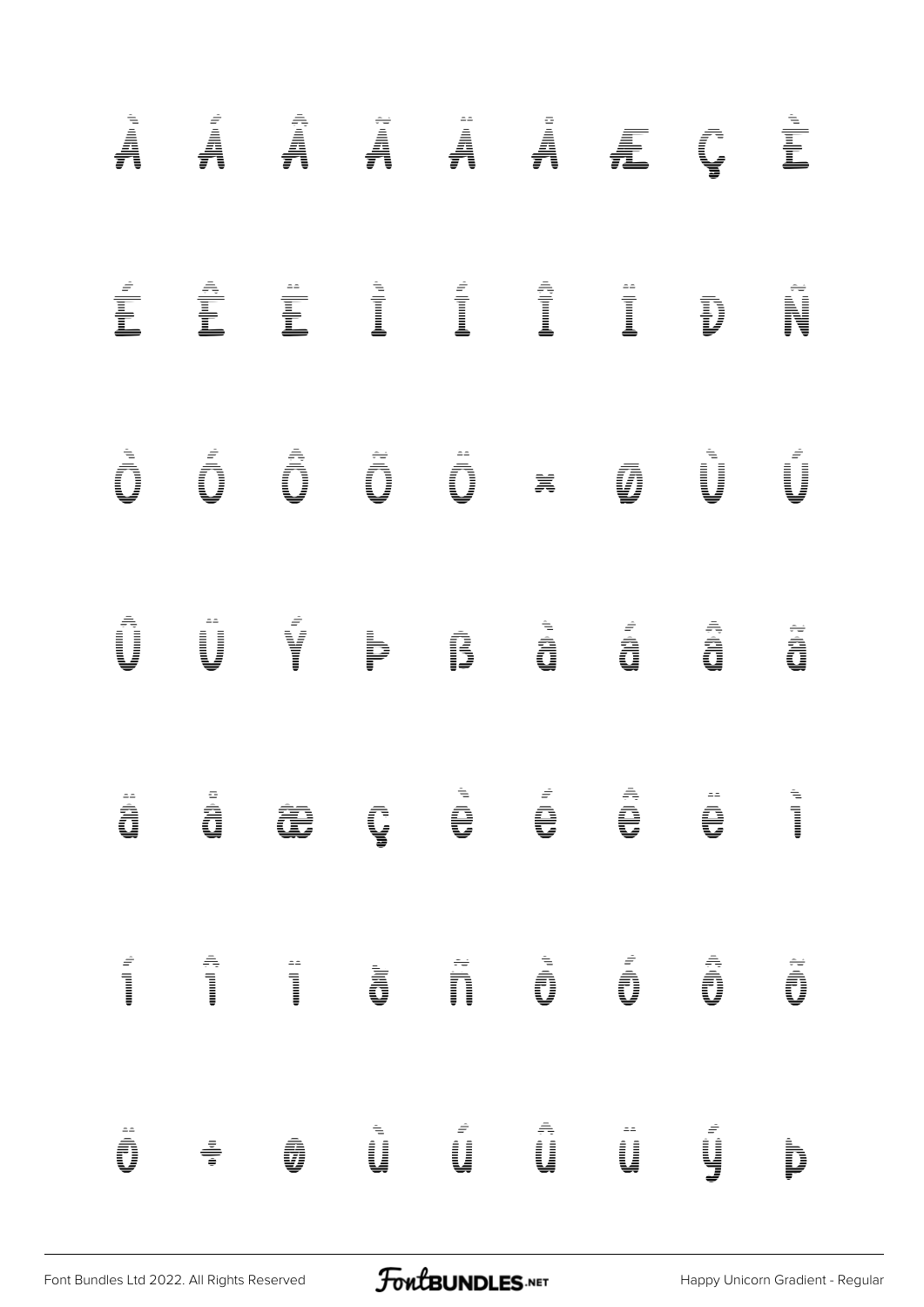| $=$ $=$<br>V | $\overline{\phantom{a}}$ | Q    | È             | $\bigoplus_{i=1}^n \rho_{i+1}^{(i)} \big)$ of: | Vertical Control | $=$ $=$<br>V | $\begin{bmatrix} \begin{bmatrix} \mathbf{0} & \mathbf{0} & \mathbf{0} & \mathbf{0} & \mathbf{0} & \mathbf{0} & \mathbf{0} \end{bmatrix} & \mathbf{0} & \mathbf{0} & \mathbf{0} & \mathbf{0} & \mathbf{0} & \mathbf{0} & \mathbf{0} & \mathbf{0} & \mathbf{0} & \mathbf{0} & \mathbf{0} & \mathbf{0} & \mathbf{0} & \mathbf{0} & \mathbf{0} & \mathbf{0} & \mathbf{0} & \mathbf{0} & \mathbf{0} & \mathbf{0} & \mathbf{0} & \mathbf{0}$ | $\begin{bmatrix} \mathbf{P} \mathbf{u}_{\mathbf{u}} \end{bmatrix} \hspace{0.3cm} \mathbf{q}^{\prime \prime}_{\mathbf{u}}$ |
|--------------|--------------------------|------|---------------|------------------------------------------------|------------------|--------------|----------------------------------------------------------------------------------------------------------------------------------------------------------------------------------------------------------------------------------------------------------------------------------------------------------------------------------------------------------------------------------------------------------------------------------------|---------------------------------------------------------------------------------------------------------------------------|
| 흑            | 亨                        | 右    | $\tilde{\pm}$ | $\bar{\equiv}$                                 | $\equiv$         | Ĵ            | ≣≣                                                                                                                                                                                                                                                                                                                                                                                                                                     | ≣≣                                                                                                                        |
|              |                          | $ -$ | $=$           | $=$ $=$                                        |                  |              |                                                                                                                                                                                                                                                                                                                                                                                                                                        |                                                                                                                           |

 $\bm{n}$  ...  $\phi$  is  $\mathbb{R}$ 

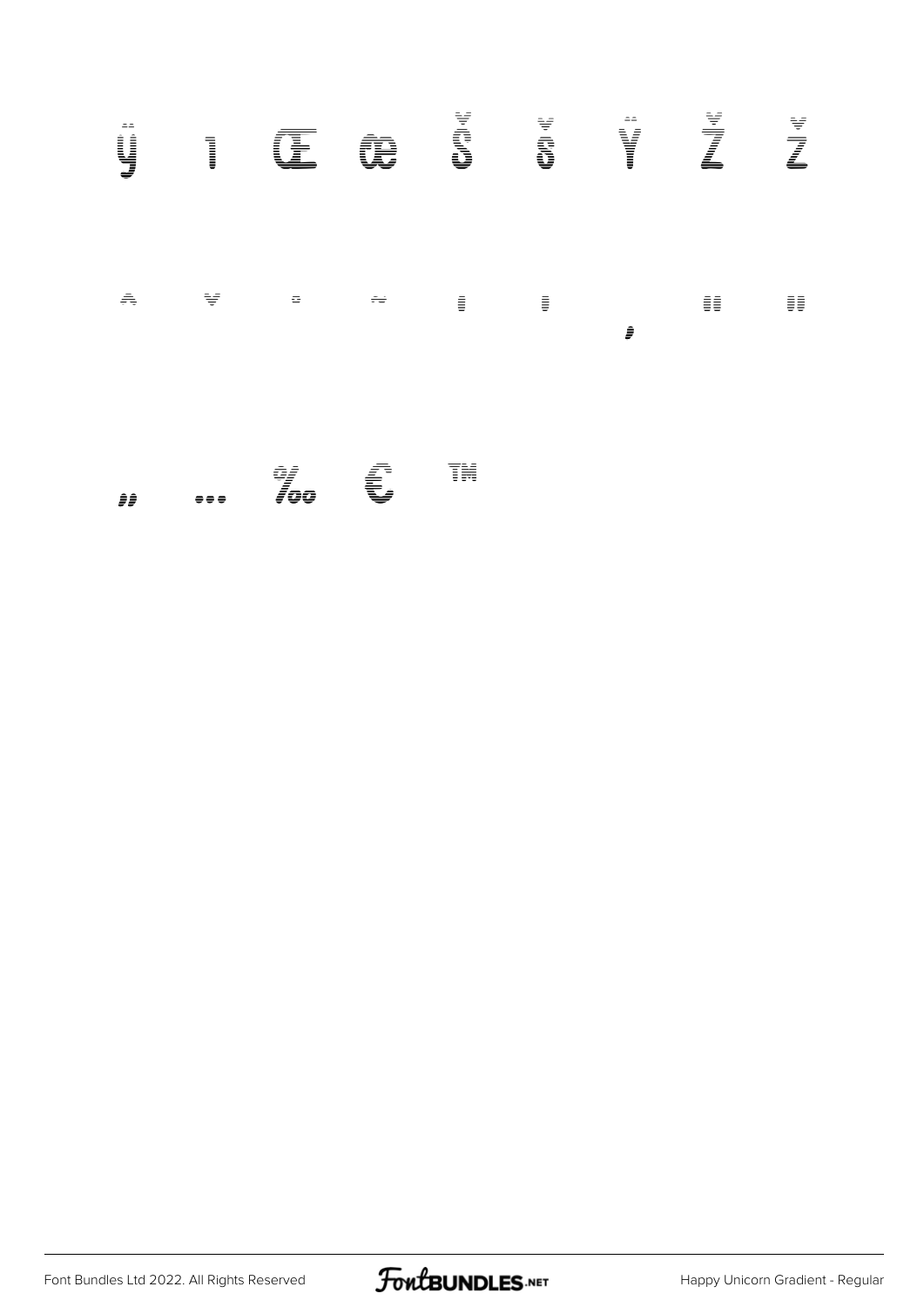#### Hello Unicorn Display - Regular

**Uppercase Characters** 

### ABCDEFGHIJKLMNOPQRSTUVW  $XYZ$

Lowercase Characters

### abcdefghijklmnopgrstuvwxy  $\overline{z}$

**Numbers** 

#### 0123456789

Punctuation and Symbols

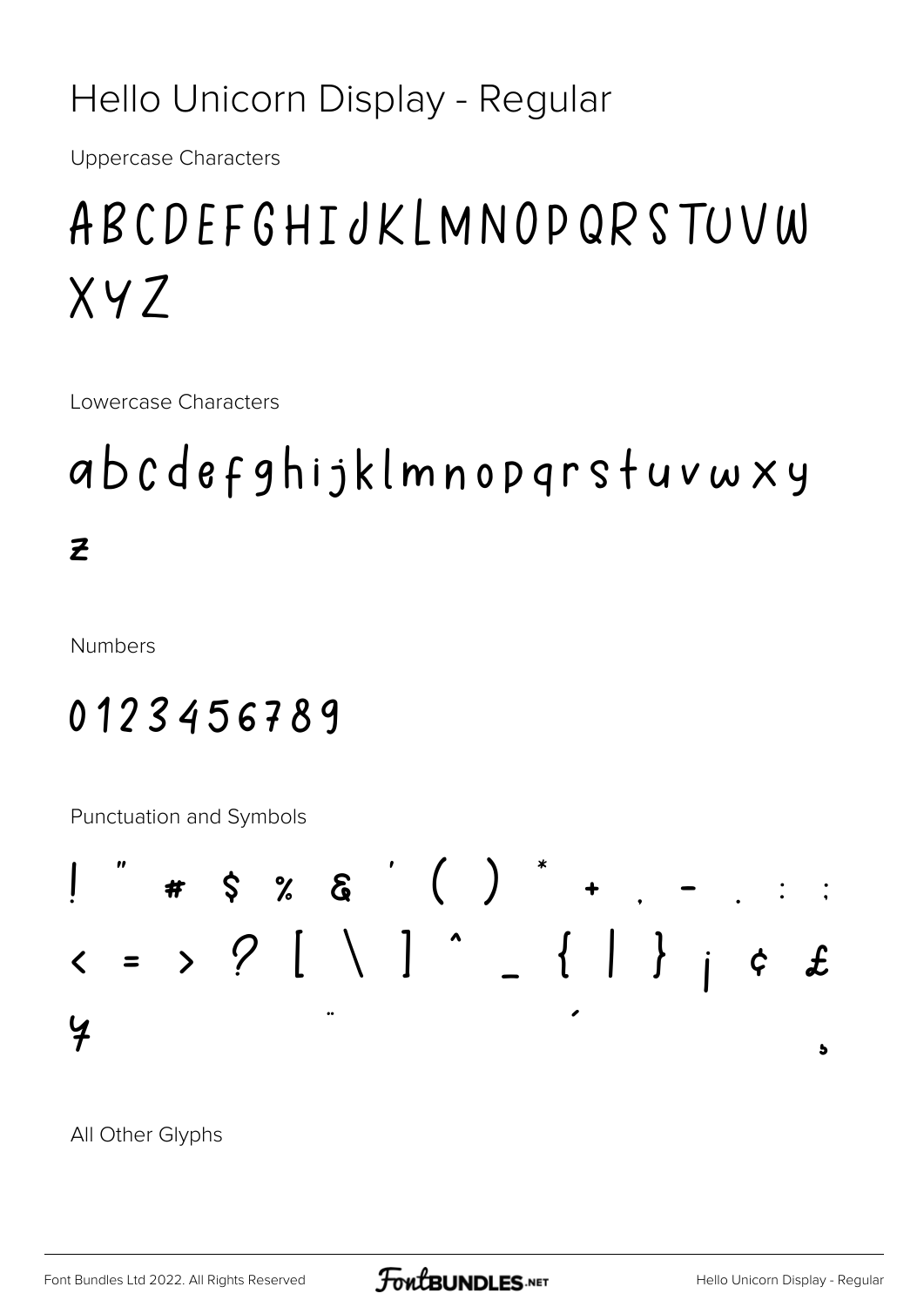| $\dot{A}$ $\dot{A}$ $\ddot{A}$ $\ddot{A}$ $\dot{A}$ $\dot{A}$ $\ddot{C}$                                                                                                                                                                               |  |  |  | $\dot{E}$       |
|--------------------------------------------------------------------------------------------------------------------------------------------------------------------------------------------------------------------------------------------------------|--|--|--|-----------------|
| $\acute{E}$ $\acute{E}$ $\dot{\acute{I}}$ $\acute{I}$ $\acute{I}$ $\acute{I}$ $\acute{D}$                                                                                                                                                              |  |  |  | $\tilde{\sf N}$ |
| $\begin{matrix} \dot{0} & \dot{0} & \dot{0} & \ddot{0} & \dot{0} & \star & \emptyset & \dot{0} & \dot{0} \end{matrix}$                                                                                                                                 |  |  |  |                 |
| $\dot{U}$ $\ddot{U}$ $\dot{Y}$ $\beta$ $\dot{a}$ $\dot{a}$ $\dot{a}$ $\ddot{a}$ $\ddot{a}$                                                                                                                                                             |  |  |  |                 |
| $\dot{q}$ $\sigma$ $\dot{q}$ $\dot{e}$ $\dot{e}$ $\dot{e}$ $\ddot{e}$ $\ddot{e}$ $\ddot{q}$ $\dot{q}$                                                                                                                                                  |  |  |  |                 |
| $\hat{\mathsf{I}}$ $\hat{\mathsf{I}}$ $\hat{\mathsf{I}}$ $\hat{\mathsf{I}}$ $\hat{\mathsf{I}}$ $\hat{\mathsf{I}}$ $\hat{\mathsf{I}}$ $\hat{\mathsf{O}}$ $\hat{\mathsf{O}}$ $\hat{\mathsf{O}}$ $\hat{\mathsf{O}}$ $\hat{\mathsf{O}}$ $\hat{\mathsf{O}}$ |  |  |  |                 |
| $\div$ ø ù ú û ü ý ÿ l                                                                                                                                                                                                                                 |  |  |  |                 |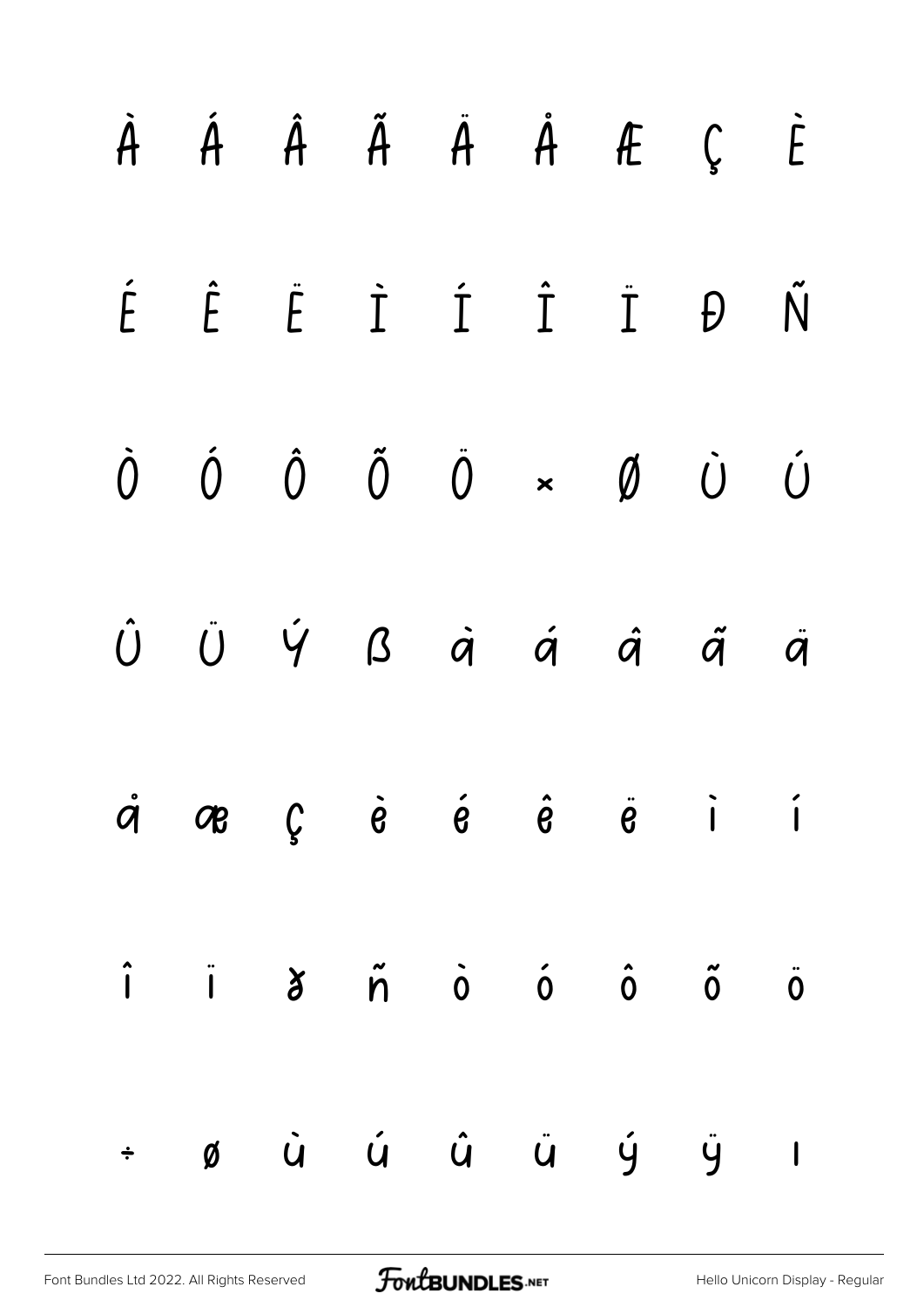## 

 $\pmb{\mathsf{M}}$  $\boldsymbol{\theta}$  $\ldots$  %  $\epsilon$  $,$ 



 $\bullet$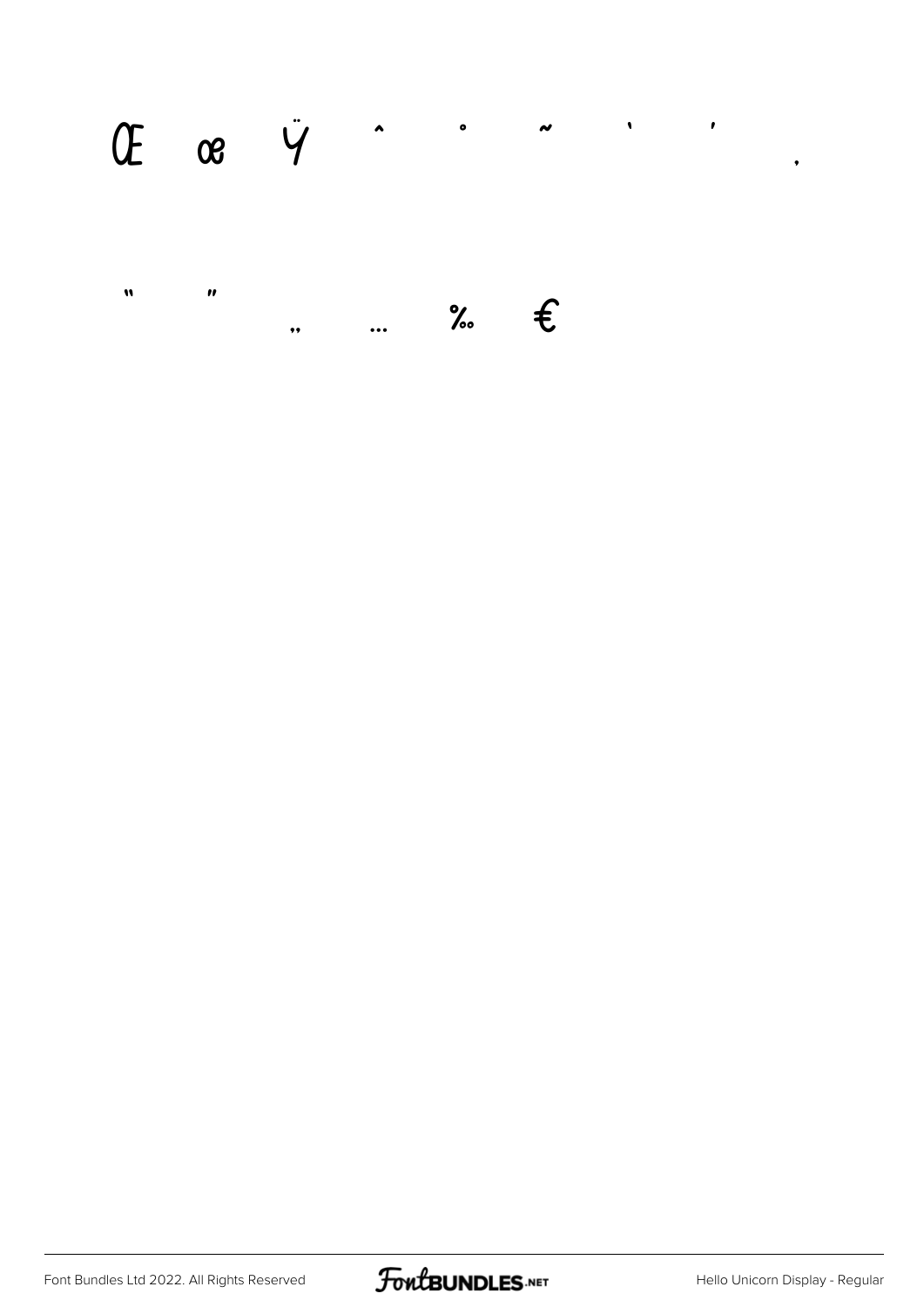#### Hello Unicorn - Regular

**Uppercase Characters** 

### ABCDEFGHIJKLMNOPQRS TUVWXYZ

Lowercase Characters

## abcdefghijklmnopqrstu vwxyz

**Numbers** 

#### 0123456789

Punctuation and Symbols

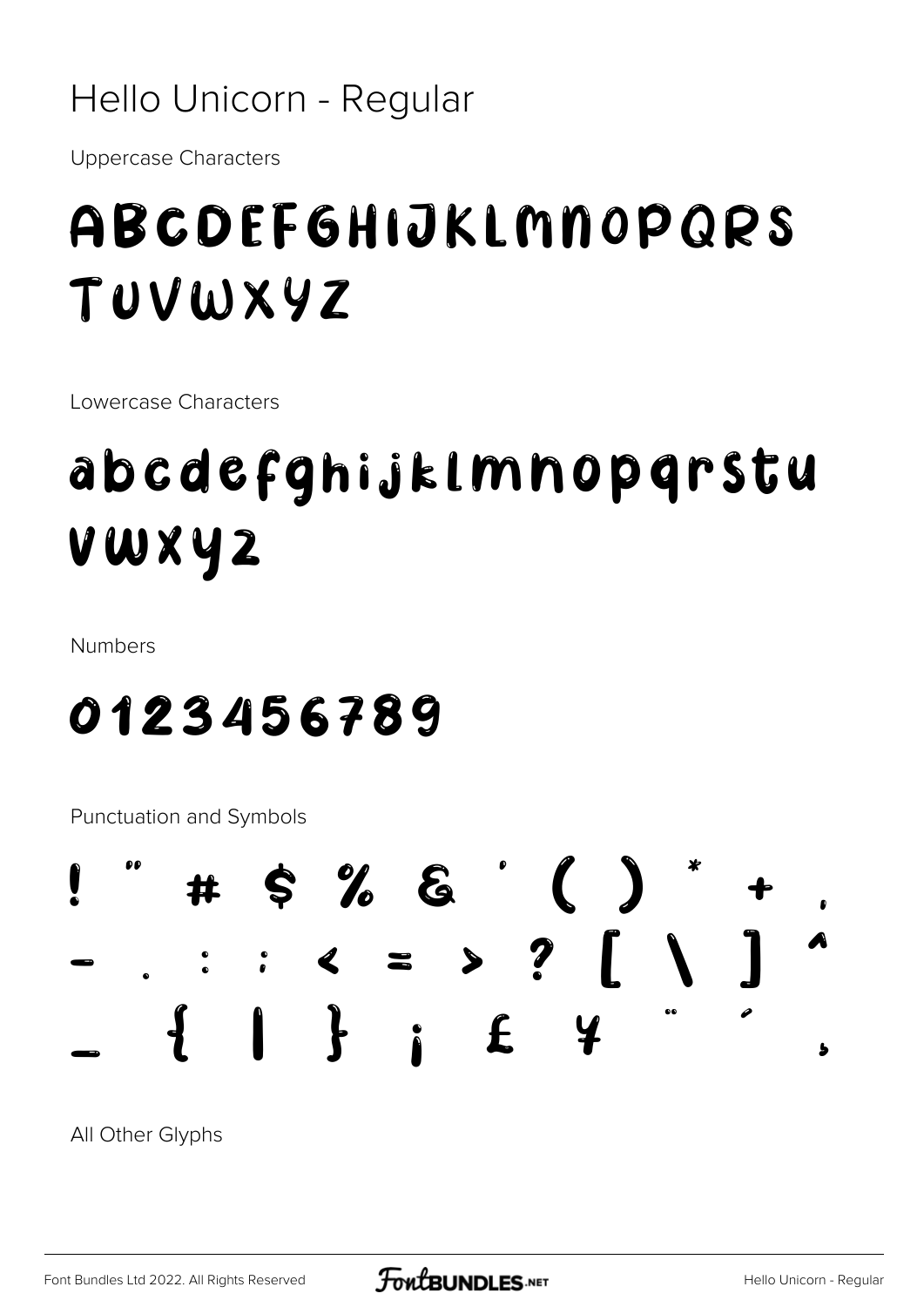|           | À Á Â Ã Ã Å Å Æ Ç È                                                                                                                                                                                                                                                                 |  |  |                 |  |
|-----------|-------------------------------------------------------------------------------------------------------------------------------------------------------------------------------------------------------------------------------------------------------------------------------------|--|--|-----------------|--|
|           | ÉÊËÏÍÎÏĐÑ                                                                                                                                                                                                                                                                           |  |  |                 |  |
|           | $\dot{0}$ $\dot{0}$ $\dot{0}$ $\ddot{0}$ $\ddot{0}$ $\ddot{0}$ $\ddot{0}$ $\ddot{0}$                                                                                                                                                                                                |  |  |                 |  |
|           | $\hat{\mathbf{U}}\quad\hat{\mathbf{U}}\quad\hat{\mathbf{V}}\quad\hat{\mathbf{G}}\qquad\hat{\mathbf{a}}\qquad\hat{\mathbf{a}}\qquad\hat{\mathbf{a}}\qquad\hat{\mathbf{a}}\qquad\hat{\mathbf{a}}$                                                                                     |  |  |                 |  |
|           | $\hat{a}$ a $c$ $\hat{c}$ $\hat{c}$ $\hat{c}$ $\hat{c}$ $\hat{c}$ $\hat{c}$ $\hat{c}$ $\hat{c}$ $\hat{c}$ $\hat{c}$ $\hat{c}$ $\hat{c}$ $\hat{c}$ $\hat{c}$ $\hat{c}$ $\hat{c}$ $\hat{c}$ $\hat{c}$ $\hat{c}$ $\hat{c}$ $\hat{c}$ $\hat{c}$ $\hat{c}$ $\hat{c}$ $\hat{c}$ $\hat{c}$ |  |  |                 |  |
|           | î i $\delta$ ñ Ò Ó Ô Õ Ö                                                                                                                                                                                                                                                            |  |  |                 |  |
| $\bullet$ |                                                                                                                                                                                                                                                                                     |  |  | ø ù ú û ü ý ÿ ı |  |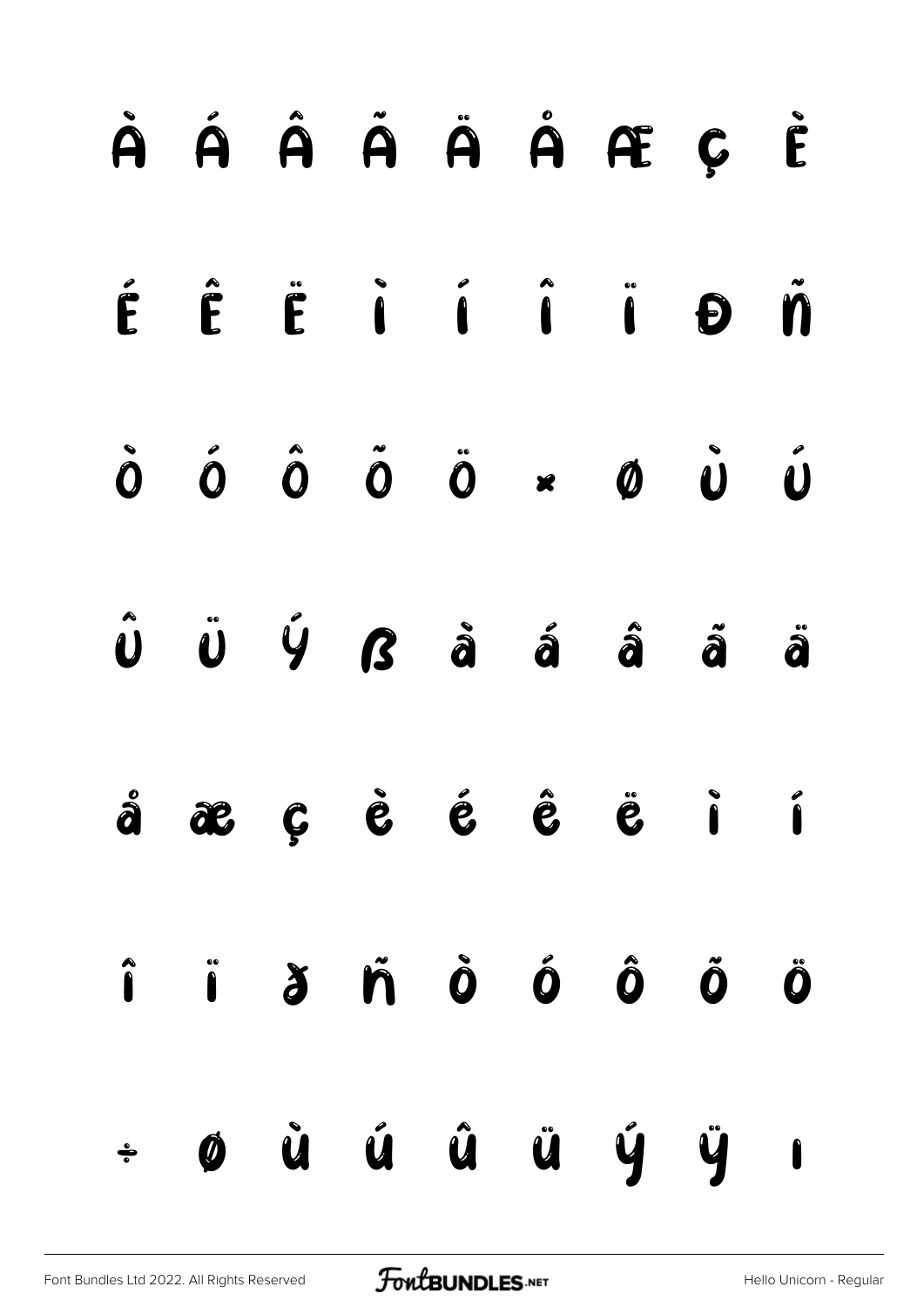#### $x^2$   $x^2$  $\bullet$  $\bullet$  $\bullet$  $\bullet$  $\bullet$  $\pmb{\theta}$

 $\bullet\bullet$  $\rho\rho$  $\ldots$  %  $\epsilon$  $\bullet$ 

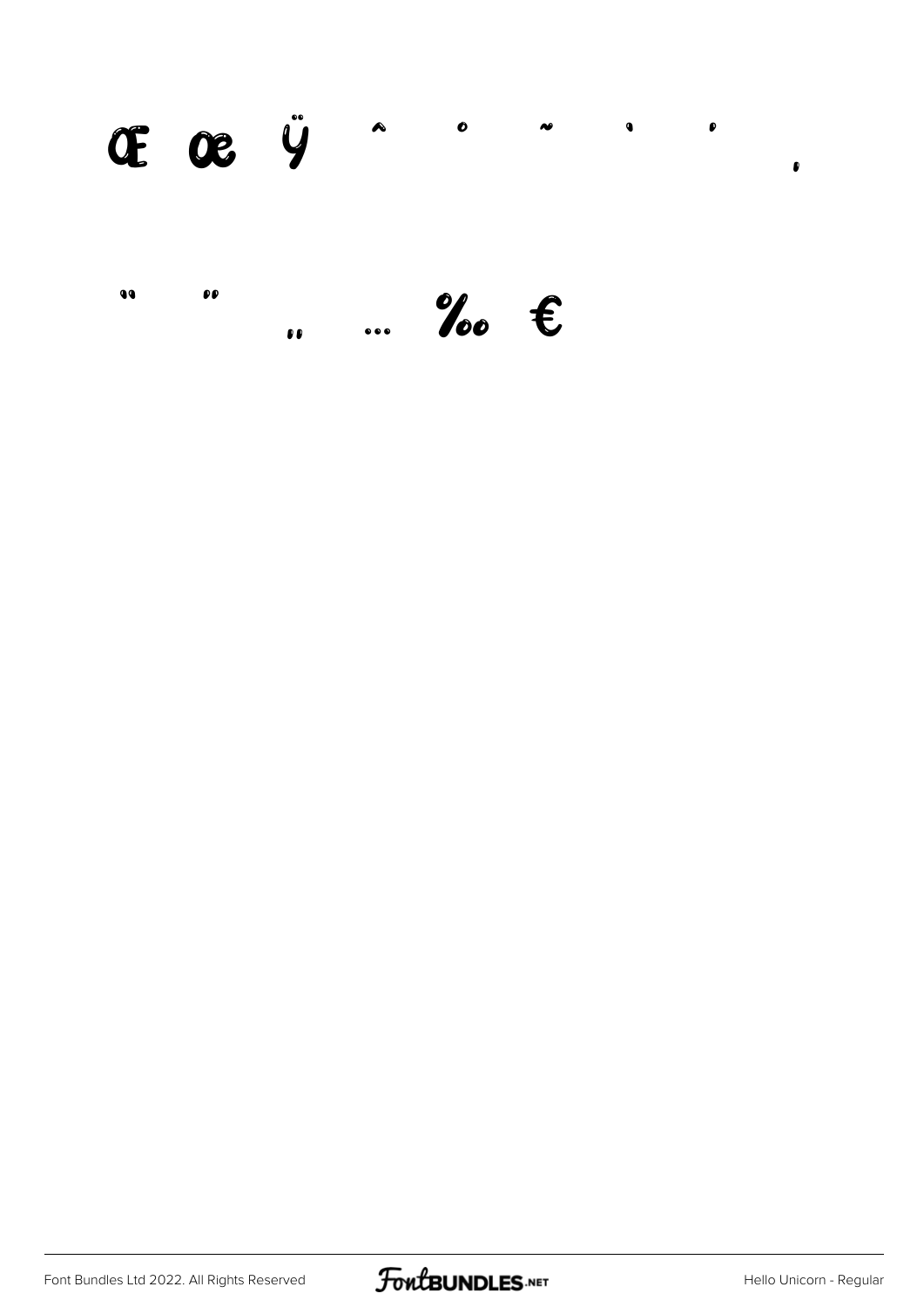#### Lazy Unicorn - Regular

**Uppercase Characters** 

### ABCDEF6HIJKLMNOPQRSTU VWXYZ

Lowercase Characters

## abcdefghijklmnopqrstuvw  $x y$

**Numbers** 

#### 0123456789

Punctuation and Symbols

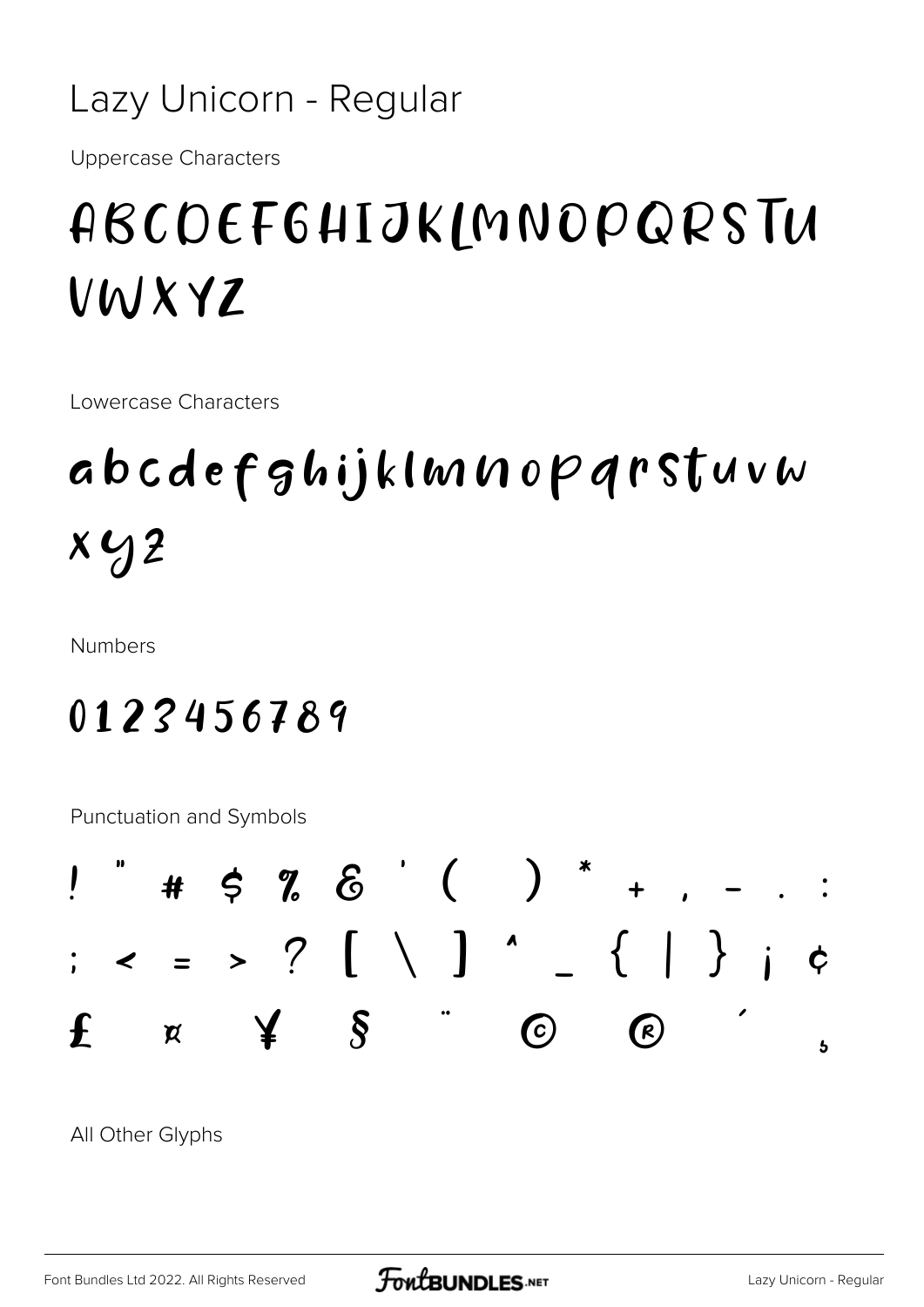|  |  |  | $\dot{H}$ $\dot{H}$ $\dot{H}$ $\ddot{H}$ $\dot{H}$ $H$ $C$ $\dot{C}$                                                                                                                                                                                                                                                                                                                                                                                                                 |  |
|--|--|--|--------------------------------------------------------------------------------------------------------------------------------------------------------------------------------------------------------------------------------------------------------------------------------------------------------------------------------------------------------------------------------------------------------------------------------------------------------------------------------------|--|
|  |  |  | $\acute{t}$ $\acute{t}$ $\acute{t}$ $\acute{1}$ $\acute{1}$ $\acute{1}$ $\acute{1}$ $\acute{0}$ $\ddot{0}$                                                                                                                                                                                                                                                                                                                                                                           |  |
|  |  |  | $\begin{matrix} \dot{\mathbf{O}} & \dot{\mathbf{O}} & \dot{\mathbf{O}} & \dot{\mathbf{O}} & \mathbf{O} & \times & \mathbf{O} & \dot{\mathbf{O}} & \dot{\mathbf{O}} & \dot{\mathbf{O}} & \dot{\mathbf{O}} & \dot{\mathbf{O}} & \dot{\mathbf{O}} & \dot{\mathbf{O}} & \mathbf{O} & \dot{\mathbf{O}} & \dot{\mathbf{O}} & \dot{\mathbf{O}} & \dot{\mathbf{O}} & \dot{\mathbf{O}} & \dot{\mathbf{O}} & \dot{\mathbf{O}} & \dot{\mathbf{O}} & \dot{\mathbf{O}} & \dot{\mathbf{O}} & \dot$ |  |
|  |  |  | Û Ü Ý ß à á á å ä                                                                                                                                                                                                                                                                                                                                                                                                                                                                    |  |
|  |  |  | $\dot{a}$ $\alpha$ $\zeta$ $\dot{e}$ $\dot{e}$ $\dot{e}$ $\dot{e}$ $\ddot{e}$ $\dot{1}$                                                                                                                                                                                                                                                                                                                                                                                              |  |
|  |  |  | $\hat{\mathbf{i}}$ $\hat{\mathbf{i}}$ $\hat{\mathbf{d}}$ $\hat{\mathbf{d}}$ $\hat{\mathbf{v}}$ $\hat{\mathbf{o}}$ $\hat{\mathbf{o}}$ $\hat{\mathbf{o}}$ $\hat{\mathbf{o}}$ $\hat{\mathbf{o}}$                                                                                                                                                                                                                                                                                        |  |
|  |  |  | $\begin{array}{ccccccccccccccccc}\n&\circ&\circ&\circ&\circ&\circ&\circ&\circ&\circ\end{array}$                                                                                                                                                                                                                                                                                                                                                                                      |  |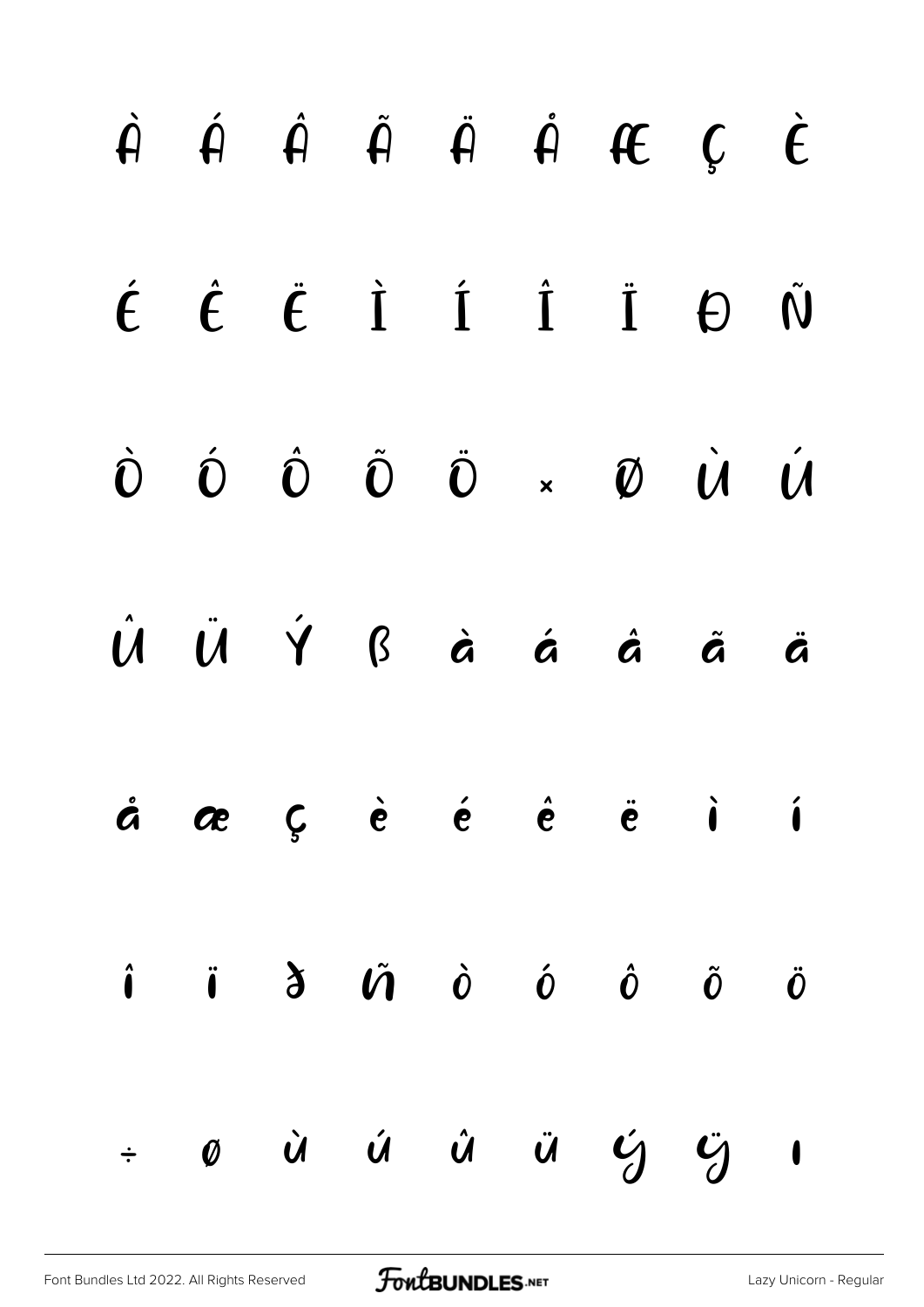#### Of ce  $\dot{S}$   $\dot{S}$   $\ddot{Y}$   $\dot{Z}$   $\dot{Z}$  $\lambda$  $\mathbf{v}$

 $\pmb{\cdot}$  $\bar{\mathbf{u}}$  $\pmb{\circ}$  $\pmb{\mathfrak{c}}$  $\blacksquare$  $\sim$  $\bullet$  $\pmb{\mathcal{U}}$  $\ddot{\bullet}$ 

#### $\mathscr{C}_{\infty}$   $\epsilon$

Font Bundles Ltd 2022. All Rights Reserved

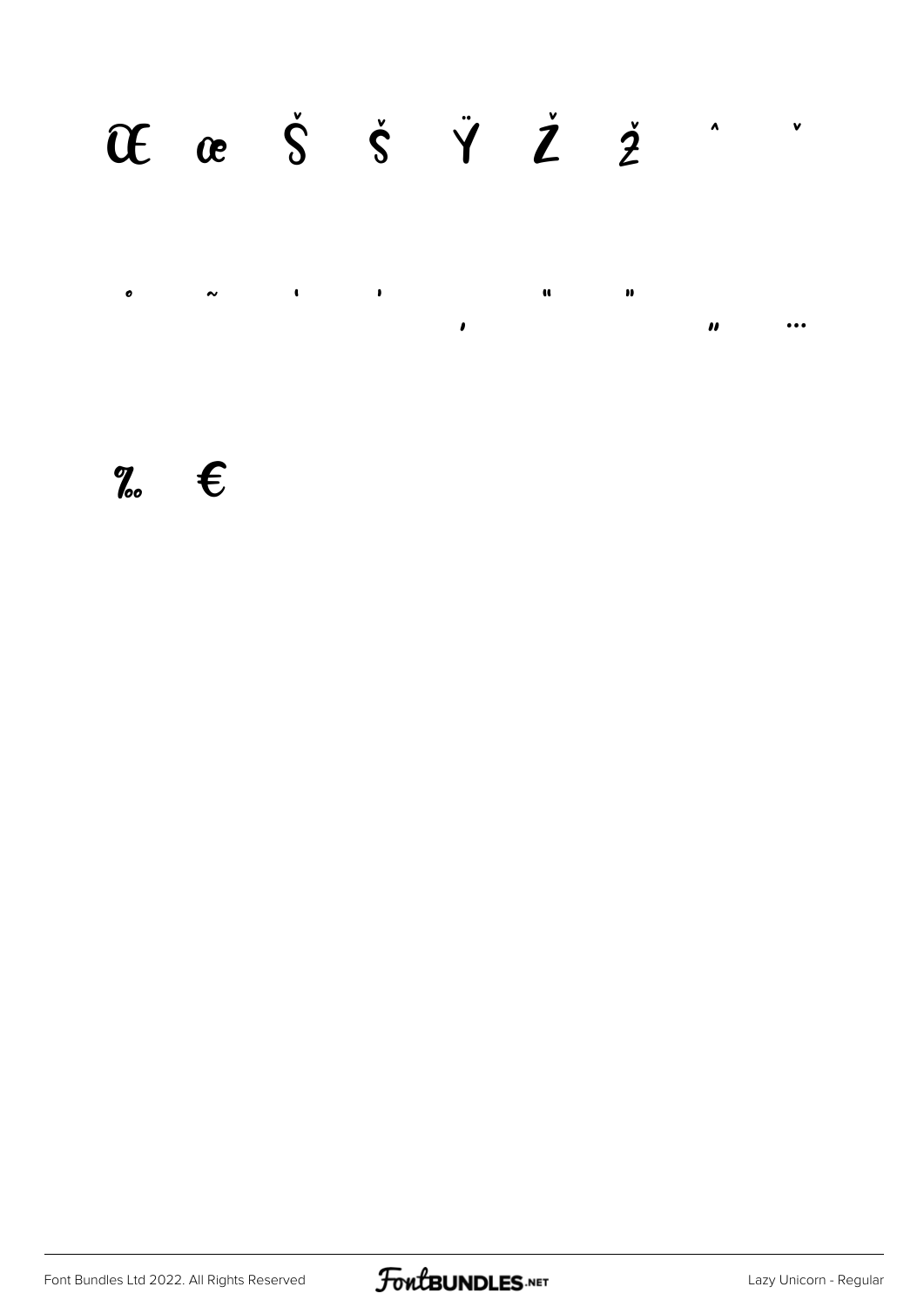#### Cheerful Unicorn - Regular

**Uppercase Characters** 

### ABCDEFGHIJKLMNOPQR STUVWXYZ

Lowercase Characters

## abcdefghijklmnopqrstu vwxyz

**Numbers** 

### 0123456789

Punctuation and Symbols

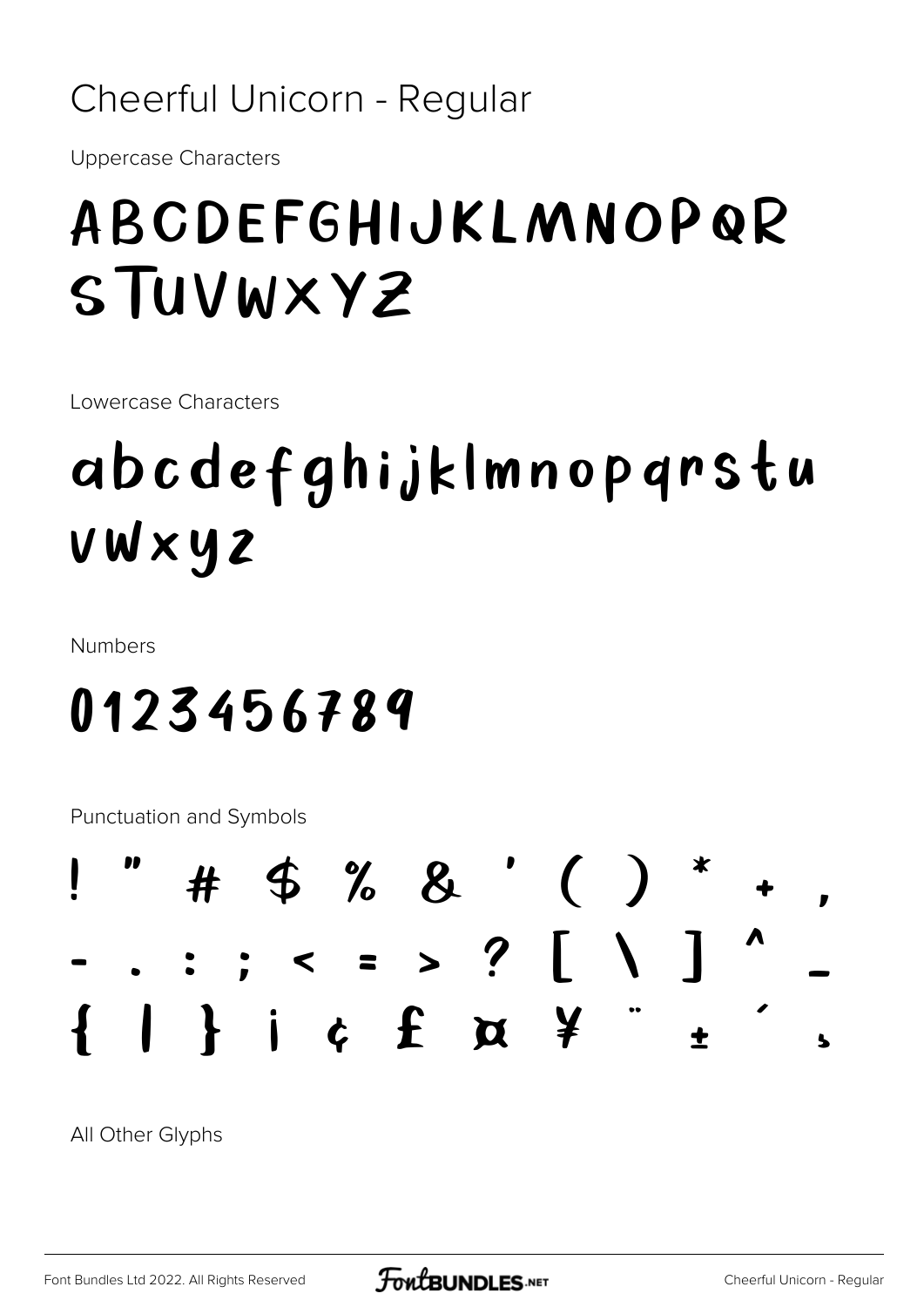|        |  |  | À Á Â Ã Ä Ä Å Æ Ç È                                                                                                                                                        |  |
|--------|--|--|----------------------------------------------------------------------------------------------------------------------------------------------------------------------------|--|
|        |  |  | ÉÊËIIIDÑ                                                                                                                                                                   |  |
|        |  |  | ÒÓÔÕÖרÙÚ                                                                                                                                                                   |  |
|        |  |  | Û Ü Ý ß à á â ã ä                                                                                                                                                          |  |
|        |  |  | $\dot{a}$ avec $\dot{e}$ $\dot{e}$ $\dot{e}$ $\ddot{e}$ $\ddot{e}$ $\ddot{i}$                                                                                              |  |
|        |  |  | $\hat{\mathbf{i}}$ $\hat{\mathbf{i}}$ $\hat{\mathbf{d}}$ $\hat{\mathbf{n}}$ $\hat{\mathbf{o}}$ $\hat{\mathbf{o}}$ $\hat{\mathbf{o}}$ $\hat{\mathbf{o}}$ $\hat{\mathbf{o}}$ |  |
| $\div$ |  |  | 0 ù ú û ü ý ÿ 1                                                                                                                                                            |  |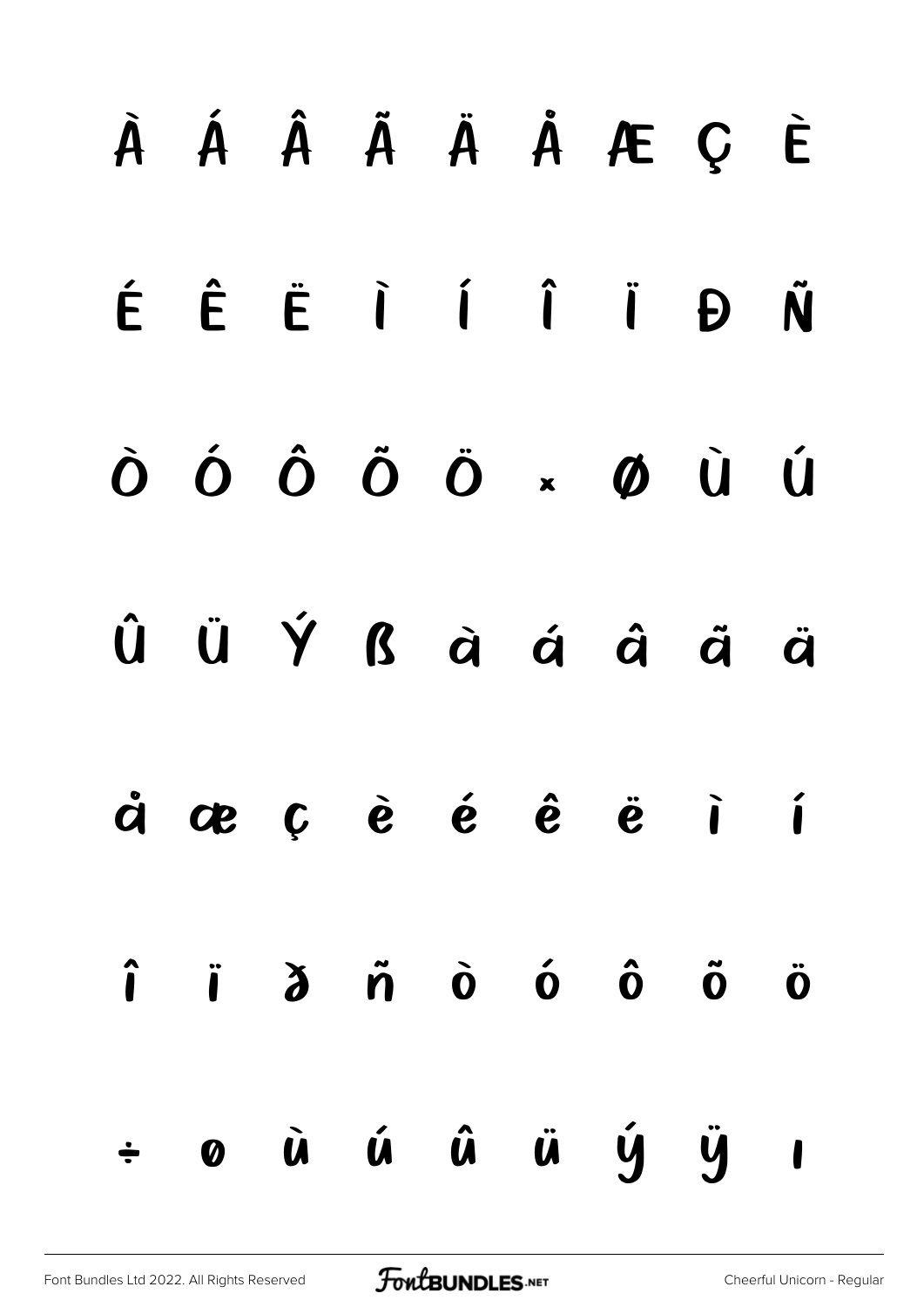$\lambda$  0 OE  $\alpha$   $\ddot{Y}$  $\tilde{\phantom{a}}$  $\bullet$  $\bullet$  $\mathbf{r}$ 

#### U  $\bullet$  $\ldots$  % E  $\mathbf{r}$

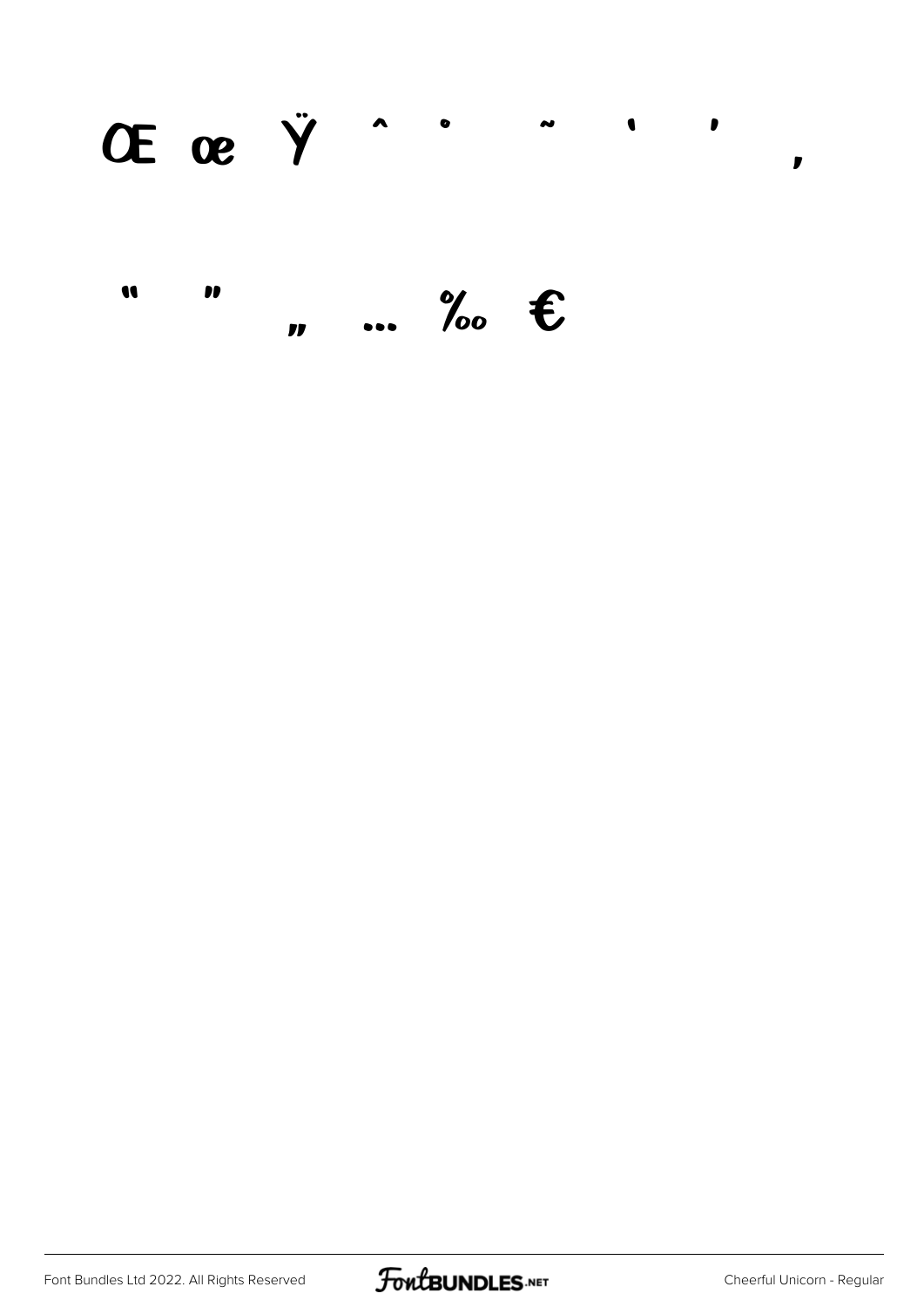#### Cute Unicorn - Regular

**Uppercase Characters** 

### ABCDEFGHIJKLMNOPQRS TUVWXYZ

Lowercase Characters

### abcdefghijklmnopqrstu vwxyz

**Numbers** 

#### 0123456789

Punctuation and Symbols

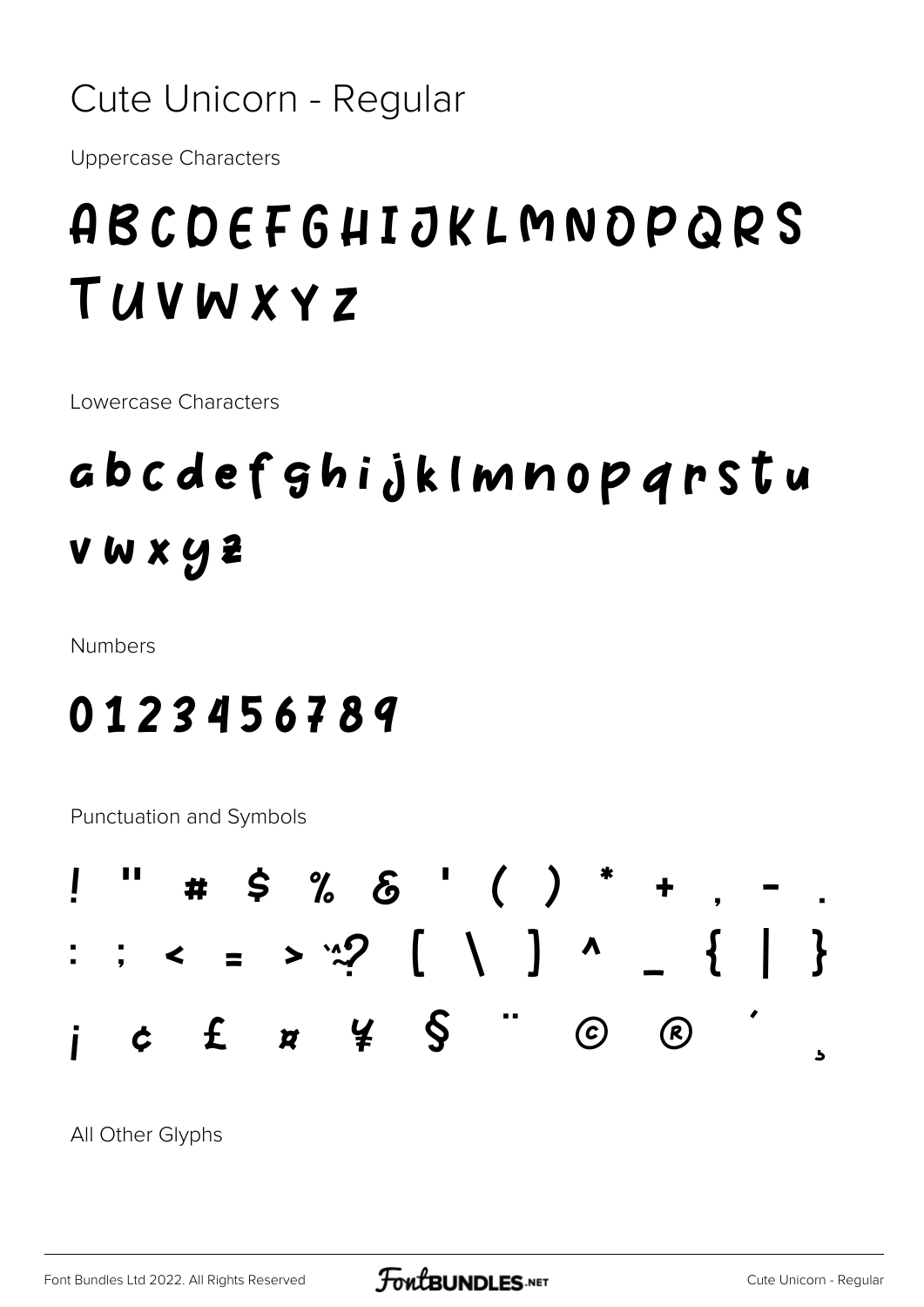|  |  |  | $\dot{A}$ $\dot{A}$ $\dot{A}$ $\ddot{A}$ $\ddot{A}$ $\dot{A}$ $\dot{C}$ $\dot{C}$                                                                                                                                                                                                                                                                                                                                                                                                  |  |
|--|--|--|------------------------------------------------------------------------------------------------------------------------------------------------------------------------------------------------------------------------------------------------------------------------------------------------------------------------------------------------------------------------------------------------------------------------------------------------------------------------------------|--|
|  |  |  | $\acute{\epsilon}$ $\acute{\epsilon}$ $\acute{\epsilon}$ $\dot{\tau}$ $\acute{\tau}$ $\ddot{\tau}$ $\ddot{\tau}$ $\theta$ $\ddot{\omega}$                                                                                                                                                                                                                                                                                                                                          |  |
|  |  |  | $\dot{\mathbf{D}}\quad\dot{\mathbf{D}}\quad\dot{\mathbf{D}}\quad\ddot{\mathbf{D}}\quad\ddot{\mathbf{D}}\quad\mathbf{M}\quad\dot{\mathbf{M}}\quad\dot{\mathbf{U}}\quad\dot{\mathbf{U}}\quad\mathbf{I}\quad\dot{\mathbf{U}}\quad\mathbf{I}\quad\dot{\mathbf{I}}\quad\mathbf{I}\quad\dot{\mathbf{I}}\quad\mathbf{I}\quad\dot{\mathbf{I}}\quad\mathbf{I}\quad\dot{\mathbf{I}}\quad\mathbf{I}\quad\dot{\mathbf{I}}\quad\mathbf{I}\quad\dot{\mathbf{I}}\quad\mathbf{I}\quad\dot{\mathbf$ |  |
|  |  |  | $\hat{U}$ $\ddot{U}$ $\dot{Y}$ $P$ $\dot{B}$ $\dot{a}$ $\dot{a}$ $\dot{a}$ $\ddot{a}$                                                                                                                                                                                                                                                                                                                                                                                              |  |
|  |  |  | $\ddot{a}$ $\dot{a}$ $\alpha$ $\zeta$ $\dot{e}$ $\dot{e}$ $\dot{e}$ $\dot{e}$ $\ddot{e}$ $\ddot{e}$ $\ddot{e}$                                                                                                                                                                                                                                                                                                                                                                     |  |
|  |  |  |                                                                                                                                                                                                                                                                                                                                                                                                                                                                                    |  |
|  |  |  | $\ddot{\mathbf{o}}$ $\div$ $\mathbf{o}$ $\dot{\mathbf{u}}$ $\dot{\mathbf{u}}$ $\dot{\mathbf{u}}$ $\ddot{\mathbf{u}}$ $\dot{\mathbf{y}}$ $\dot{\mathbf{p}}$                                                                                                                                                                                                                                                                                                                         |  |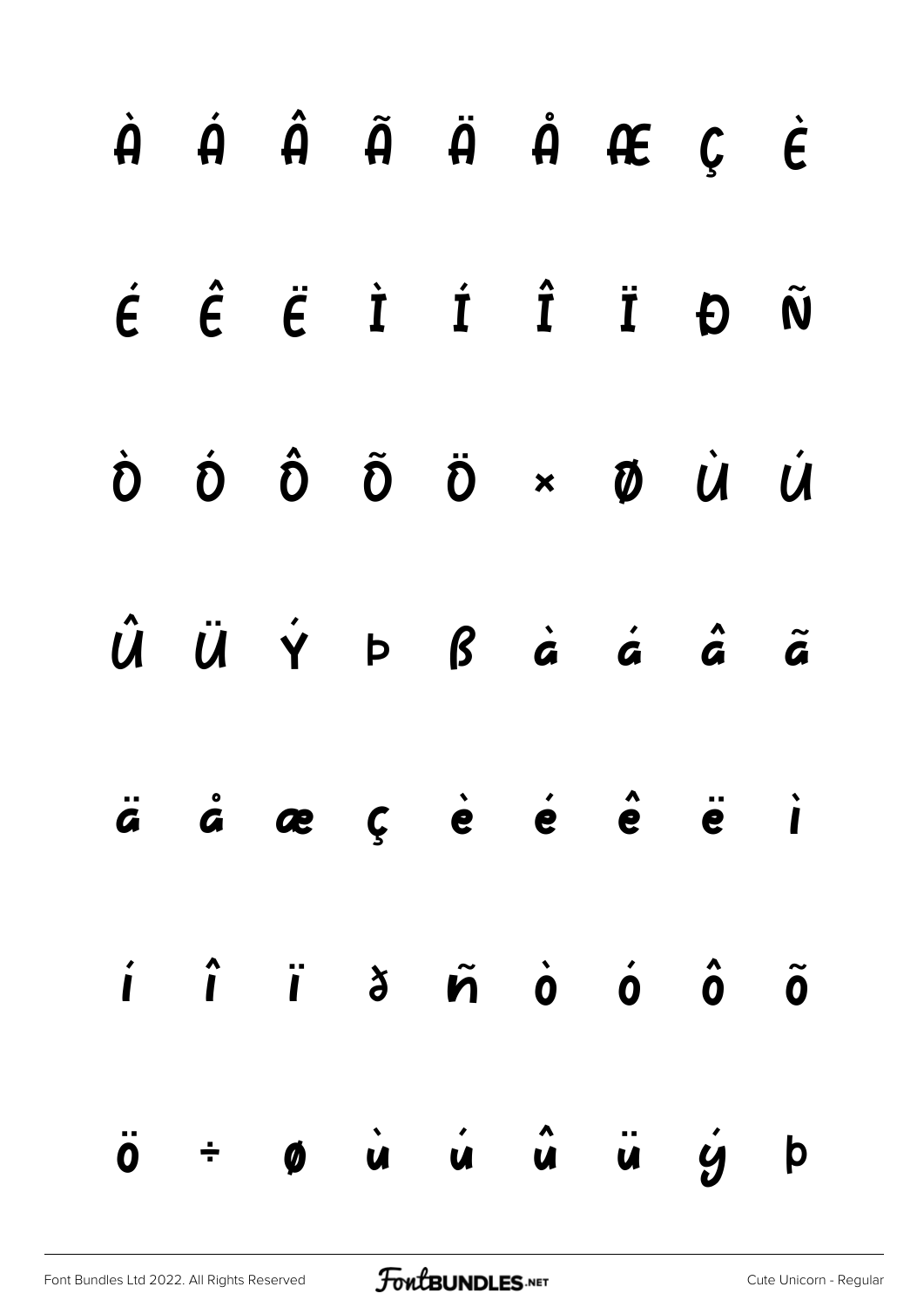#### $\ddot{y}$   $\prime$  OE oe  $\ddot{Y}$   $\prime$  $\bullet$  $\blacksquare$

TM  $, ,$  $\overline{\mathbf{66}}$  $\pmb{\overline{y}}$  $\boldsymbol{\epsilon}$ 

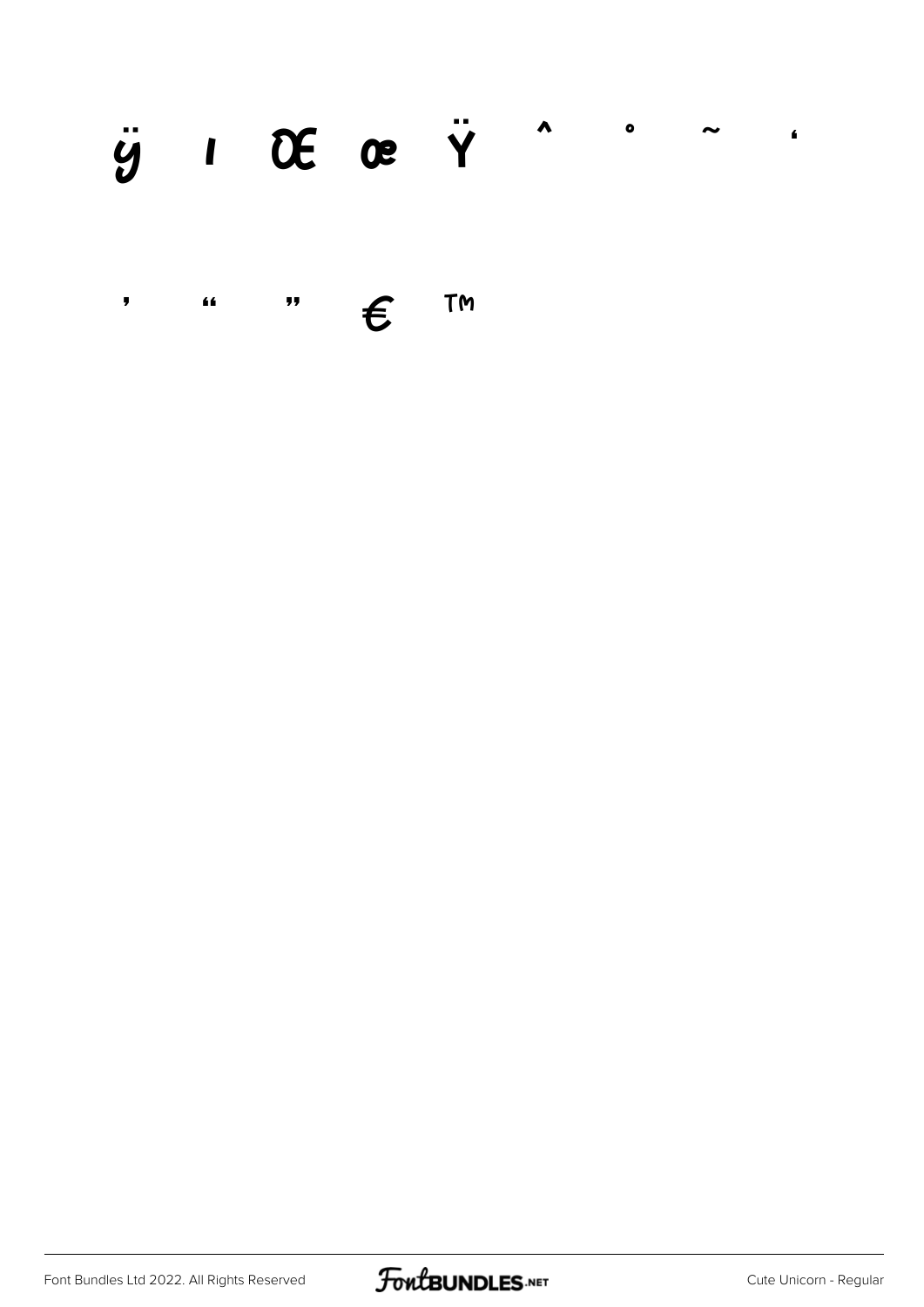#### Fake Unicorn - Regular

**Uppercase Characters** 

### ABCDEFGHIJKLMNOPQR **STUVWXYZ**

Lowercase Characters

## *abcdefghijkImnopgrst* uvwxyz

Numbers

0123456789

Punctuation and Symbols

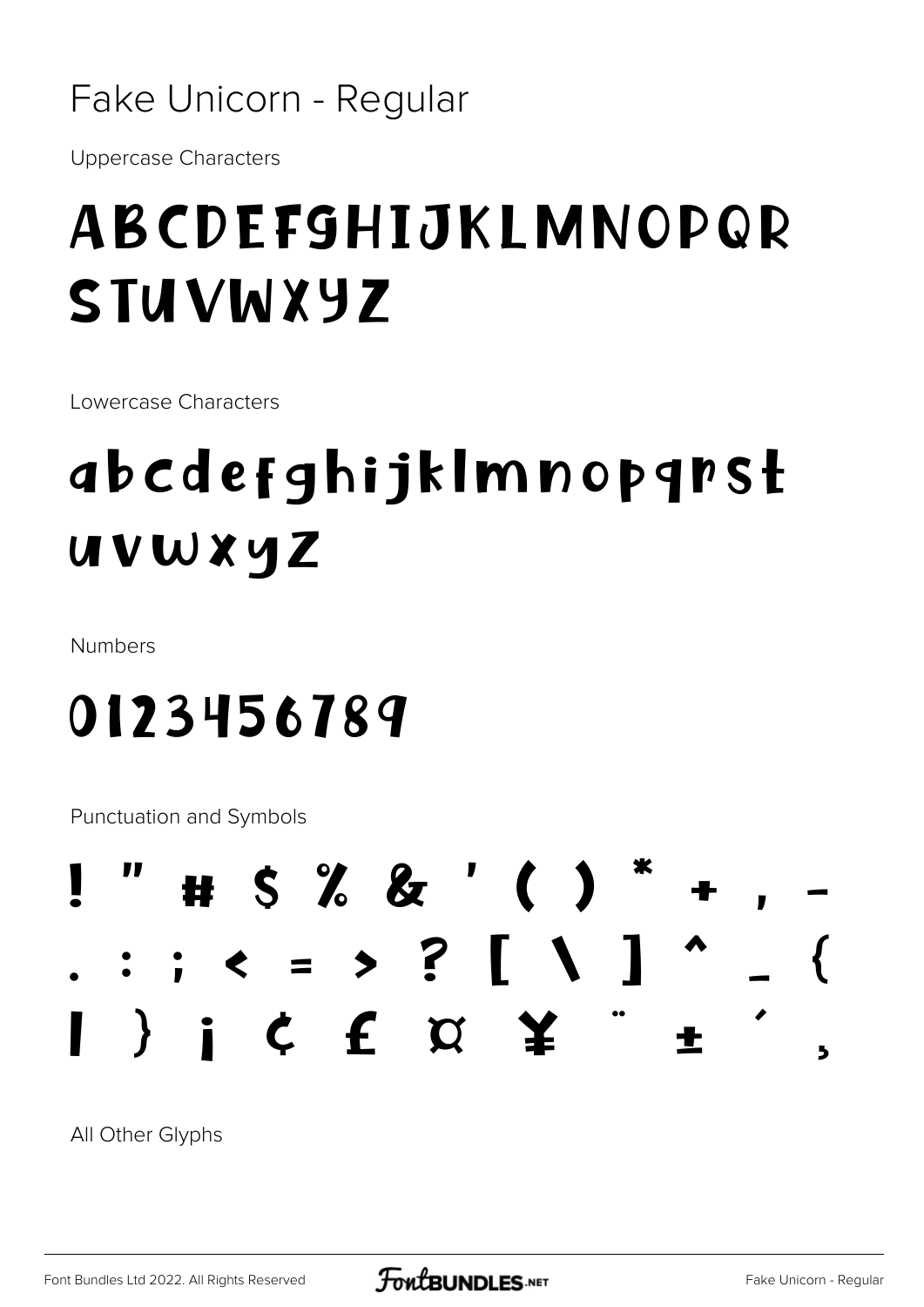## À Á Â Ã Ä Å Å Æ Ç È É Ê Ë İ Í Î Ï Đ Ñ ÓÔÕÖרÙÚ  $\dot{O}$ ÜÝ ßà á â ã ä  $\hat{\bm{U}}$  $\dot{q}$   $q$   $c$   $\dot{e}$   $\dot{e}$   $\dot{e}$   $\ddot{e}$   $\ddot{e}$  $\overline{1}$ jā piò ó ô õ  $\hat{\mathbf{I}}$  $\ddot{\mathbf{O}}$ ØÙÚ Ú Ü <u>и́ ч</u>  $\div$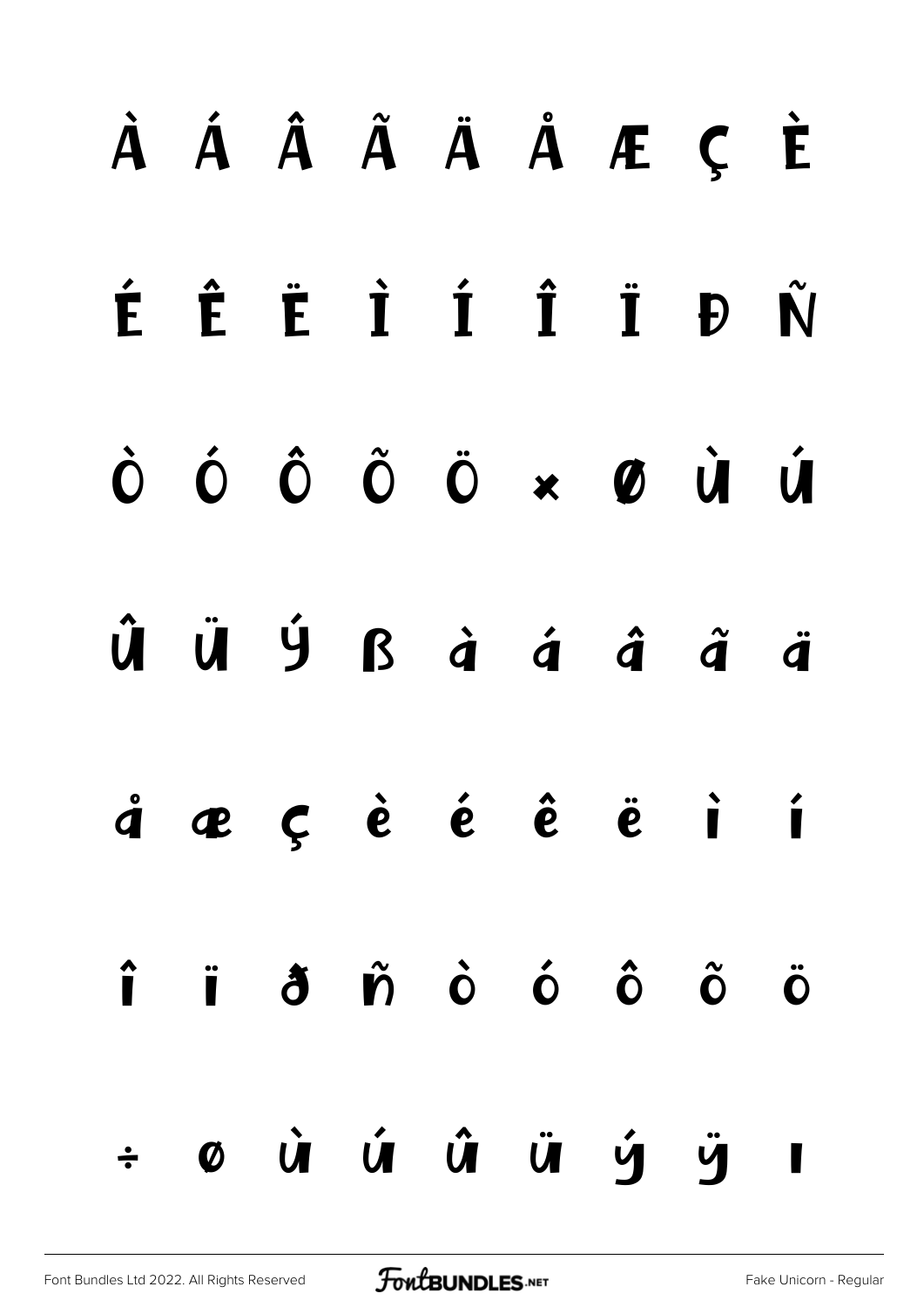#### CECE Ÿ ^ ^ ^  $\blacksquare$  $\blacksquare$

 $\mathbf{v}$   $\mathbf{w}$   $\mathbf{v}$   $\mathbf{v}$   $\mathbf{v}$   $\mathbf{v}$ **TM** W  $\blacksquare$ 



 $\mathbf{r}$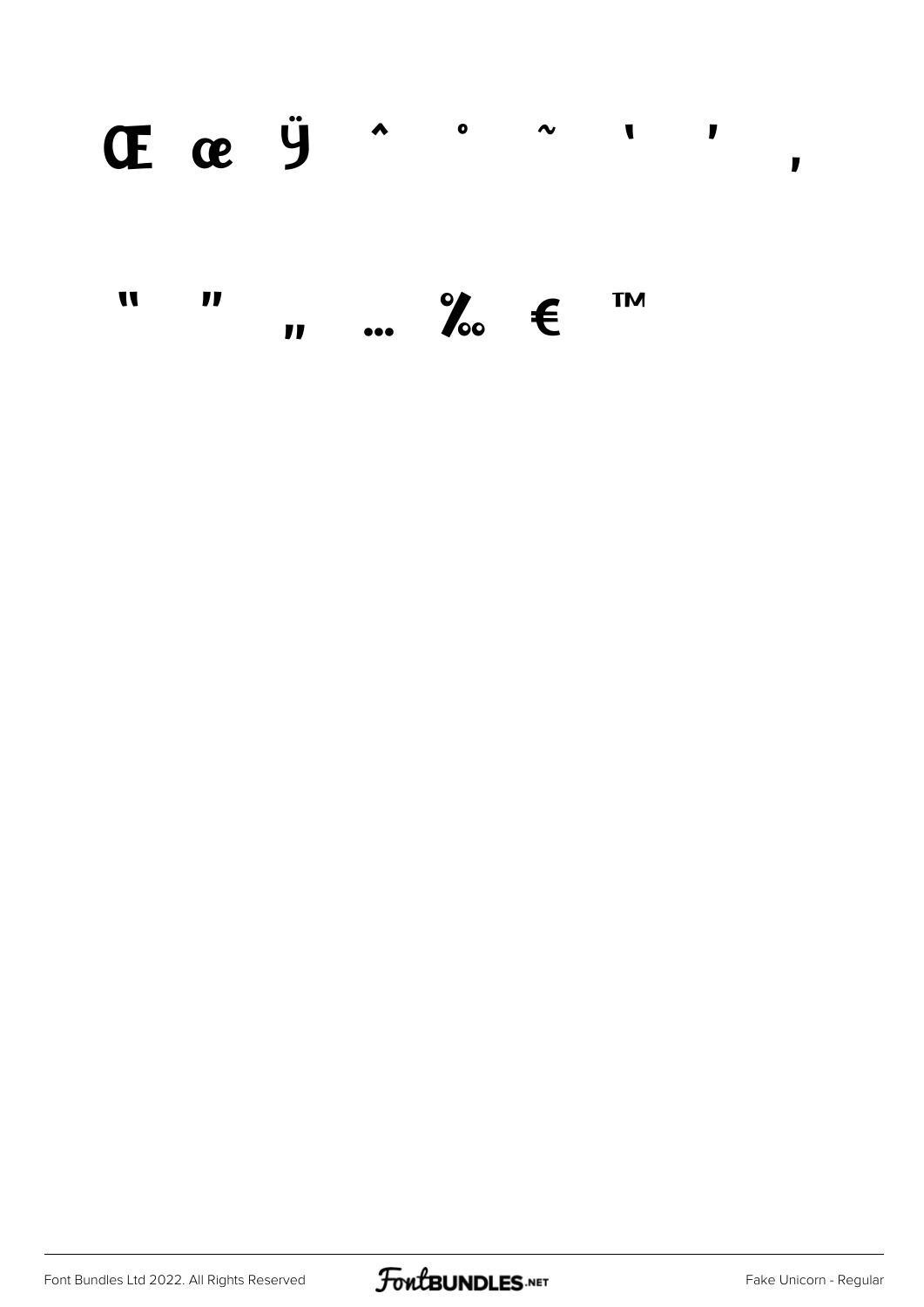#### **Baby Unicorn - Regular**

**Uppercase Characters** 

### **ABCDEFGHIJKLMNOPQRSTUVW**  $XYZ$

Lowercase Characters

### abcdefghijklmnopqrstuvwxyz

**Numbers** 

#### 0123456789

Punctuation and Symbols

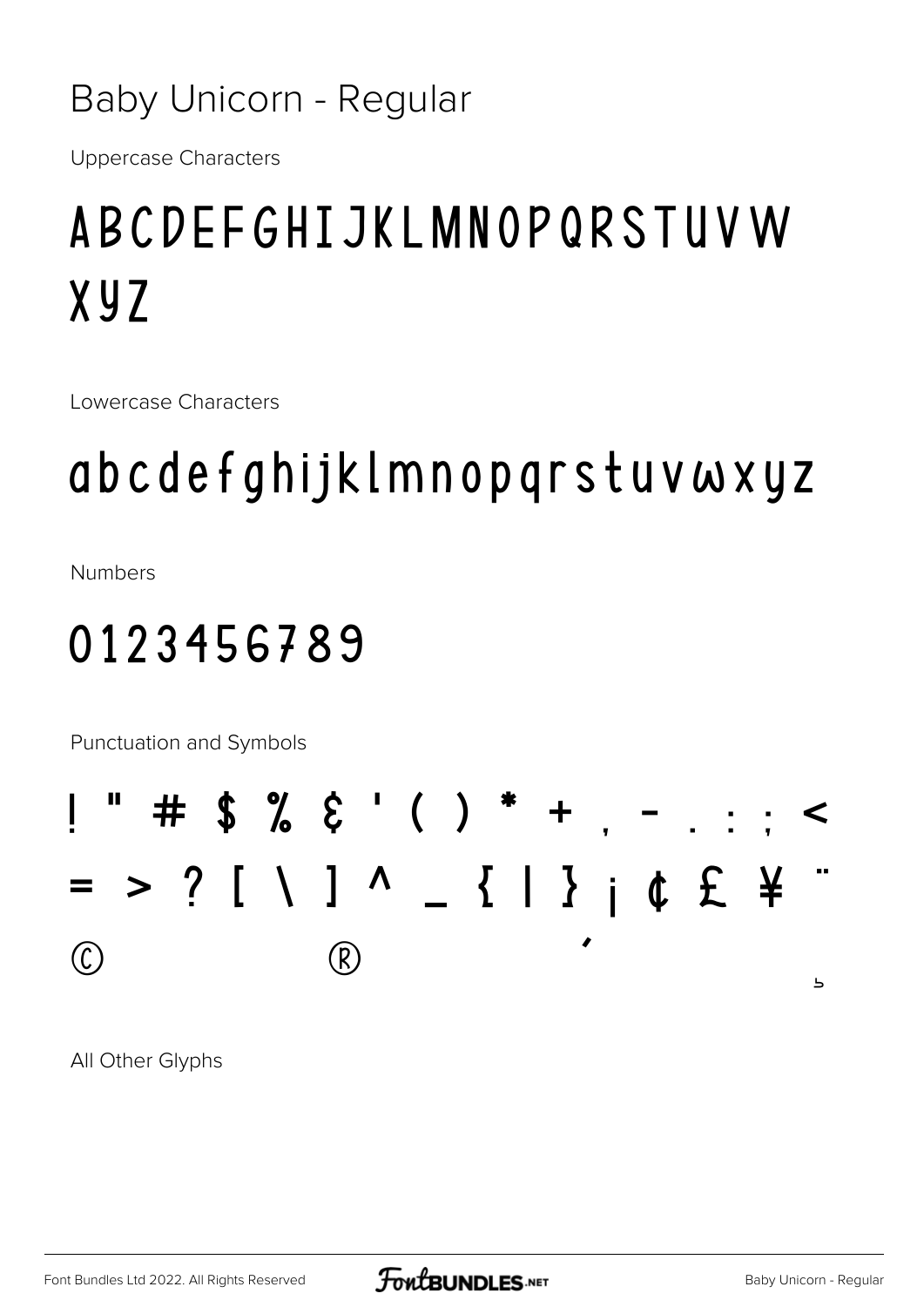|  | À Á Â Ã Ä Å Æ Ç                                                                  |  |  | È |
|--|----------------------------------------------------------------------------------|--|--|---|
|  | É Ê Ë Ì Í Î Ï Đ Ñ                                                                |  |  |   |
|  | $\dot{0}$ $\dot{0}$ $\ddot{0}$ $\ddot{0}$ $\times$ $\dot{0}$ $\dot{u}$ $\dot{u}$ |  |  |   |
|  | Û Ü Ý Þ ß à á å ā                                                                |  |  |   |
|  | äåæçèéê ë i                                                                      |  |  |   |
|  | í î ï $\tilde{\sigma}$ ñ ò ó ô ō                                                 |  |  |   |
|  | ö ÷ ø ù ú û ü ý þ                                                                |  |  |   |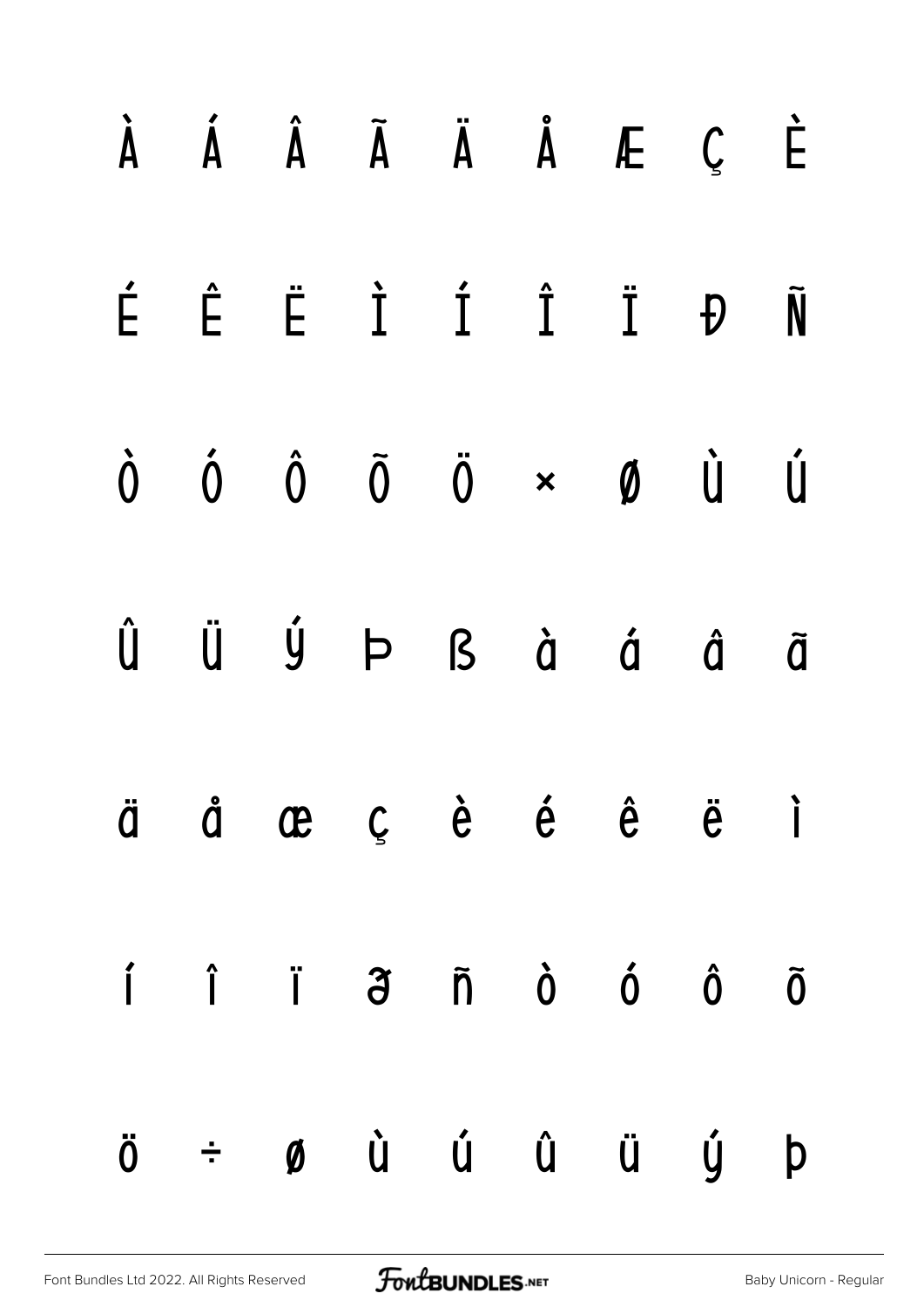#### $\ddot{y}$  I (E (e  $\ddot{y}$  ^  $\ddot{y}$  $\pmb{\pmb{h}}$

**TM**  $\overline{\mathbf{h}}$  $\boldsymbol{\epsilon}$  $\overline{11}$  $\pmb{\mathsf{y}}$ 

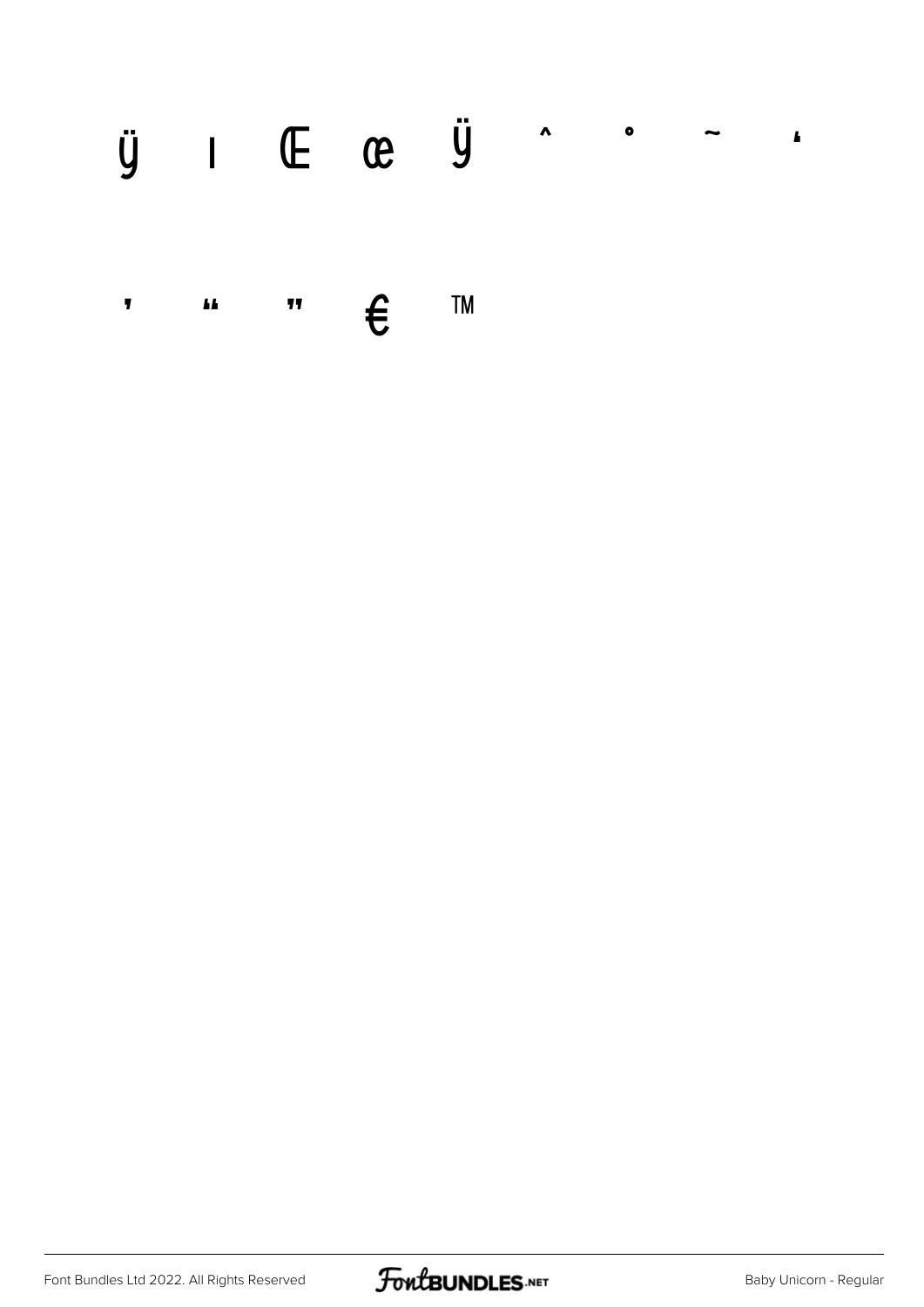#### Happy Unicorn - Regular

**Uppercase Characters** 

### **ABCDEFGHIJKLMNOPQRST** UVWXYZ

Lowercase Characters

### abcdefghijkImnopqrstuvwxy  $\mathbf{Z}$

**Numbers** 

### 0123456789

Punctuation and Symbols

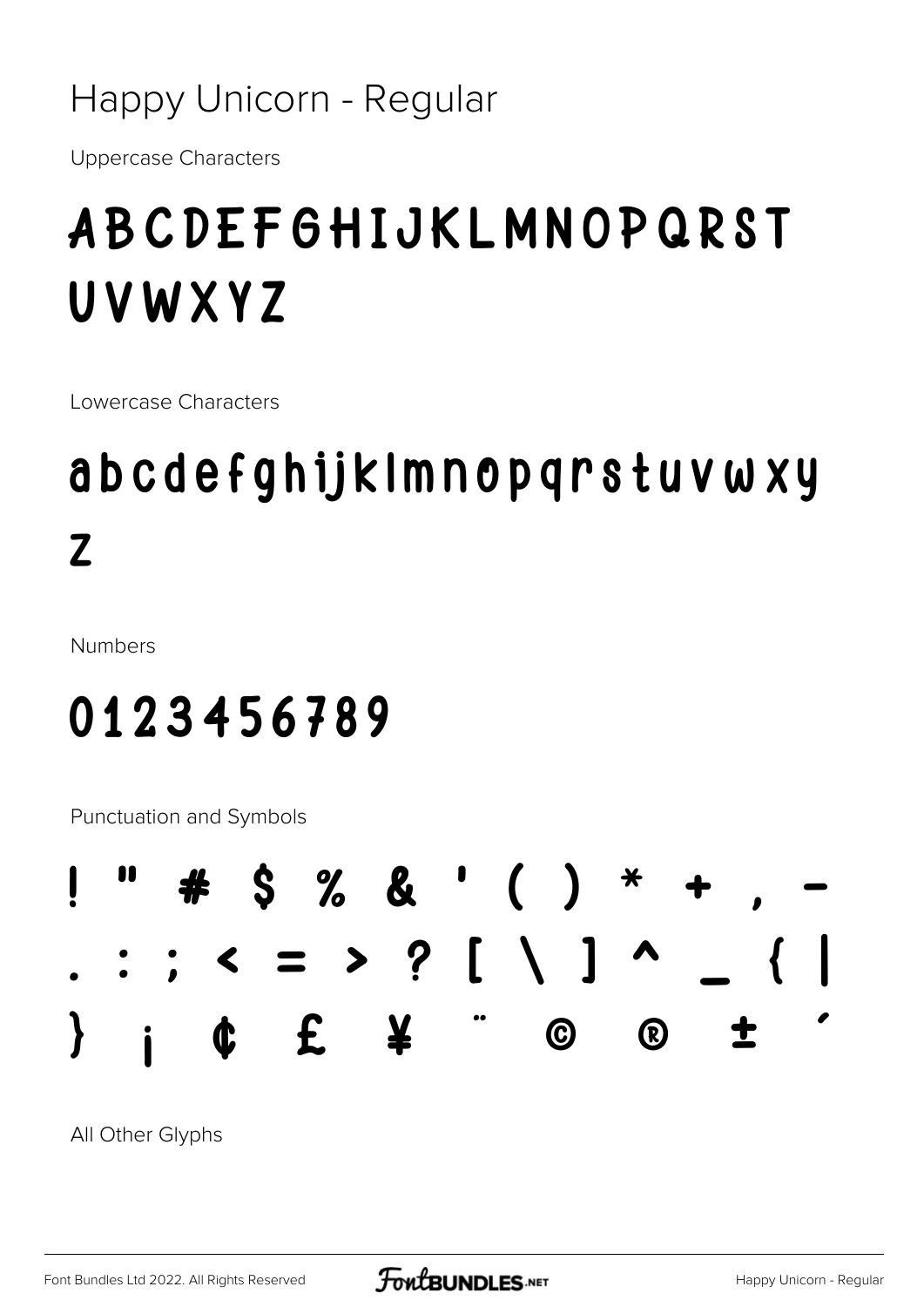|  |  |  | À Á Â Ã Ä Å Æ Ç È                                                                                                                                                          |  |
|--|--|--|----------------------------------------------------------------------------------------------------------------------------------------------------------------------------|--|
|  |  |  | É Ê Ë İ Í Î Ï Đ Ñ                                                                                                                                                          |  |
|  |  |  | $\dot{O}$ $\dot{O}$ $\ddot{O}$ $\ddot{O}$ $\dot{O}$ $\dot{O}$ $\dot{O}$ $\dot{O}$                                                                                          |  |
|  |  |  | $\hat{U}$ $\ddot{U}$ $\acute{Y}$ $\vdash$ $\beta$ $\dot{a}$ $\acute{a}$ $\ddot{a}$ $\ddot{a}$                                                                              |  |
|  |  |  | ä å æ ç è é ê ë ì                                                                                                                                                          |  |
|  |  |  | $\hat{\mathbf{i}}$ $\hat{\mathbf{i}}$ $\hat{\mathbf{i}}$ $\hat{\mathbf{o}}$ $\hat{\mathbf{n}}$ $\hat{\mathbf{o}}$ $\hat{\mathbf{o}}$ $\hat{\mathbf{o}}$ $\hat{\mathbf{o}}$ |  |
|  |  |  | $\ddot{\theta}$ $\div$ $\theta$ $\dot{u}$ $\dot{u}$ $\ddot{u}$ $\ddot{u}$ $\dot{y}$ $\dot{p}$                                                                              |  |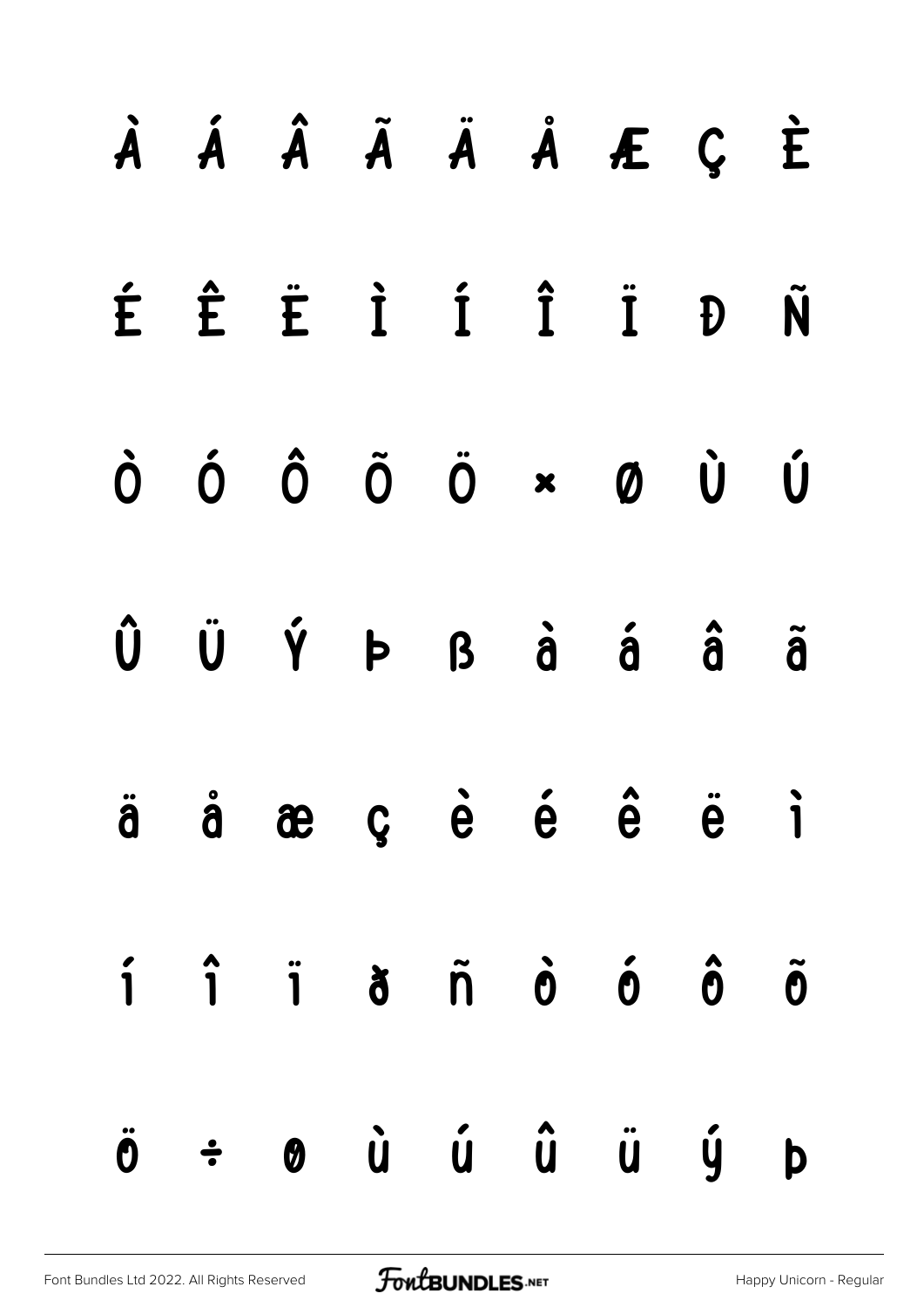#### $\ddot{y}$  1 Œ æ Š š Ÿ Ž ž  $\blacktriangle$  $\bullet$  $\blacksquare$  $\bullet$ 11  $\bullet$  $\mathbf{r}$ TM

 $\ldots$  %  $\epsilon$  $\boldsymbol{\eta}$ 

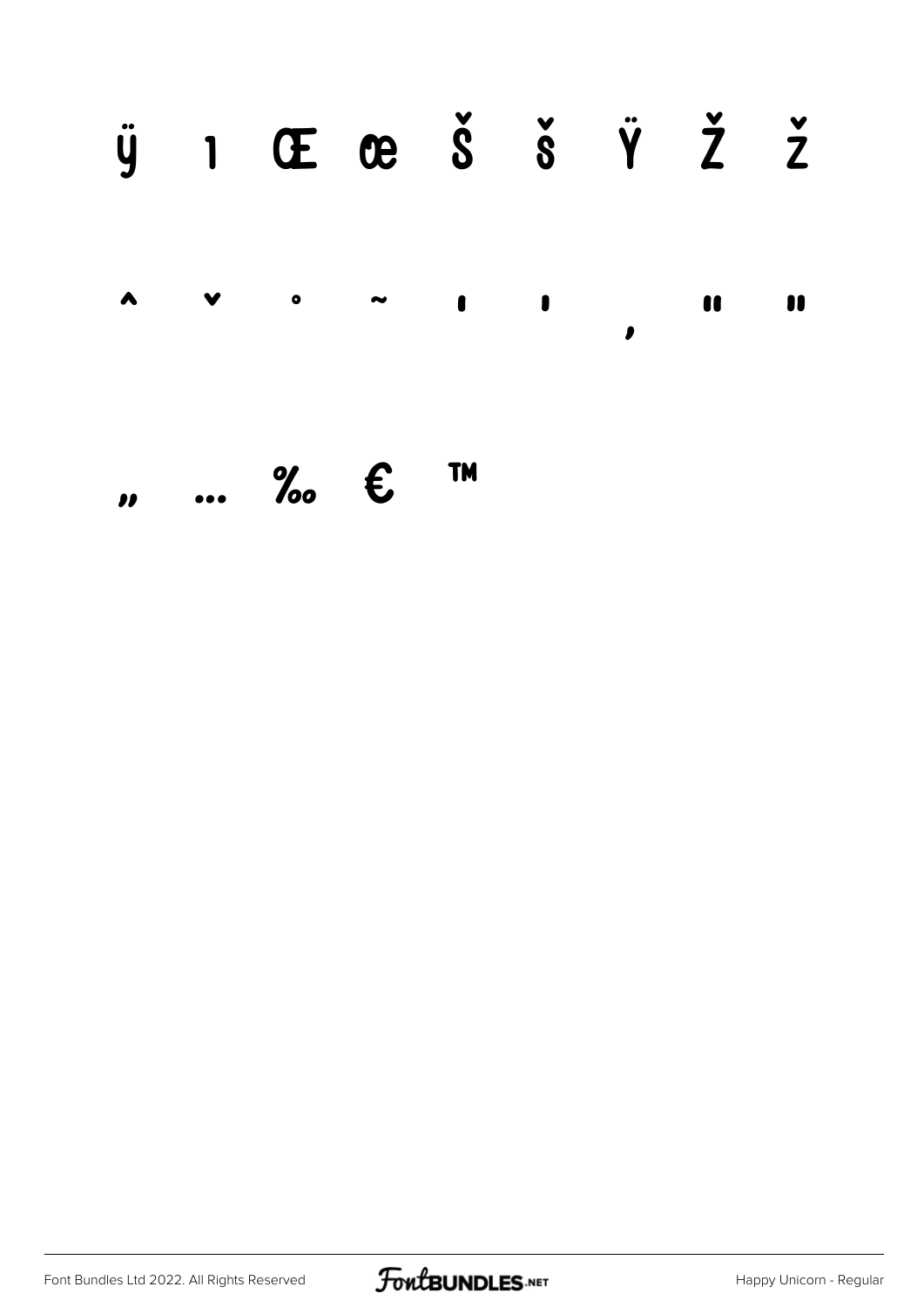#### Cool Unicorn - Regular

**Uppercase Characters** 

## ABCDEFGHIJKLMNOPQR **STUVWXYZ**

Lowercase Characters

## abcdefghijklmnopqr Stuvwxyz

Numbers

### 0123456789

Punctuation and Symbols

#### # \$ % & ' ( ) : ; < = > ? [ \ ] i c f x Y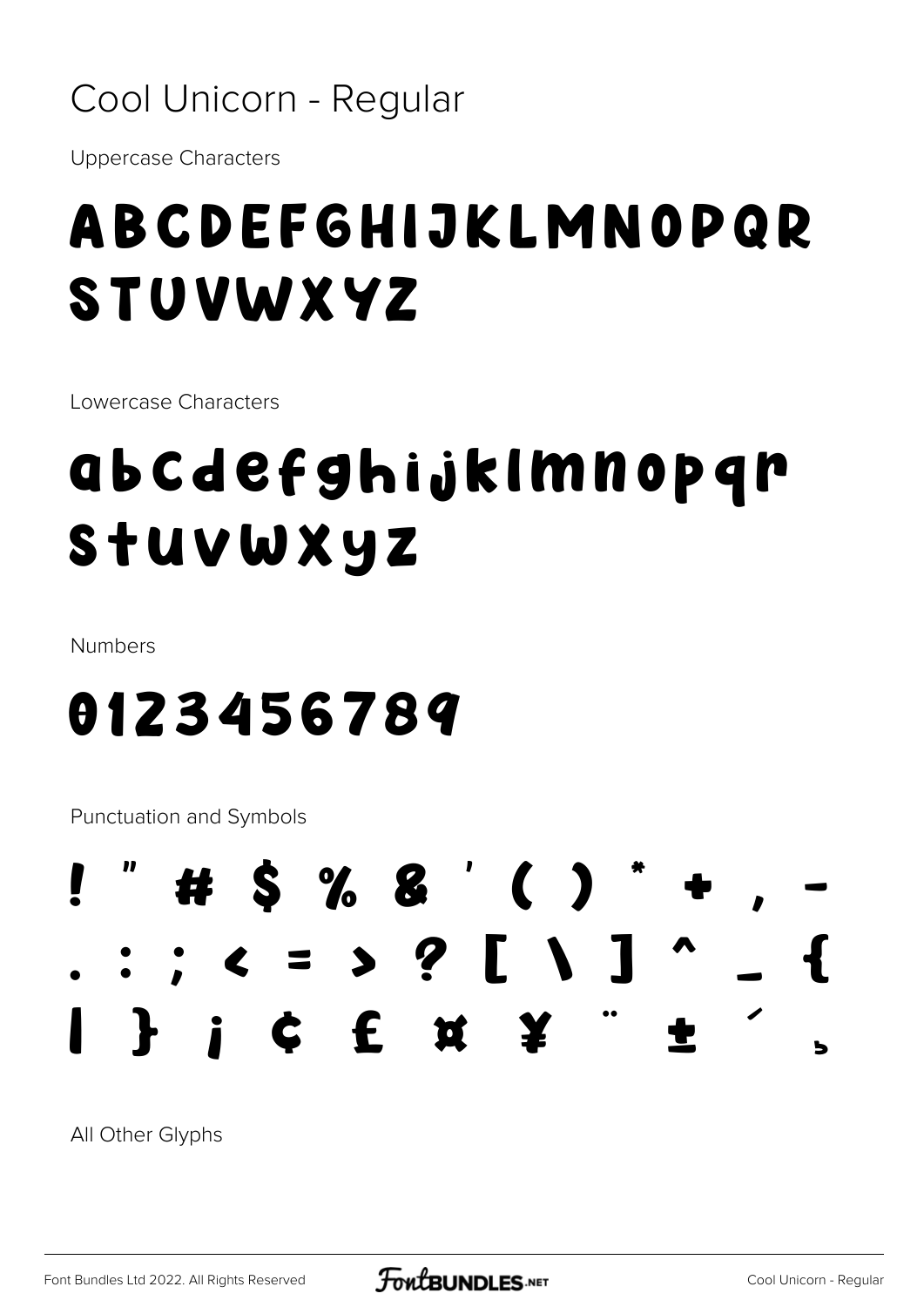## À Á Â Ã Ä Å Æ Ç È ÉÊËIÍÎÎĐÑ  $\hat{\mathbf{0}}$   $\hat{\mathbf{0}}$   $\hat{\mathbf{0}}$   $\hat{\mathbf{0}}$   $\ast$   $\mathbf{0}$   $\hat{\mathbf{U}}$   $\hat{\mathbf{U}}$  $\dot{\mathbf{0}}$ ÜÝß à á á å  $\hat{\mathbf{U}}$ ä e cèé é ë i í å ji žiničné č  $\hat{\mathbf{l}}$  $\ddot{\mathbf{0}}$ où ú û ü ý ÿ  $\overline{\phantom{a}}$  $\div$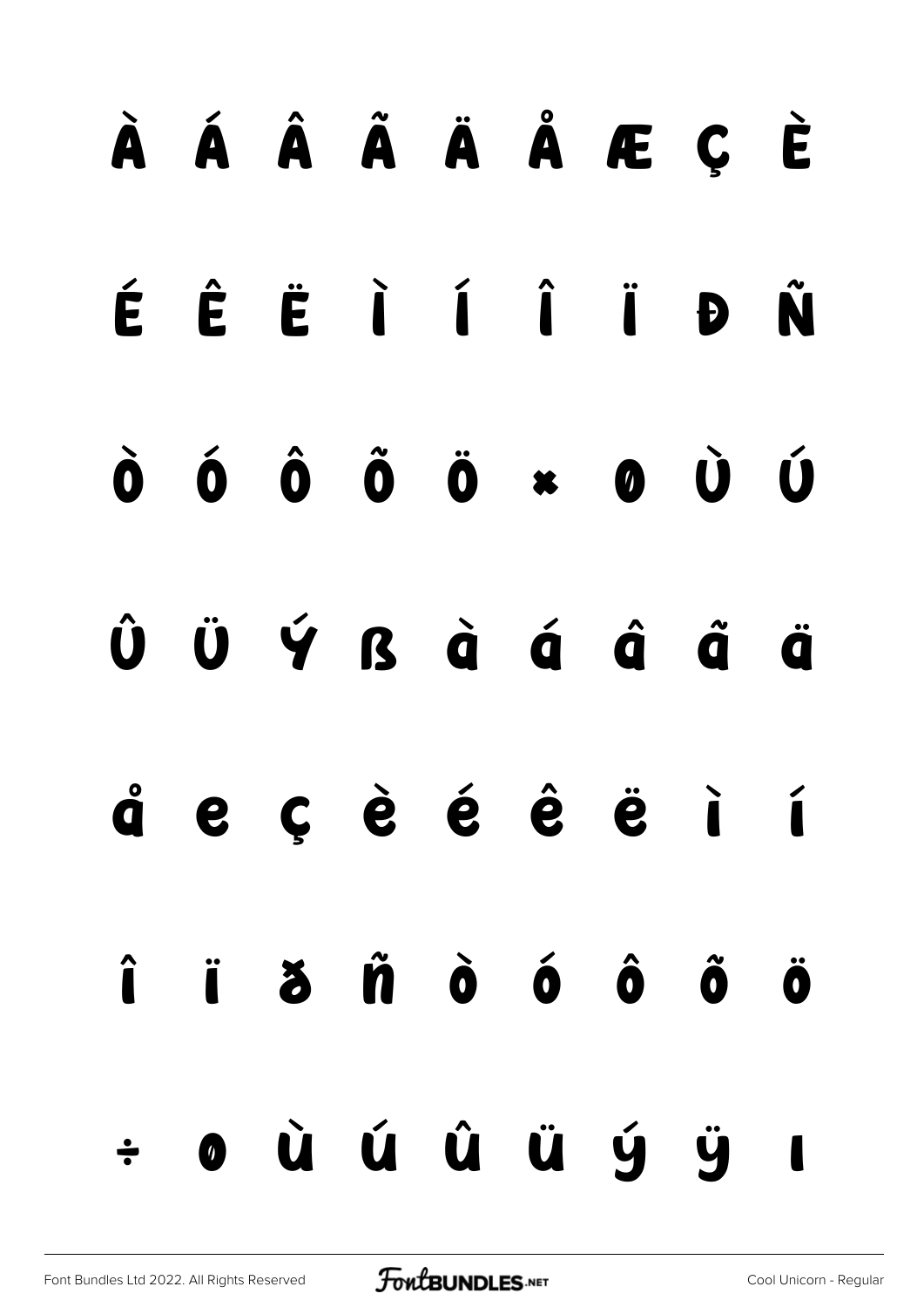#### $\begin{array}{ccc} \mathbf{A} & \mathbf{0} \end{array}$ Œ œ Ÿ  $\sim$  $\mathbf{I}$  $\overline{\phantom{a}}$  $\mathbf{r}$

#### $\boldsymbol{\eta}$  $\cdots$  %  $\epsilon$  im  $\mathbf{u}$ **gabb**  $\overline{\mathbf{r}}$

### dd ee ff Il mmnn oo pp tt

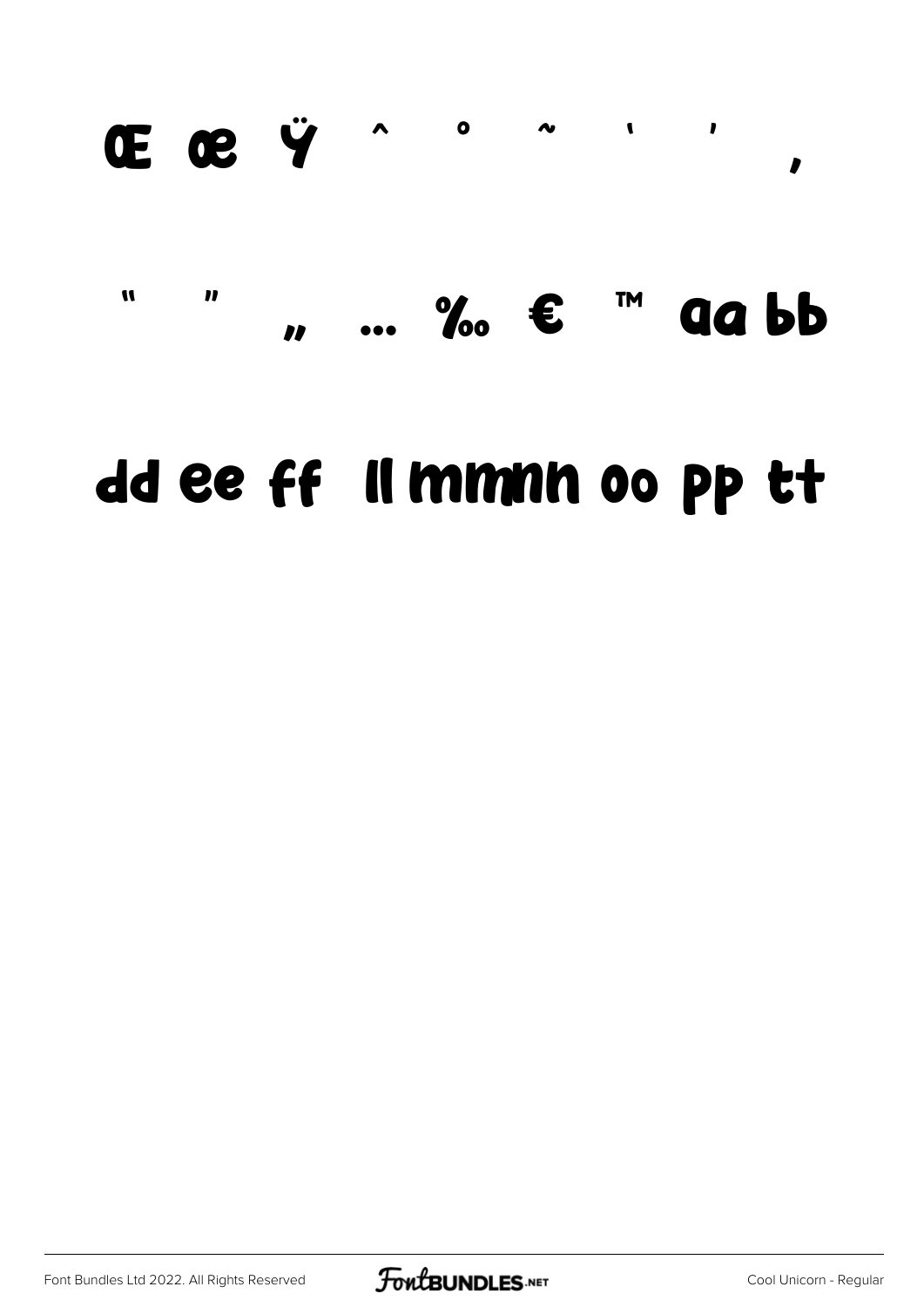#### Little Unicorn Sans - Regular

**Uppercase Characters** 

### ABCDEFGHTJKIMNOPQRSTUV WXY7

Lowercase Characters

## abcdefghijklmnopqrstuvw  $X y z$

**Numbers** 

### 0123456789

Punctuation and Symbols

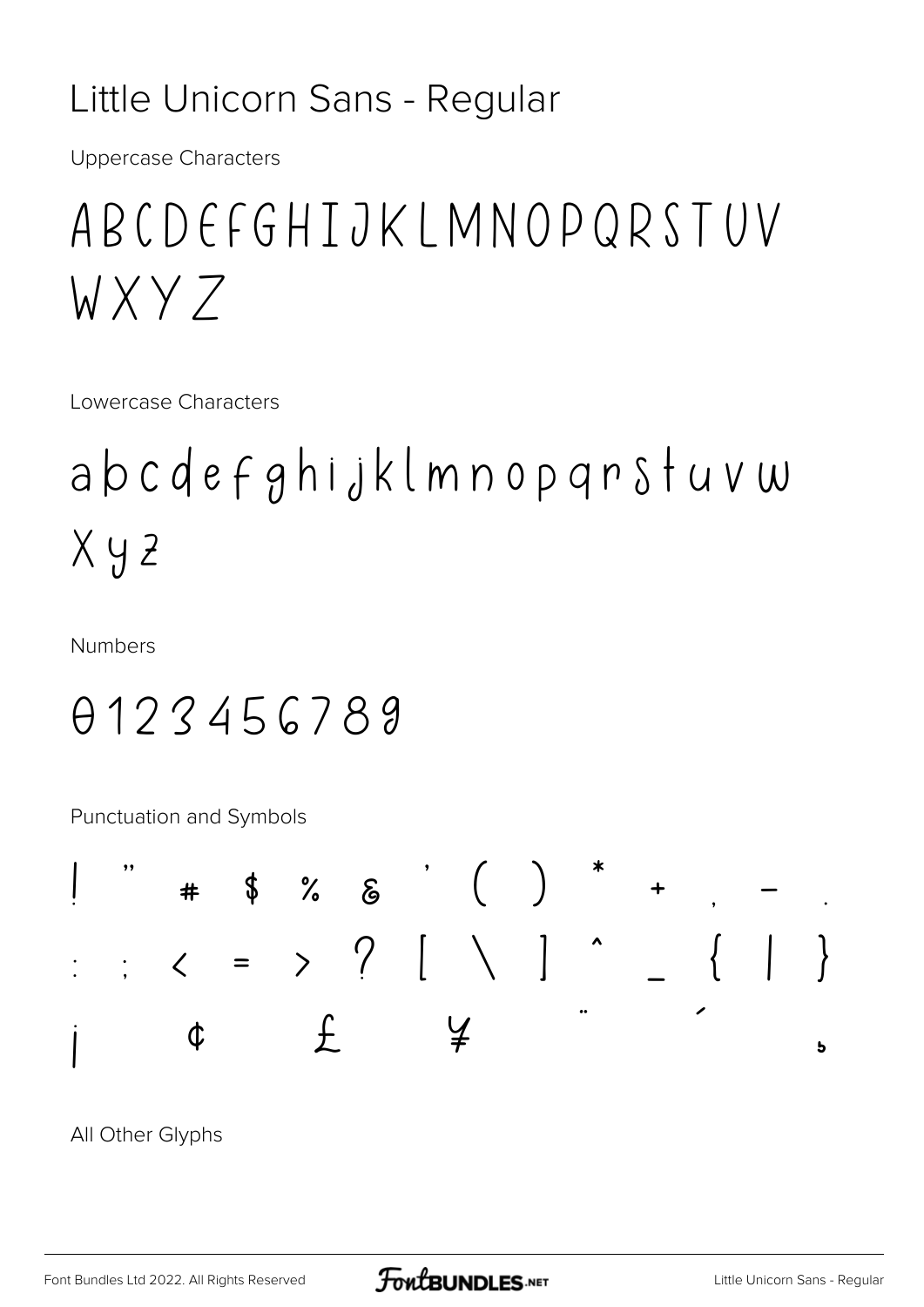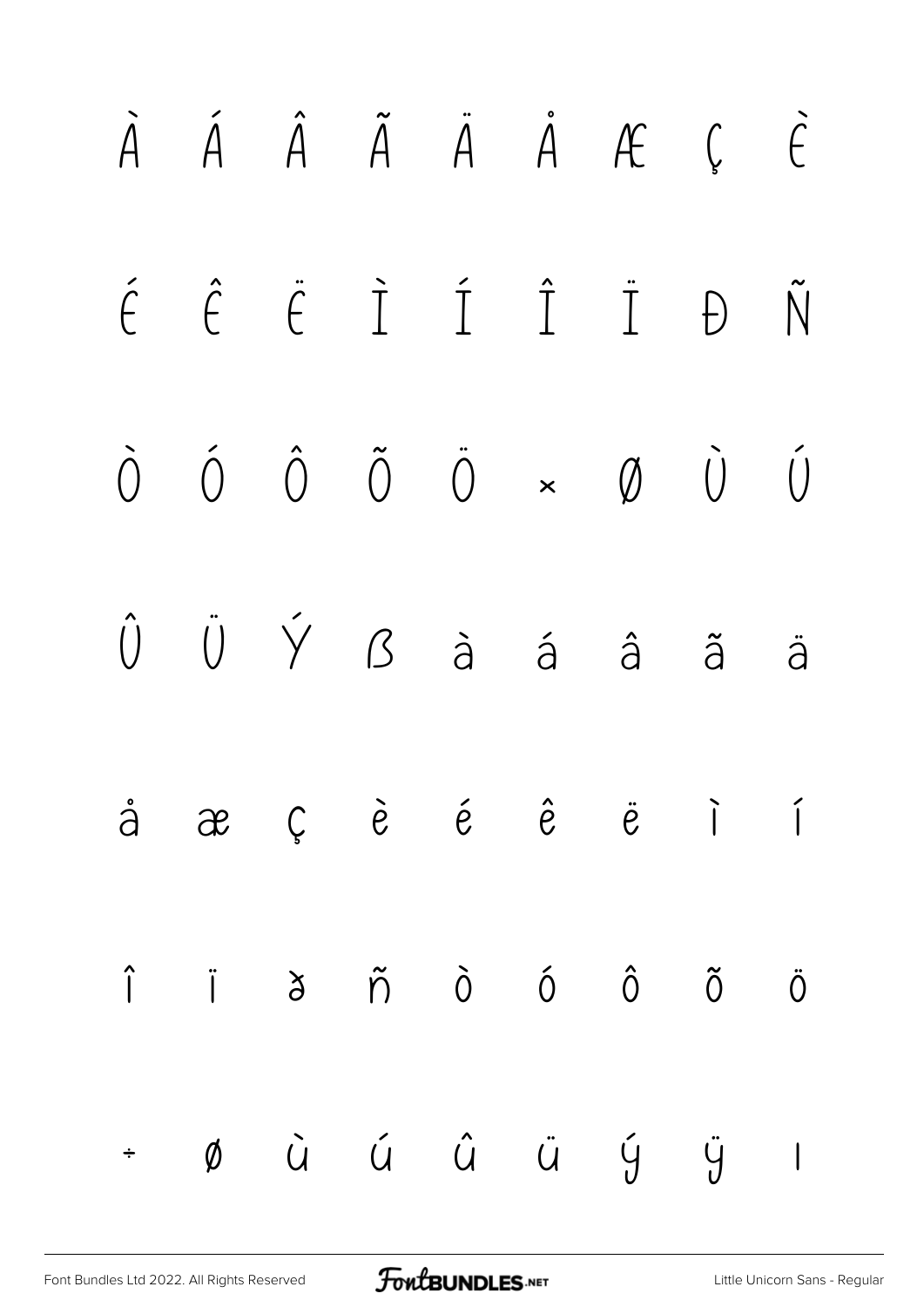#### Of ce  $\check{S}$   $\check{S}$   $\check{Y}$   $\check{Z}$   $\check{z}$   $\hat{z}$  $\vee$  $\bullet$  $\sim$  $\bar{\mathbf{t}}$  $\bar{\mathbf{z}}$  $\langle \rangle$  $\overline{\mathbf{H}}$  $\overline{\mathbf{z}}$  $\dddotsc$  $\bullet$

% $\epsilon$ 

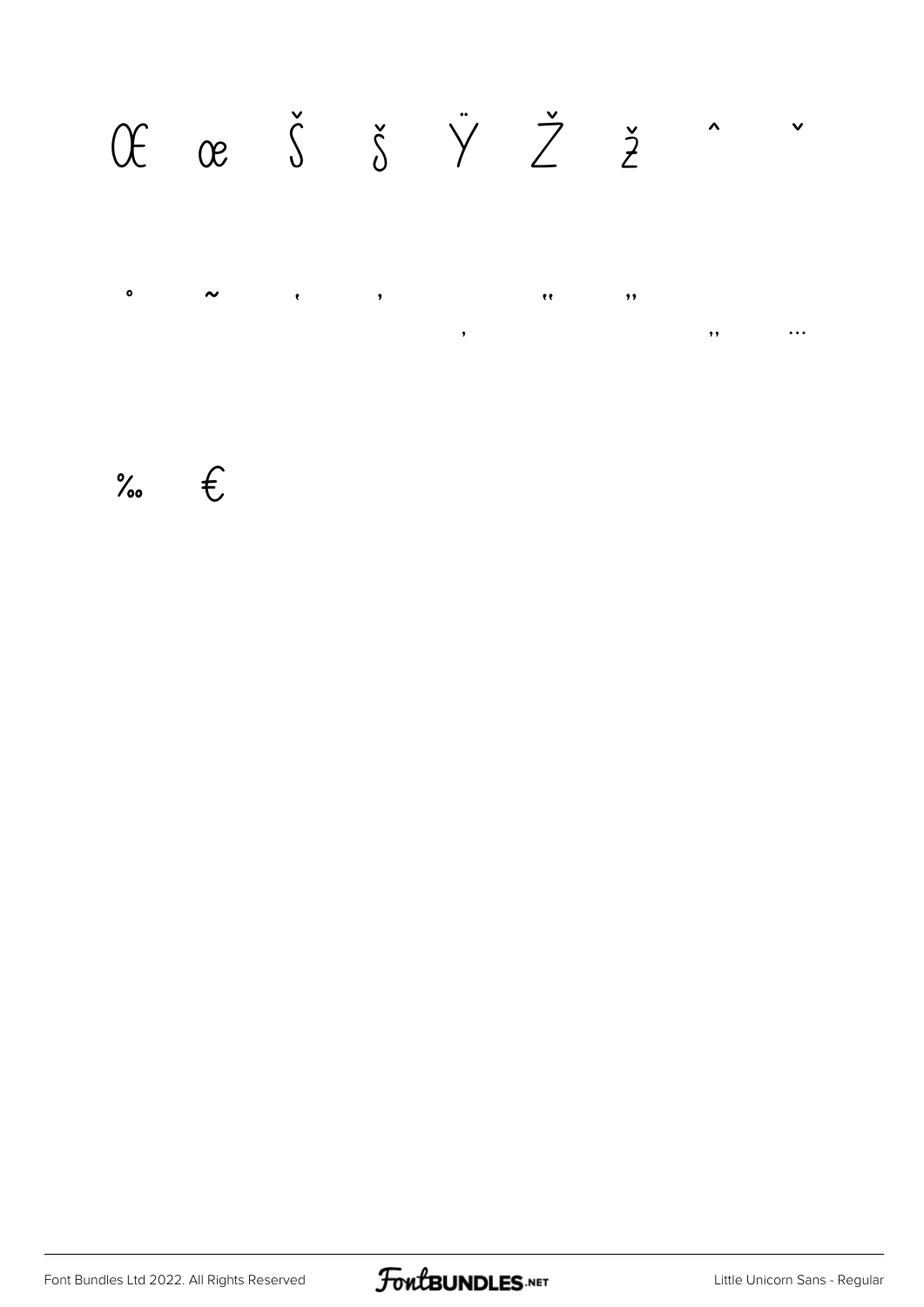#### Baby Unicorn Bold - Regular

**Uppercase Characters** 

## **ABCDEFGHIJKLMNOPQRSTU VWXYZ**

Lowercase Characters

## abcdefghijklmnopqrstuvw xyz

**Numbers** 

### 0123456789

Punctuation and Symbols

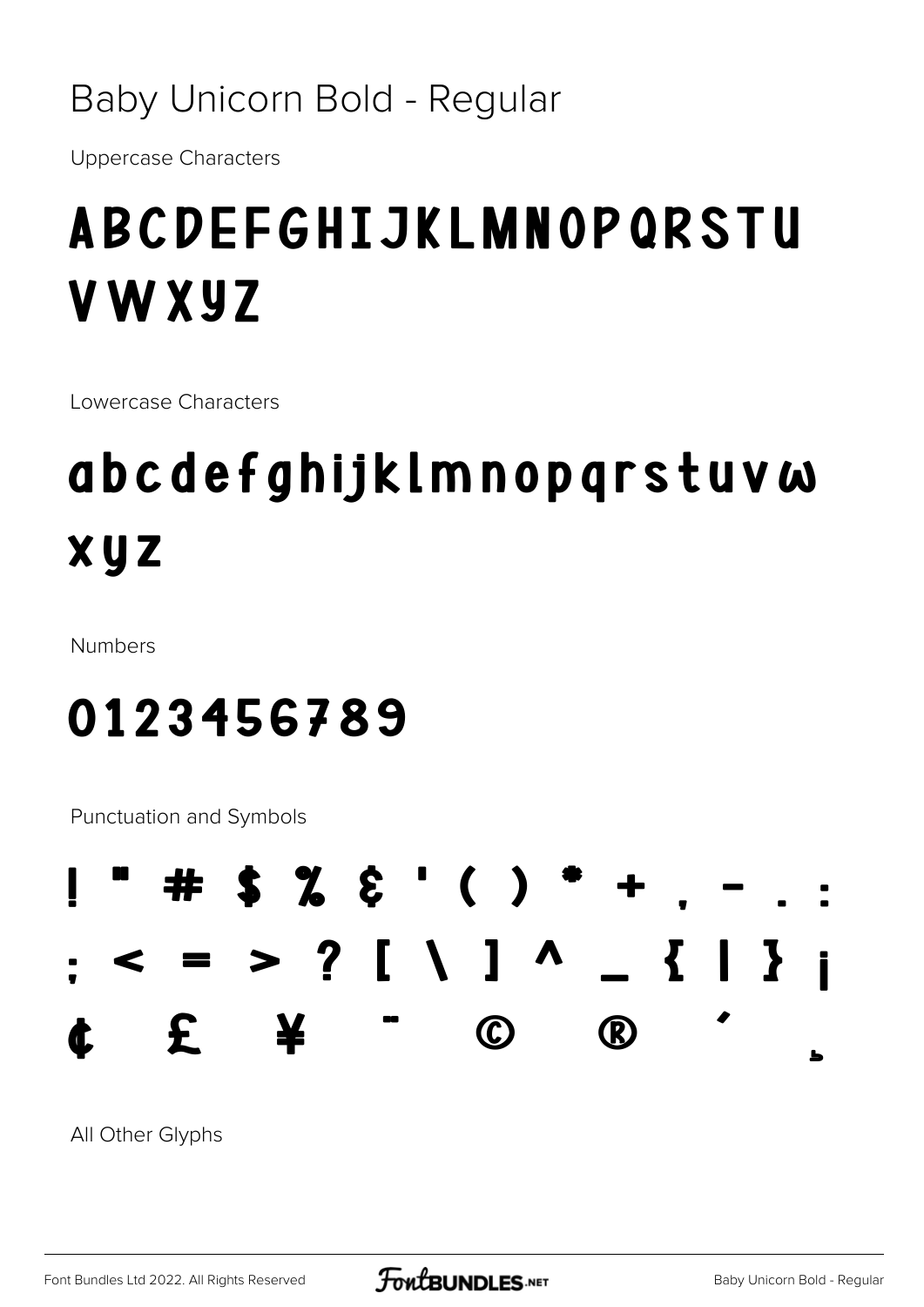#### Á Â Ã Ā Ä Á Æ Ç È  $\lambda$ Ê Ë Ì Í Î Ï Đ É Ñ Ú  $\dot{0}$   $\ddot{0}$   $\ddot{0}$   $\dot{\alpha}$   $\alpha$   $\dot{\beta}$  $\mathbf{\dot{0}}$ ÜÝÞßàáẩ Û ã d œ ç è é ê ë  $\overrightarrow{ }$ ä  $\overline{a}$  n  $\overline{b}$  ó ó í  $\hat{I}$ Ï  $\tilde{0}$  $\div$  6 à ú û û ŷ þ Ö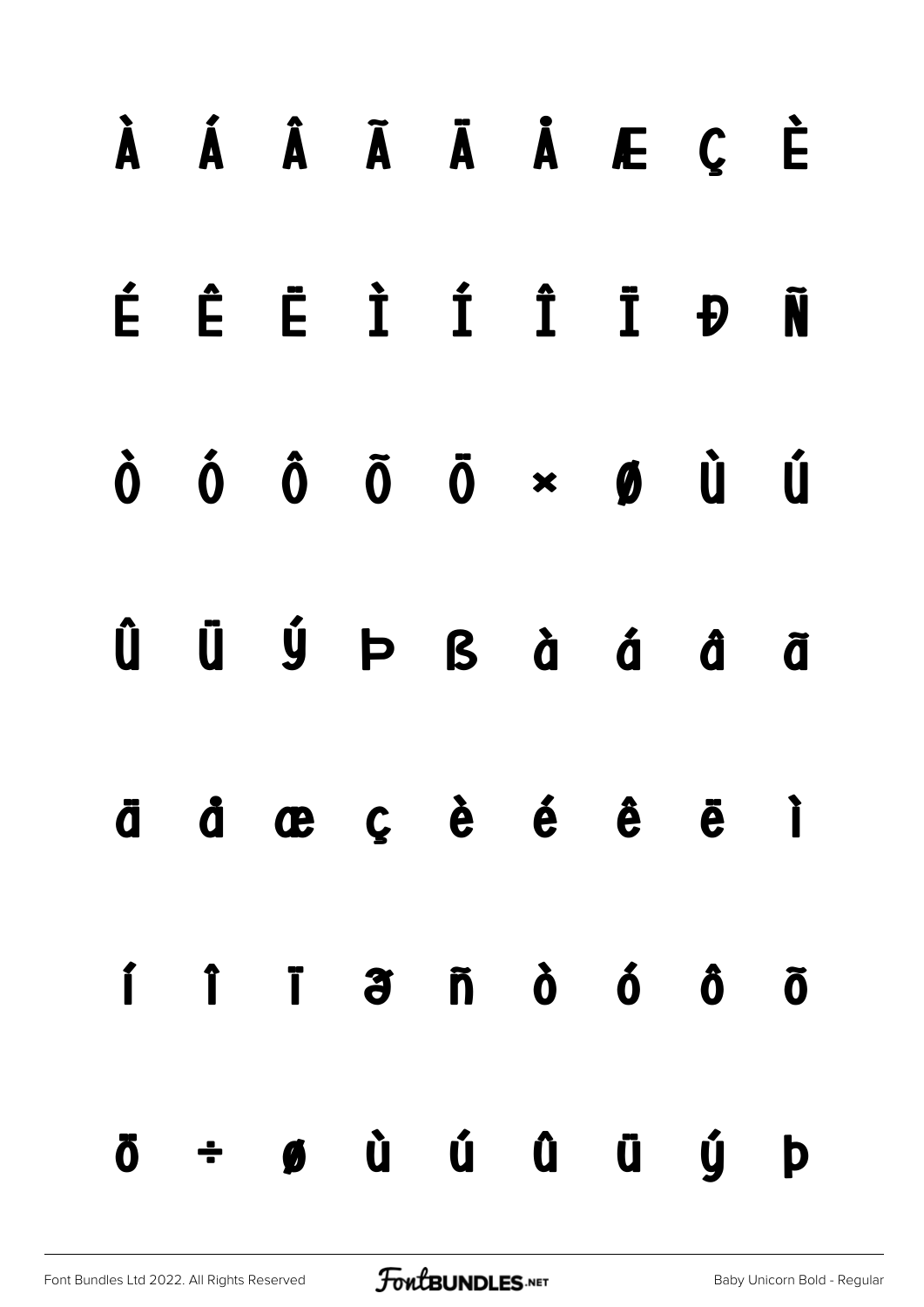#### $\bar{y}$   $I$  (E ce  $\bar{y}$   $\hat{y}$  $\bullet$  $\blacksquare$

**TM** €  $\pmb{\overline{y}}$ **M**  $\pmb{\mathbb{y}}$ 

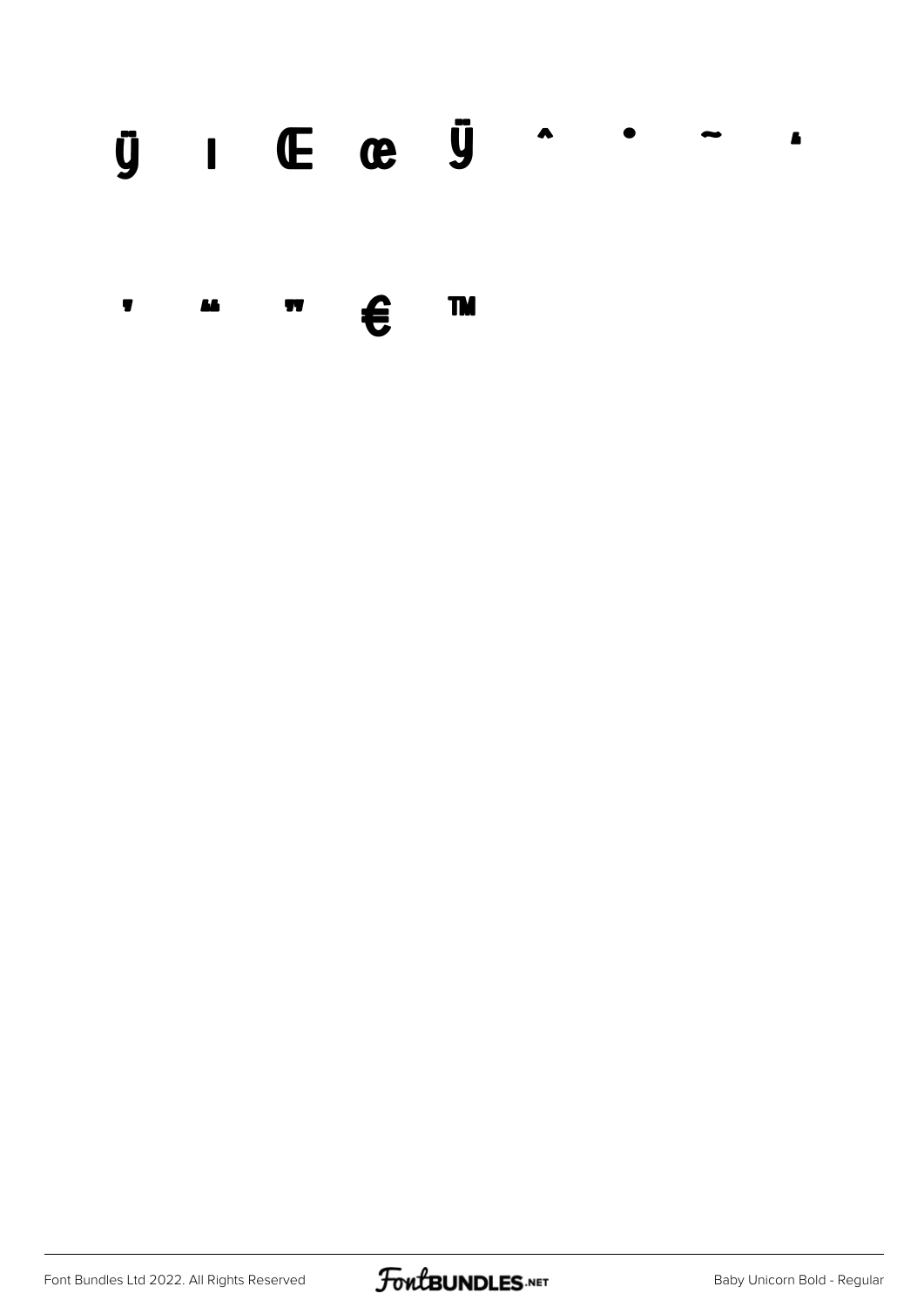#### Little Unicorn - Regular

**Uppercase Characters** 

ABCDEFGHIJKLMNOP QRSTUVWXY2

Lowercase Characters

abcdefghijklmnopqrstuu wxyz

**Numbers** 

#### 0123456789

Punctuation and Symbols

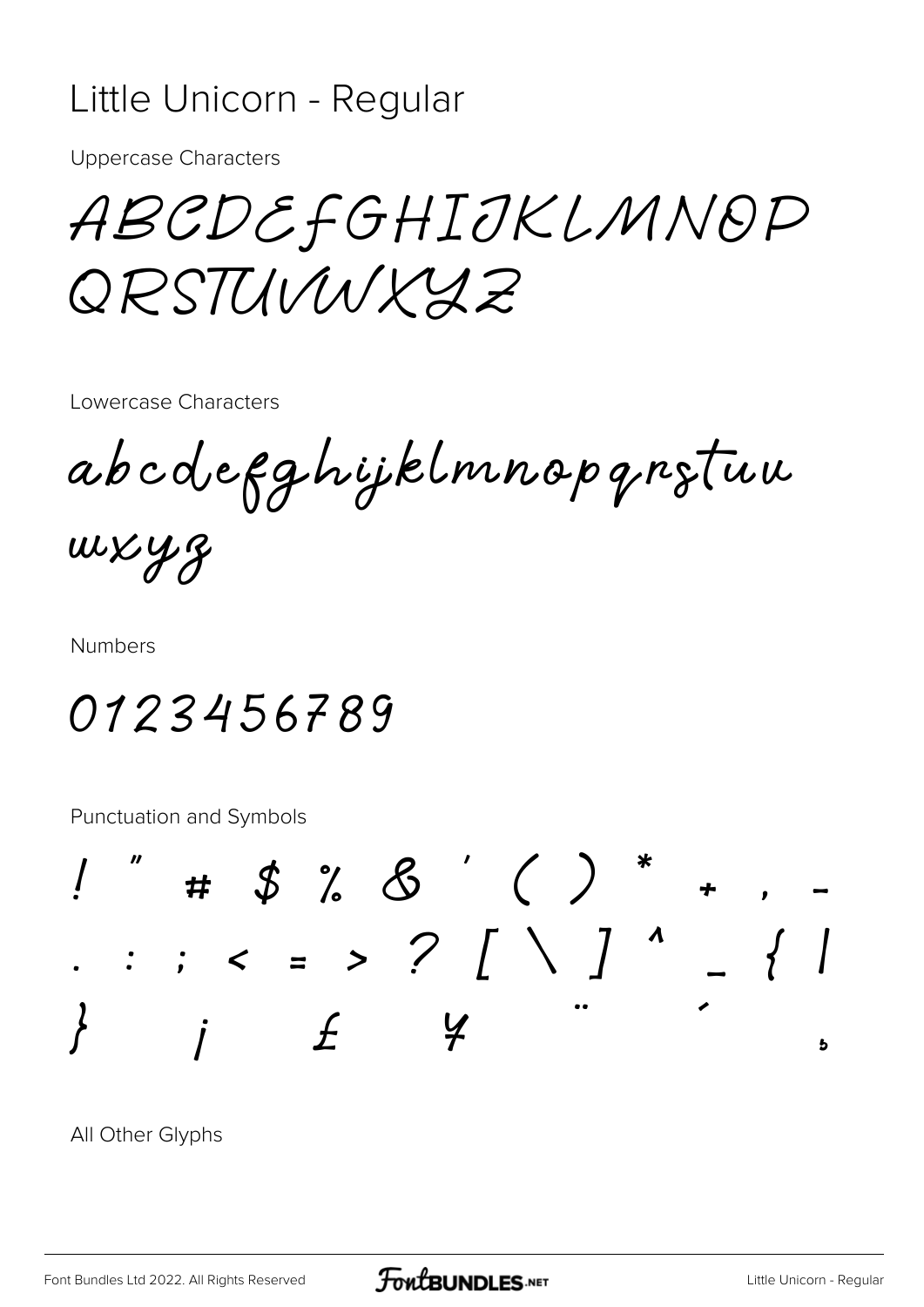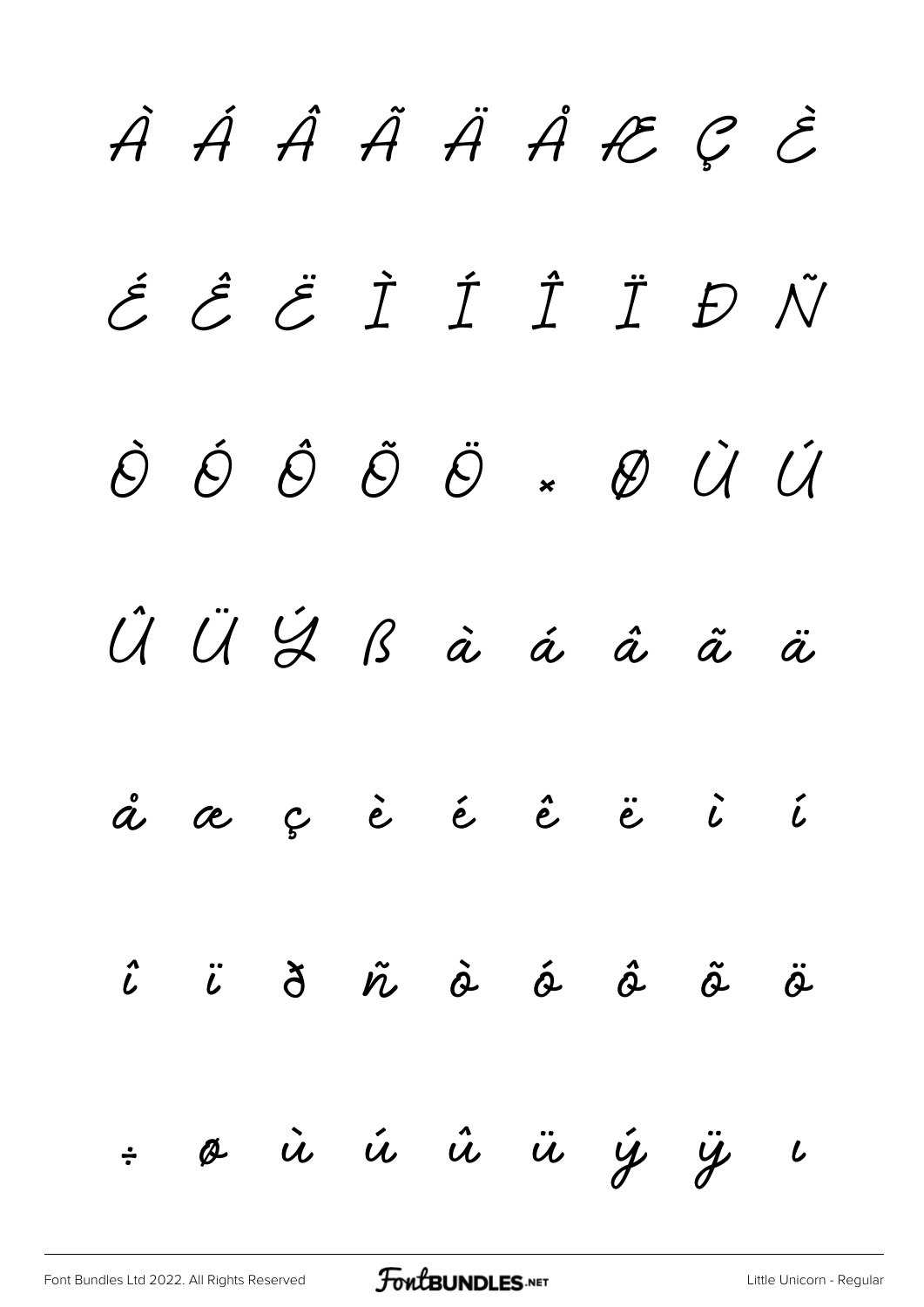E œ Š ž Ž Ž ž  $\triangle$  $\sim$   $\sim$   $\sim$  $\bullet$  $\boldsymbol{M}$  $\boldsymbol{\prime\prime}$ 

 $\pmb{\mathcal{Y}}$ 

 $\mathbf{r}$ 

 $\bullet$   $\bullet$   $\bullet$ 

 $\%$   $\epsilon$  bb  $\#$   $\%$  rn pp oo orn

ni tt ee ll ff

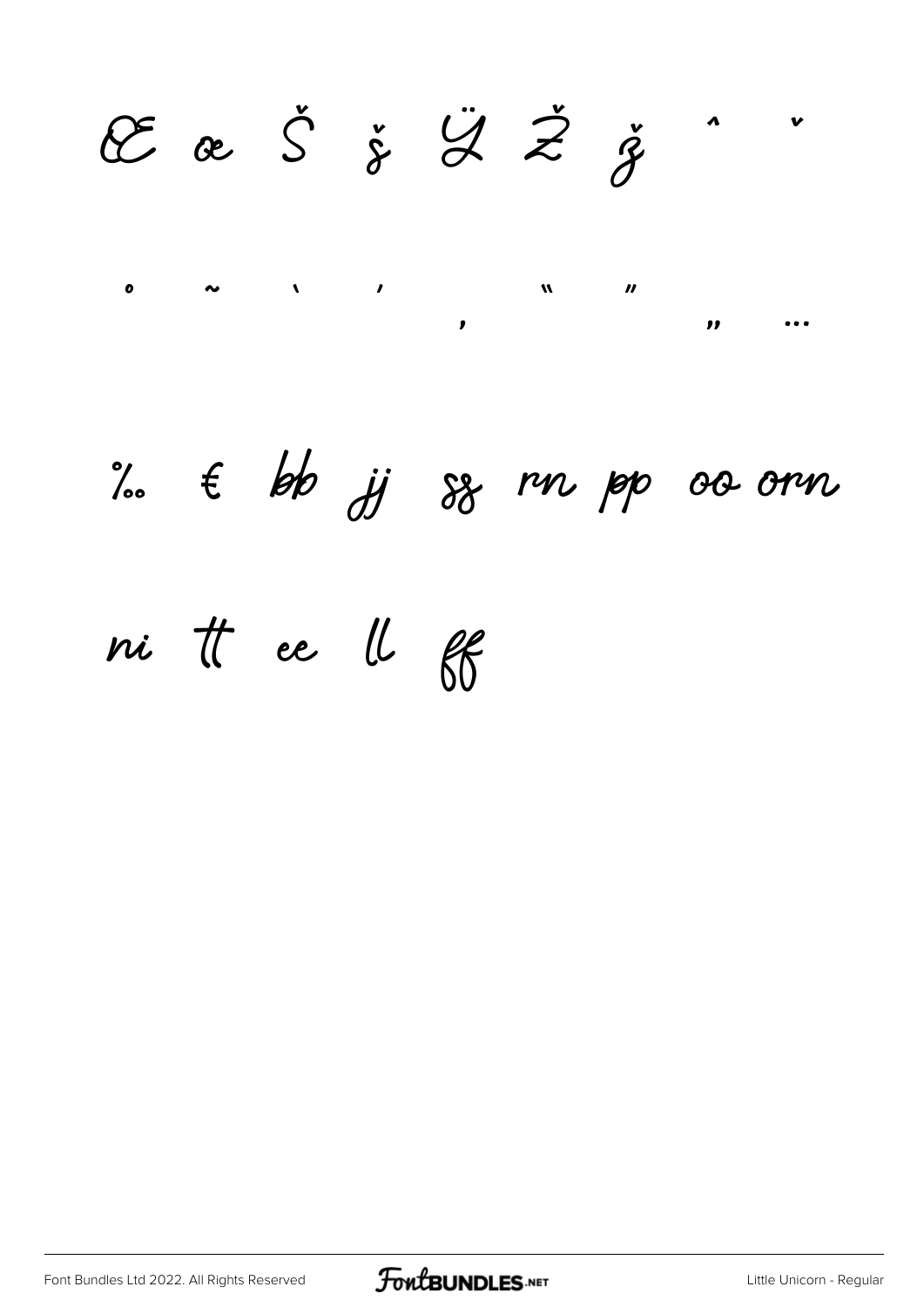#### Fat Unicorn - Regular

**Uppercase Characters** 

### GBCDEFGHIJKLMNOP **QRSTUVWX47**

Lowercase Characters

## abcdetzhijklmuopqr  $stuvwxyz$

**Numbers** 

#### 0123456789

Punctuation and Symbols

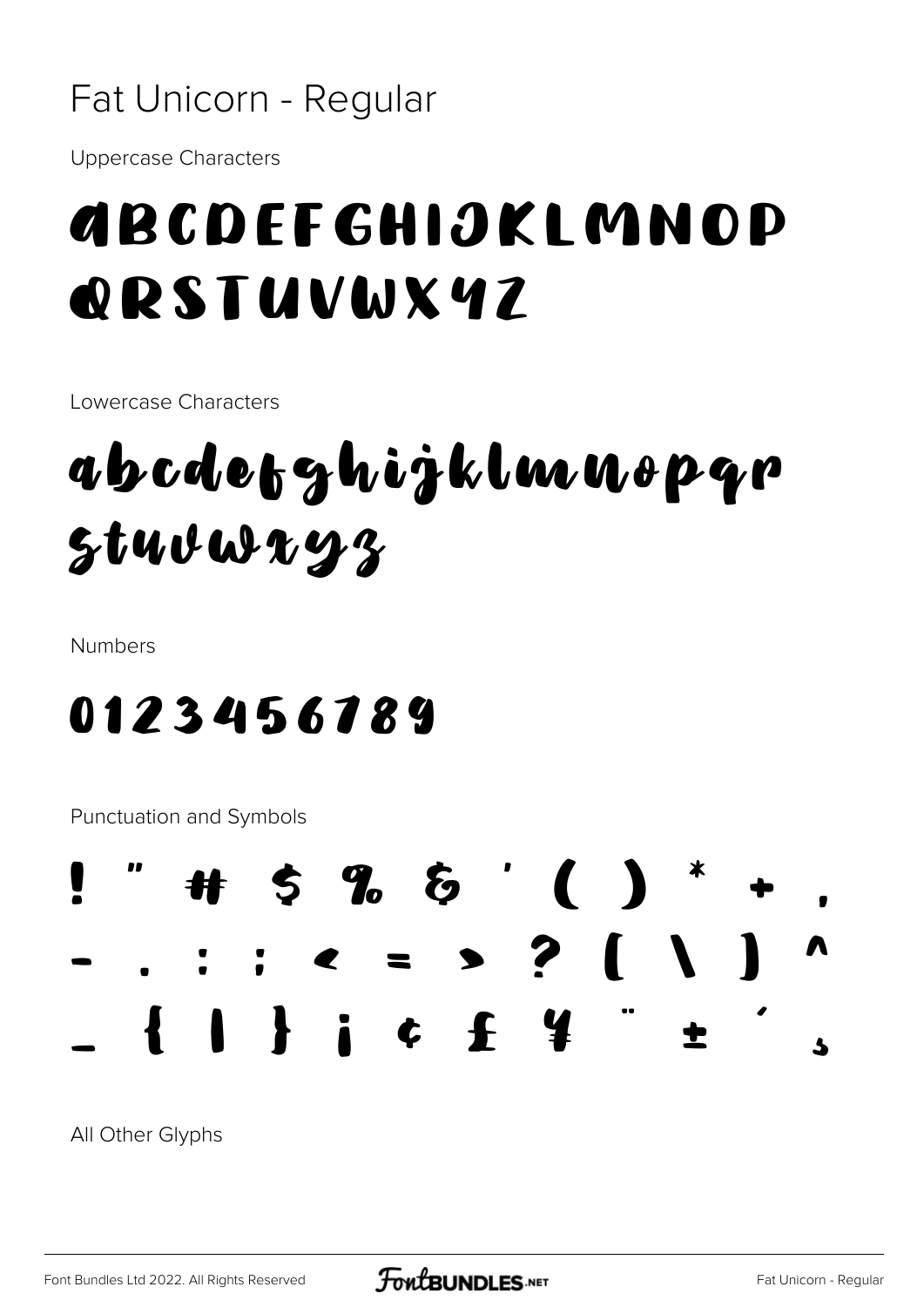## $\dot{a}$   $\dot{a}$   $\dot{a}$   $\ddot{a}$   $\dot{a}$   $\dot{a}$   $\dot{a}$   $\dot{c}$   $\dot{c}$ ÉÊËIIIDÑ  $\dot{\mathbf{O}}$   $\dot{\mathbf{O}}$   $\dot{\mathbf{O}}$   $\dot{\mathbf{O}}$   $\dot{\mathbf{O}}$   $\times$   $\dot{\mathbf{O}}$   $\dot{\mathbf{O}}$ Ú  $\hat{\bm{U}}$   $\hat{\bm{U}}$   $\hat{\bm{V}}$   $\hat{\bm{V}}$   $\hat{\bm{G}}$   $\hat{\bm{G}}$   $\hat{\bm{Q}}$   $\hat{\bm{Q}}$   $\hat{\bm{Q}}$   $\hat{\bm{Q}}$   $\hat{\bm{Q}}$  $\bullet$   $\bullet$   $\bullet$   $\bullet$   $\bullet$   $\bullet$  $\mathring{\bm{q}}$  $\ddot{a}$  $\hat{\mathbf{u}}$  $\ddot{u}$   $\dot{\theta}$   $\dot{\theta}$   $\dot{\theta}$   $\ddot{\theta}$  $\hat{\bm{\iota}}$  $\ddot{\theta}$ o ù ú û ü ý ÿ  $\div$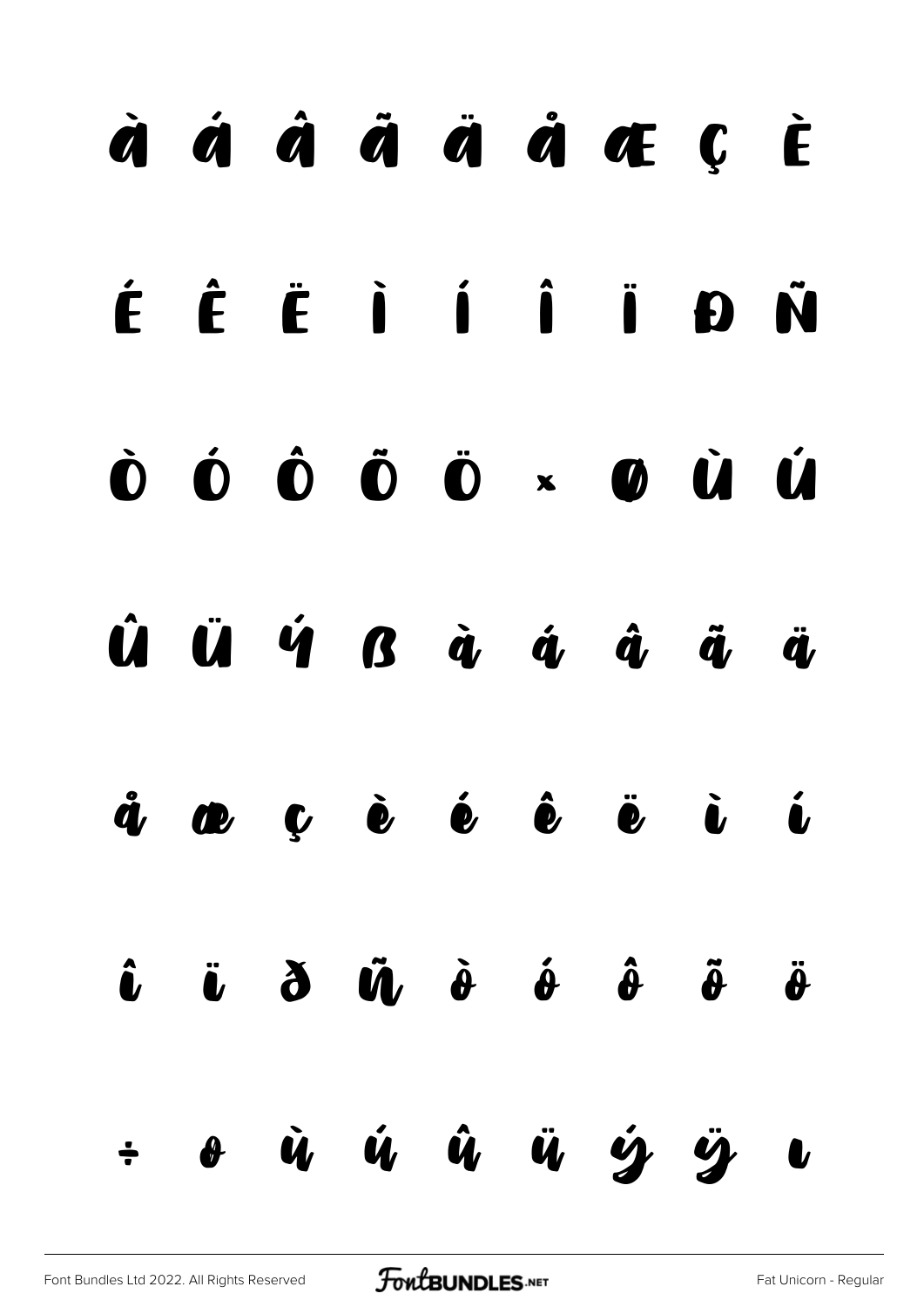#### $\mathbf{I}$   $\mathbf{e}$   $\ddot{\mathbf{q}}$   $\ddot{\mathbf{q}}$  $\bullet$  $\overline{\phantom{a}}$  $\bullet$  $\mathbf{r}$  $\bullet$

| n | m |           |                         |            |
|---|---|-----------|-------------------------|------------|
|   |   | $\bullet$ | $\bullet\bullet\bullet$ | $\epsilon$ |

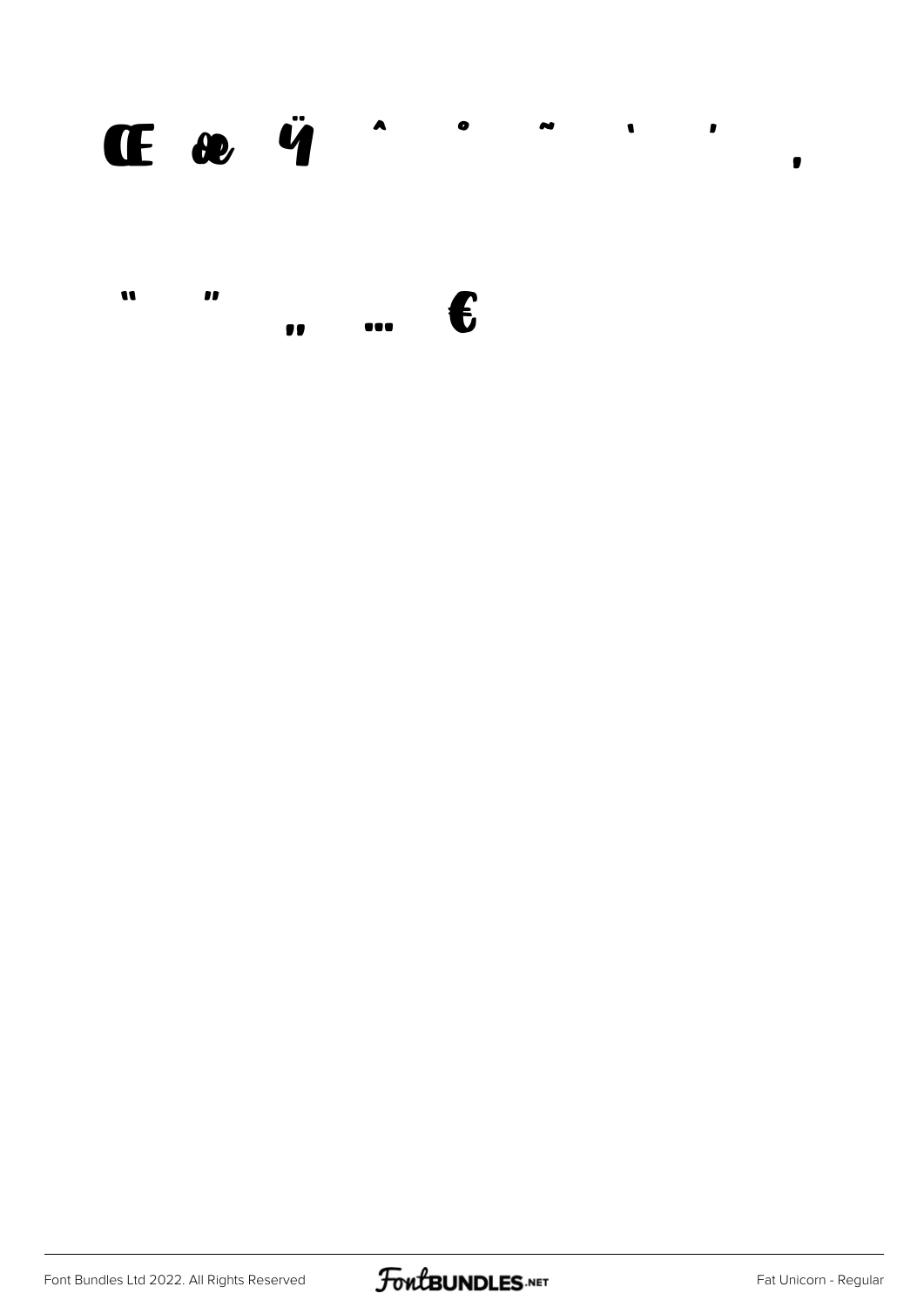#### Lazy Unicorn Display - Regular

**Uppercase Characters** 

### ABCDEFGHIJKLMNOPQRS TUVWXY 7

Lowercase Characters

## abcdefghijklmnopqrst  $UVWXY2$

**Numbers** 

### 0123456789

Punctuation and Symbols

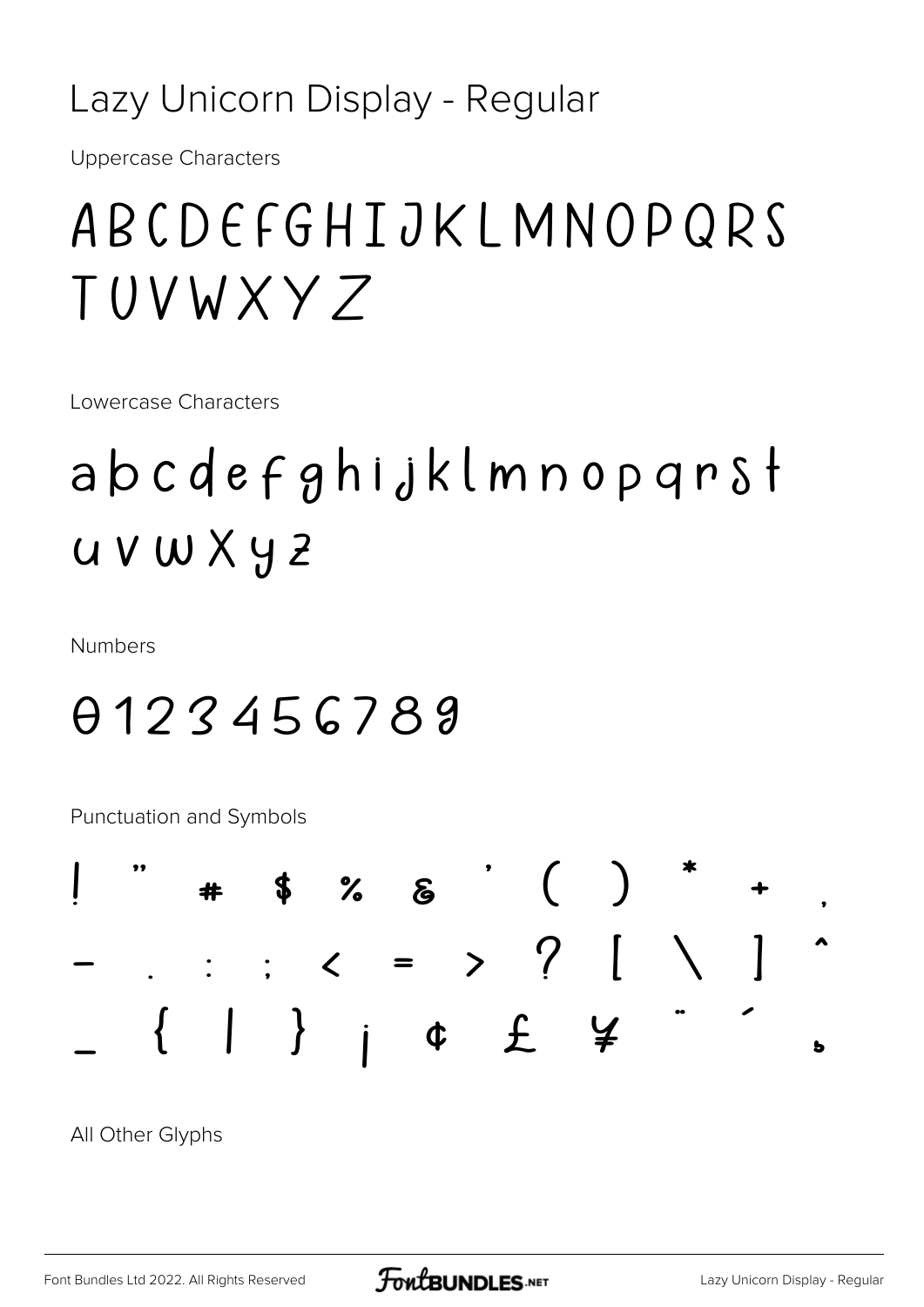|        |  |  | $\tilde{A}$ $\tilde{A}$ $\tilde{A}$ $\tilde{A}$ $\tilde{A}$ $\tilde{A}$ $\tilde{B}$ $\tilde{C}$                                                                                                                                                                                                                                                                                                                                  |  |
|--------|--|--|----------------------------------------------------------------------------------------------------------------------------------------------------------------------------------------------------------------------------------------------------------------------------------------------------------------------------------------------------------------------------------------------------------------------------------|--|
|        |  |  | É Ê Ë Ì Í Ï Đ Ñ                                                                                                                                                                                                                                                                                                                                                                                                                  |  |
|        |  |  | $\begin{matrix} \mathbf{0} & \mathbf{0} & \mathbf{0} & \mathbf{0} & \mathbf{0} & \mathbf{0} & \mathbf{0} & \mathbf{0} & \mathbf{0} & \mathbf{0} & \mathbf{0} & \mathbf{0} & \mathbf{0} & \mathbf{0} & \mathbf{0} & \mathbf{0} & \mathbf{0} & \mathbf{0} & \mathbf{0} & \mathbf{0} & \mathbf{0} & \mathbf{0} & \mathbf{0} & \mathbf{0} & \mathbf{0} & \mathbf{0} & \mathbf{0} & \mathbf{0} & \mathbf{0} & \mathbf{0} & \mathbf{0$ |  |
|        |  |  | $\hat{U}$ $\hat{U}$ $\hat{Y}$ $\hat{B}$ $\hat{a}$ $\hat{a}$ $\hat{a}$ $\hat{a}$ $\hat{a}$                                                                                                                                                                                                                                                                                                                                        |  |
|        |  |  | $\dot{a}$ $\dot{\alpha}$ $\dot{\beta}$ $\dot{e}$ $\dot{e}$ $\dot{e}$ $\ddot{e}$ $\ddot{e}$ $\ddot{1}$                                                                                                                                                                                                                                                                                                                            |  |
|        |  |  | $\hat{\mathsf{I}}$ $\hat{\mathsf{I}}$ $\hat{\mathsf{J}}$ $\hat{\mathsf{O}}$ $\hat{\mathsf{O}}$ $\hat{\mathsf{O}}$ $\hat{\mathsf{O}}$ $\hat{\mathsf{O}}$ $\hat{\mathsf{O}}$ $\hat{\mathsf{O}}$                                                                                                                                                                                                                                    |  |
| $\div$ |  |  | $\emptyset$ à á â ä ý ÿ l                                                                                                                                                                                                                                                                                                                                                                                                        |  |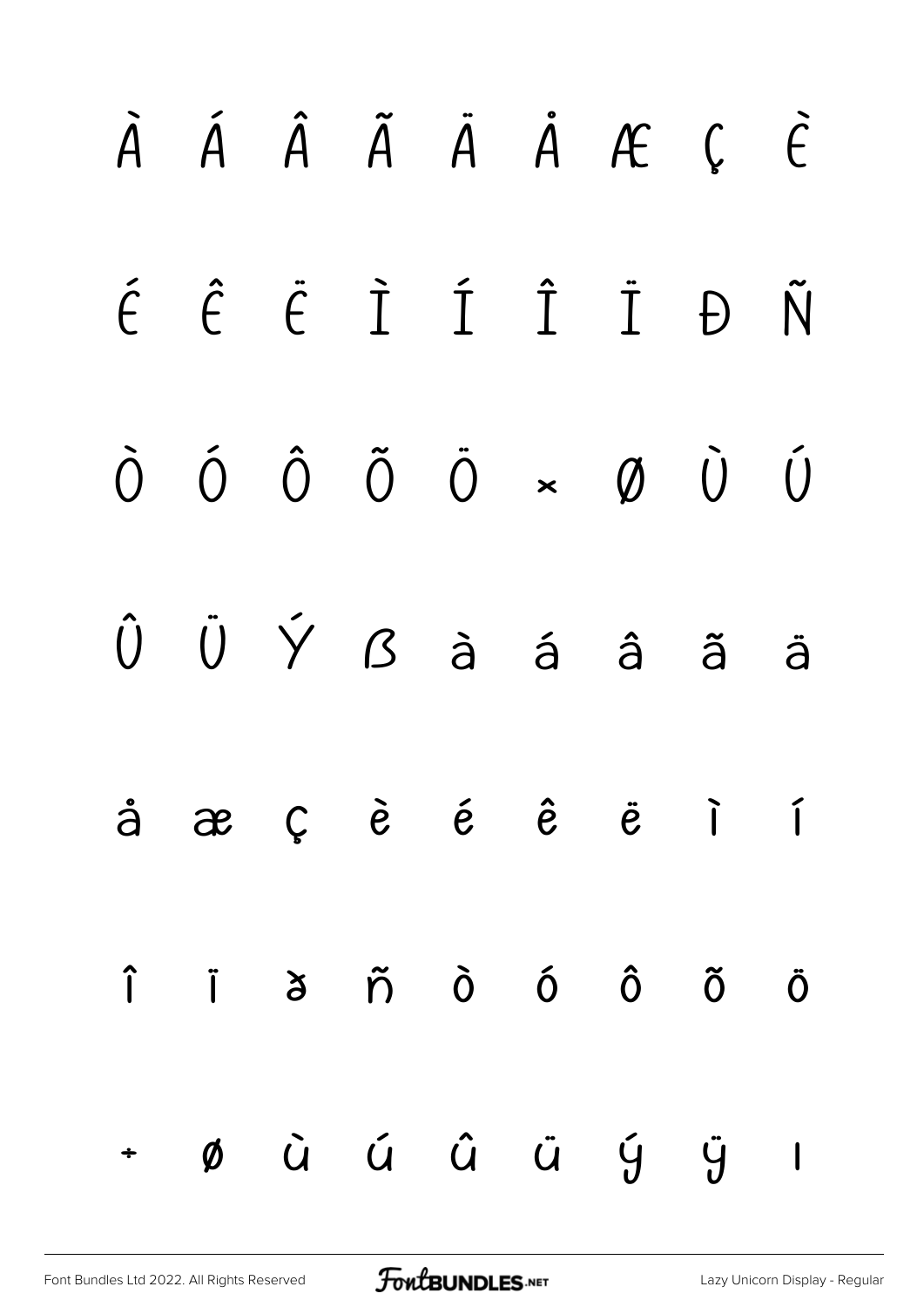#### Of œ Š Š  $\check{y}$   $\check{Z}$  ž  $\hat{z}$  $\checkmark$  $\bullet$  $\bullet\bullet$  $\bullet$  $\bullet$  $\ddot{\bullet}$  $\bullet$  $,$

 $\%$   $\epsilon$ 

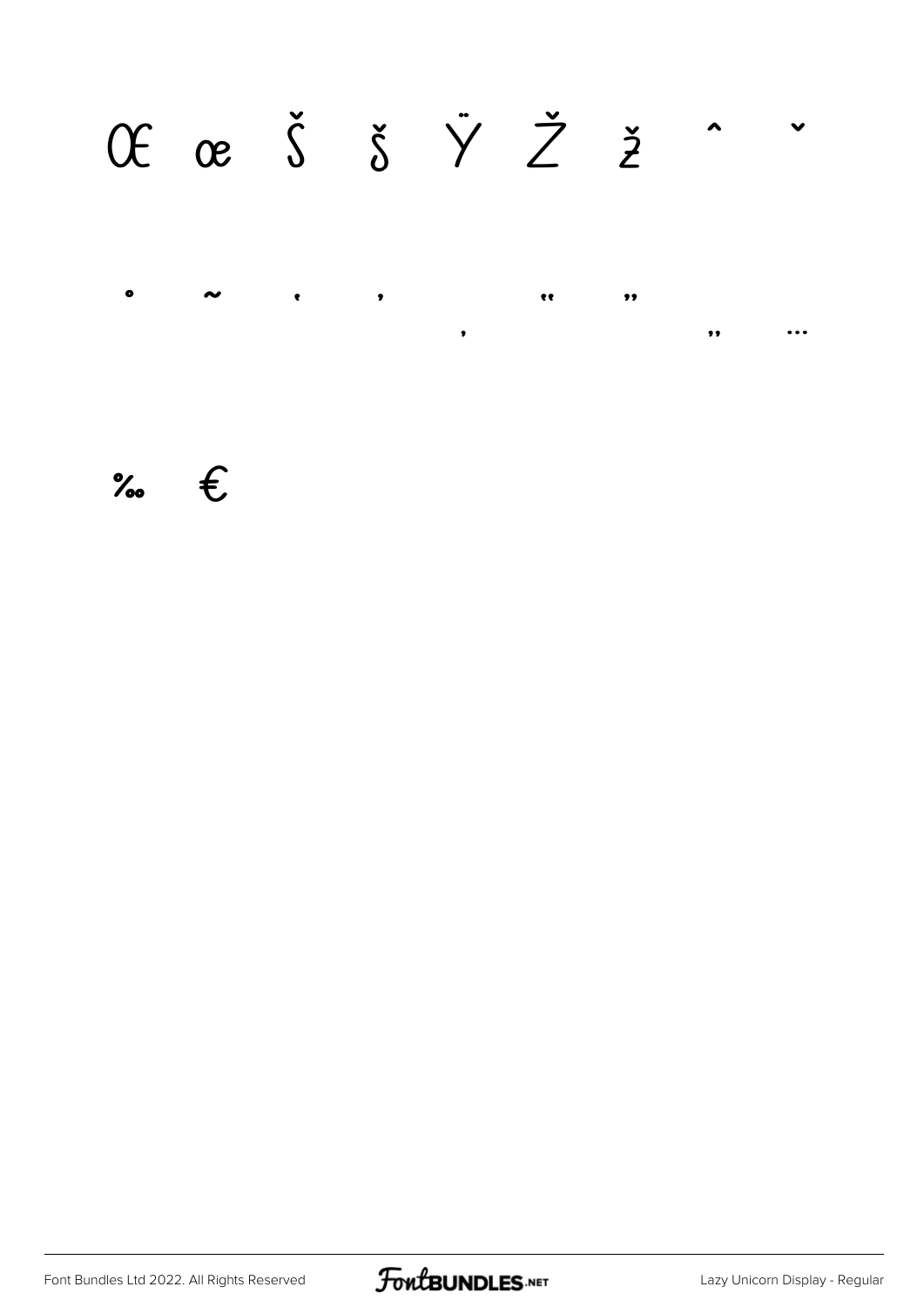#### Unicorn Spirit - Regular

**Uppercase Characters** 

## ABCDEFGHIJKLMNOPQRS TUVWXYZ

Lowercase Characters

### abcdefghijklmnopgrst **UVWXYZ**

Numbers

0123456789

**Punctuation and Symbols** 

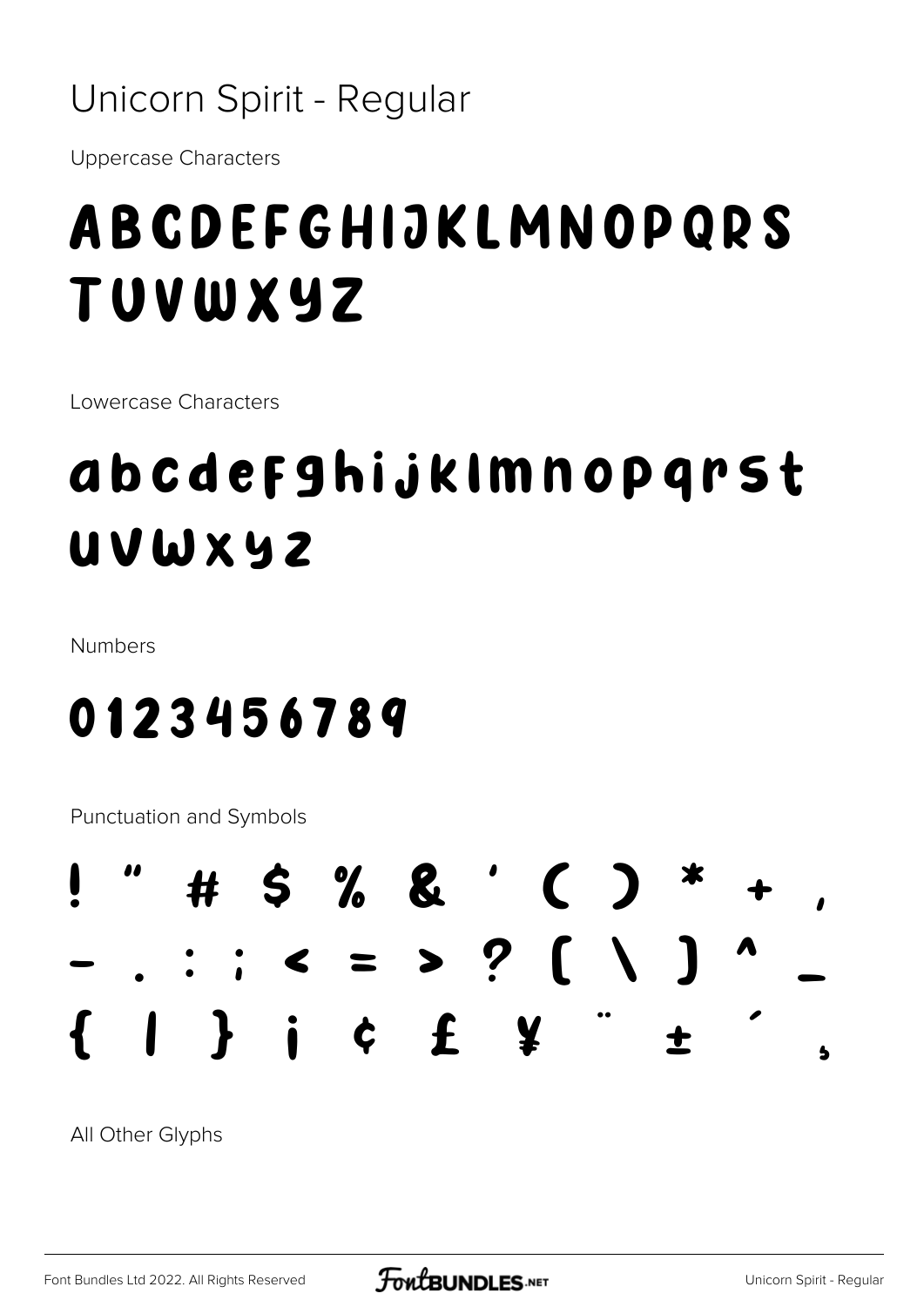| À Á Â Ã Ä Å Æ Ç È                                                                                                                                                                                                                                                                                                             |  |  |  |  |
|-------------------------------------------------------------------------------------------------------------------------------------------------------------------------------------------------------------------------------------------------------------------------------------------------------------------------------|--|--|--|--|
| ÉÊËIÍÎÏĐÑ                                                                                                                                                                                                                                                                                                                     |  |  |  |  |
| $\begin{matrix} 0 & 0 & 0 & 0 \\ 0 & 0 & 0 & 0 \\ 0 & 0 & 0 & 0 \\ 0 & 0 & 0 & 0 \\ 0 & 0 & 0 & 0 \\ 0 & 0 & 0 & 0 \\ 0 & 0 & 0 & 0 \\ 0 & 0 & 0 & 0 \\ 0 & 0 & 0 & 0 \\ 0 & 0 & 0 & 0 \\ 0 & 0 & 0 & 0 & 0 \\ 0 & 0 & 0 & 0 & 0 \\ 0 & 0 & 0 & 0 & 0 \\ 0 & 0 & 0 & 0 & 0 & 0 \\ 0 & 0 & 0 & 0 & 0 & 0 \\ 0 & 0 & 0 & 0 & 0$ |  |  |  |  |
| $\hat{\mathbf{U}}\quad \hat{\mathbf{U}}\quad \hat{\mathbf{U}}\quad \hat{\mathbf{S}}\quad \hat{\mathbf{G}}\quad \hat{\mathbf{G}}\quad \hat{\mathbf{G}}\quad \hat{\mathbf{G}}\quad \hat{\mathbf{G}}\quad \hat{\mathbf{G}}$                                                                                                      |  |  |  |  |
| áæç è é ê ë i í                                                                                                                                                                                                                                                                                                               |  |  |  |  |
| î ï ð ñ ò ó ô õ ö                                                                                                                                                                                                                                                                                                             |  |  |  |  |
| $\div$ 0 ù ú û ü ý ÿ ı                                                                                                                                                                                                                                                                                                        |  |  |  |  |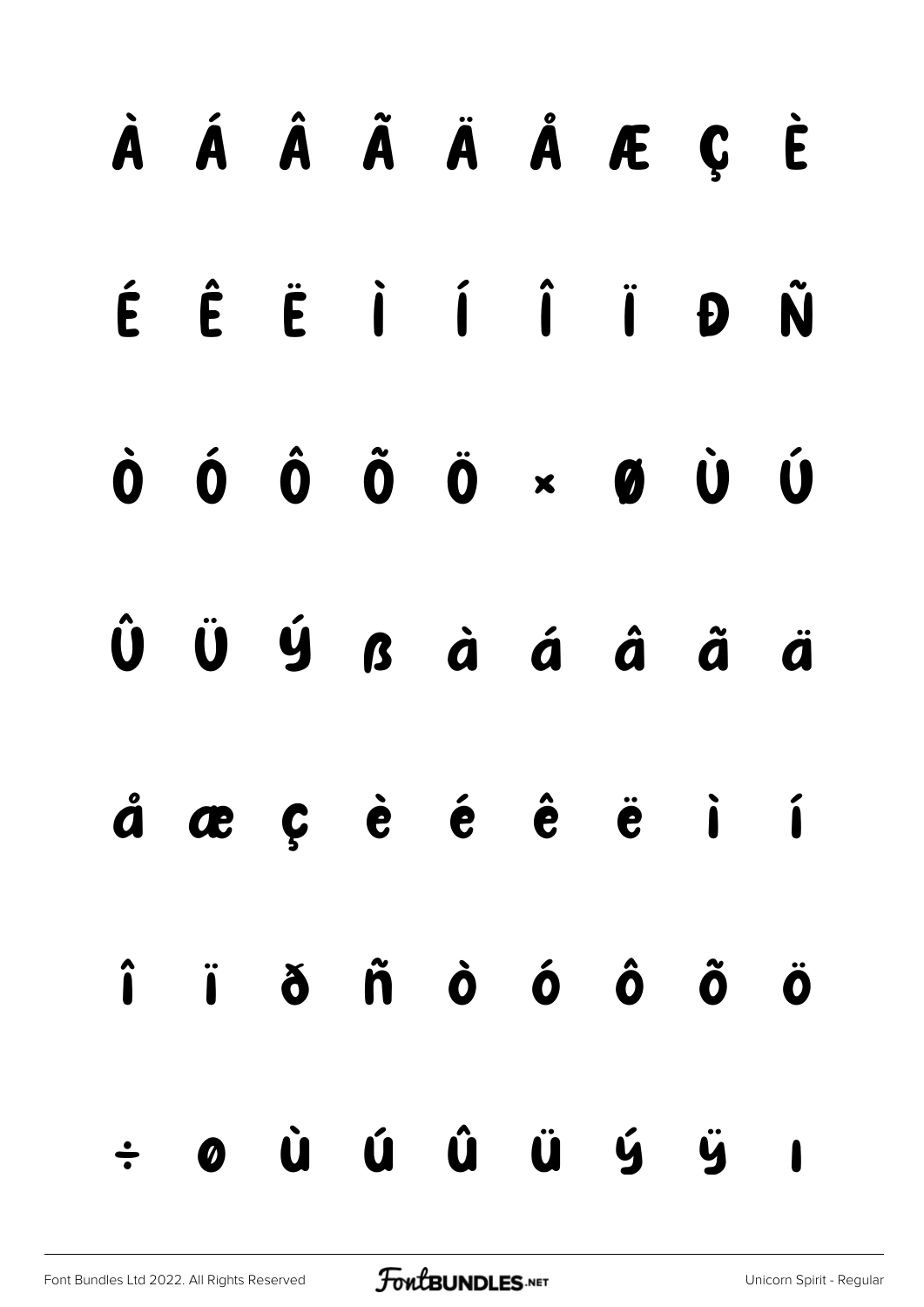#### **E** œ Ÿ  $\lambda$  $\bullet$  $\sim$  $\bullet$  $\bullet$  $\mathbf{\iota}$

#### $\therefore$  %  $\in$  $\bullet$  $\bullet$

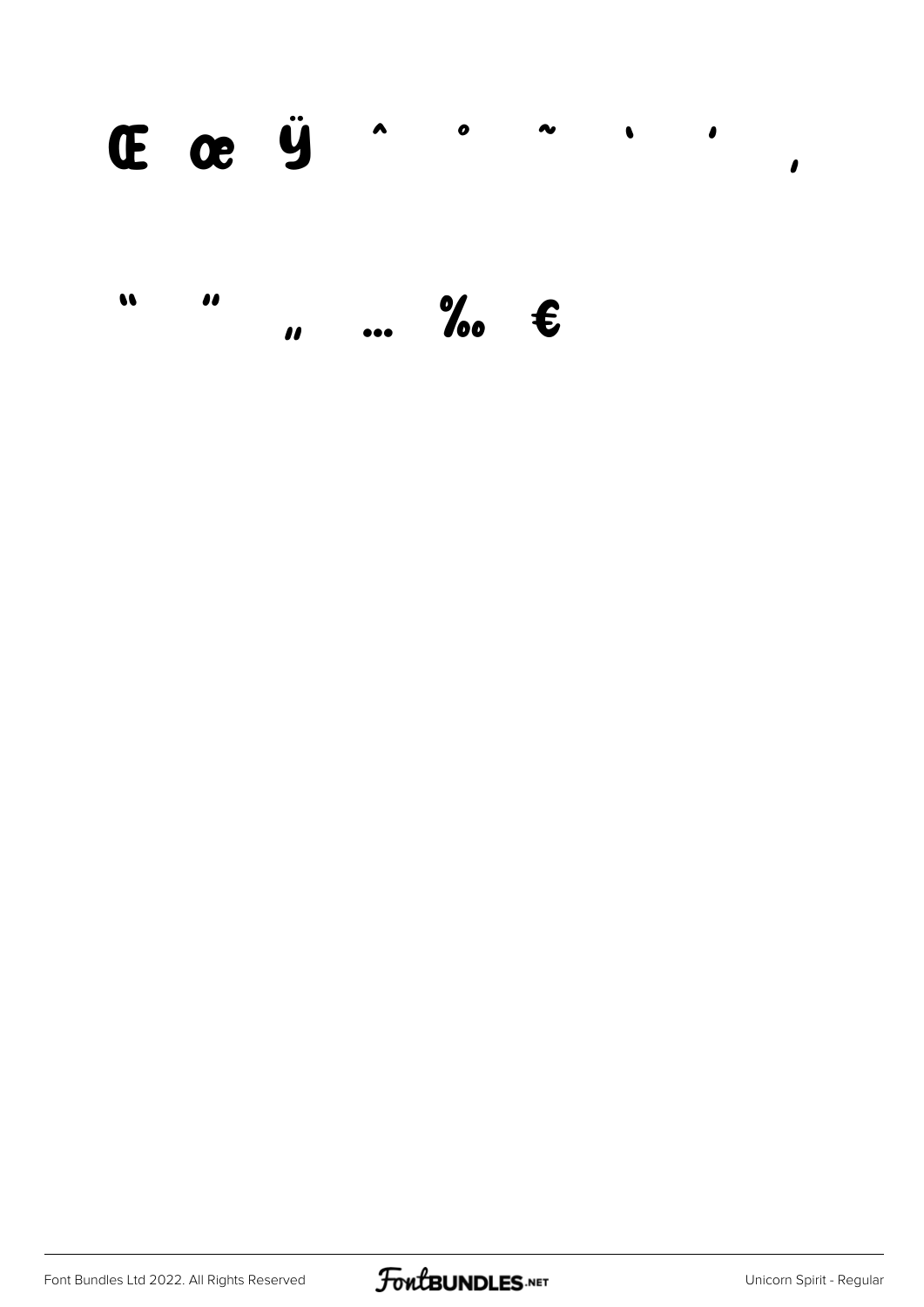#### Kindness Unicorn - Regular

**Uppercase Characters** 

## ABCDEFGHIJKLMNOP DRSTUVWXYZ

Lowercase Characters

ab cdef ghijk lmnop q rgtwvw  $\kappa$ y $2$ 

**Numbers** 

## 0123456789

Punctuation and Symbols



 $\overline{\mathbf{r}}$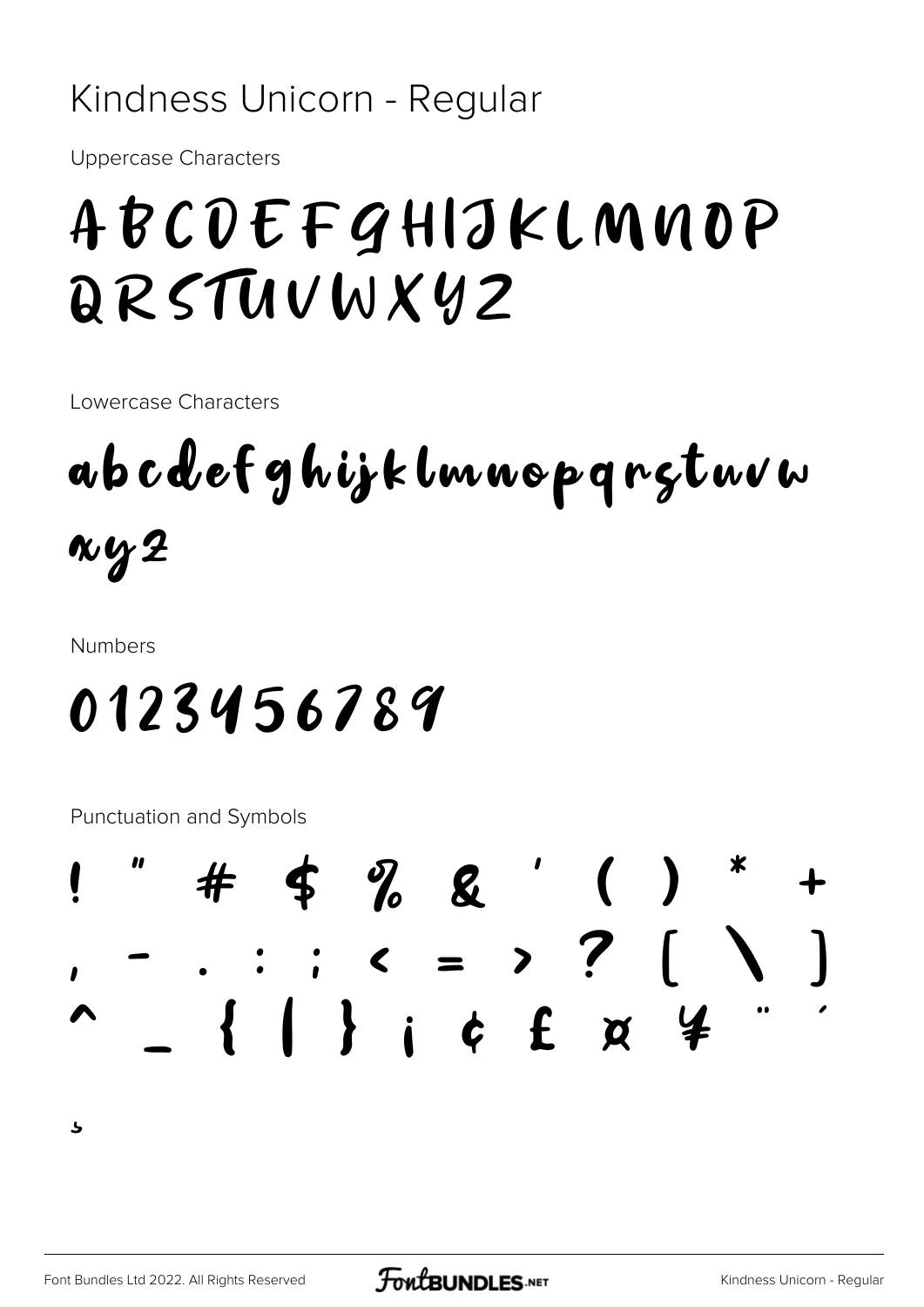All Other Glyphs

# À Á Â Ã Ä Å Æ Ç È É Ê Ë Ì Í Î Ï Ð Ñ Ò Ó Ô Õ Ö × Ø Ù Ú Û Ü Ý ß à á â ã ä å æ ç è é ê ë ì í î ï ð ñ ò ó ô õ ö